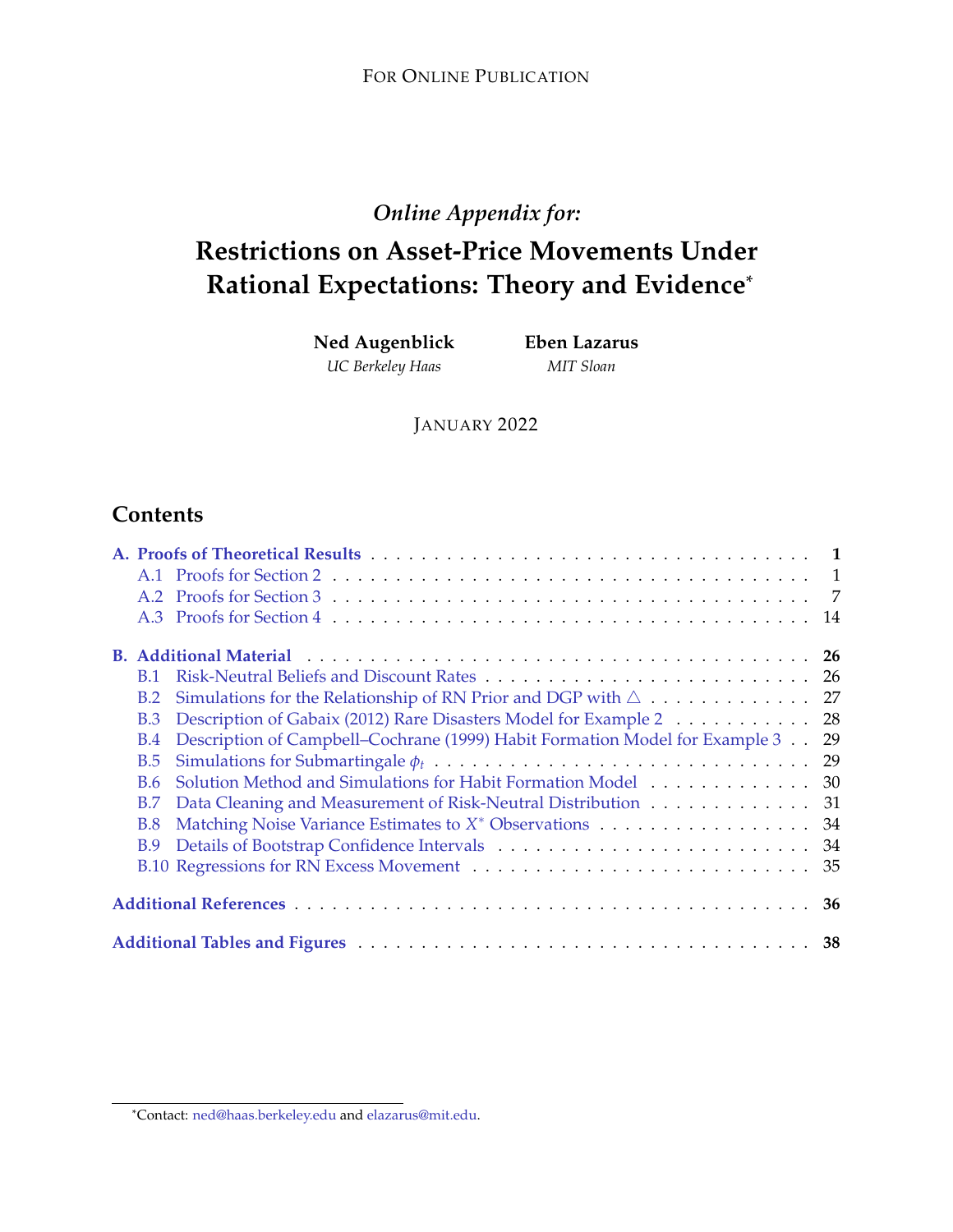# <span id="page-1-0"></span>**A. Proofs of Theoretical Results**

### <span id="page-1-1"></span>**A.1 Proofs for Section 2**

### **Section 2.1**

*Proof of Proposition 1.* Following [Augenblick and Rabin](#page-36-2) [\(2021\)](#page-36-2), it is useful to define period-byperiod movement, uncertainty reduction, and excess movement, respectively, as

$$
m_{t,t+1}(\pi) \equiv (\pi_{t+1} - \pi_t)^2,
$$
  
\n
$$
r_{t,t+1}(\pi) \equiv \pi_t(1 - \pi_t) - \pi_{t+1}(1 - \pi_{t+1}),
$$
  
\n
$$
X_{t,t+1}(\pi) \equiv m_{t,t+1}(\pi) - r_{t,t+1}(\pi).
$$

Given the definitions of movement, initial uncertainty, and excess movement in the text, note that

$$
m(\pi) = \sum_{t=0}^{T-1} m_{t,t+1}(\pi), \quad u_0(\pi) = \sum_{t=0}^{T-1} r_{t,t+1}(\pi), \quad X(\pi) = \sum_{t=0}^{T-1} x_{t,t+1}(\pi),
$$

where the second equality relies on the fact that  $\pi_T \in \{0, 1\}$  and therefore  $\pi_T(1 - \pi_T) = 0$  for any belief stream  $\pi$ . We have that

$$
\mathbb{E}[X_{t,t+1}|H_t] = \mathbb{E}[\mathsf{m}_{t,t+1} - \mathsf{r}_{t,t+1}|H_t]
$$
\n
$$
= \mathbb{E}[(\pi_{t+1} - \pi_t)^2 - ((\pi_t(1 - \pi_t) - (\pi_{t+1}(1 - \pi_{t+1}))|H_t])
$$
\n
$$
= \mathbb{E}[(2\pi_t - 1)(\pi_t - \pi_{t+1})|H_t]
$$
\n
$$
= (2\pi_t(H_t) - 1)(\pi_t(H_t) - \mathbb{E}[\pi_{t+1}|H_t])
$$
\n
$$
= (2\pi_t(H_t) - 1) \cdot 0
$$
\n
$$
= 0,
$$

where the fifth line uses the martingale beliefs assumption (Assumption 1). Summing and applying the law of iterated expectations (LIE),

<span id="page-1-2"></span>
$$
\mathbb{E}[X] = \sum_{t=0}^{T-1} \mathbb{E}[X_{t,t+1}] = \sum_{t=0}^{T-1} \mathbb{E}[\mathbb{E}[X_{t,t+1}|H_t]] = 0.
$$

#### **Sections 2.2–2.3**

*Proof of Equations (12)–(14).* For the physical measure,

$$
\mathbb{P}(H_T) = \mathbb{P}(\theta = 1) \cdot \mathbb{P}(H_T|\theta = 1) + \mathbb{P}(\theta = 0) \cdot \mathbb{P}(H_T|\theta = 0)
$$
  
=  $\pi_0 \cdot \mathbb{P}(H_T|\theta = 1) + (1 - \pi_0) \cdot \mathbb{P}(H_T|\theta = 0),$  (A.1)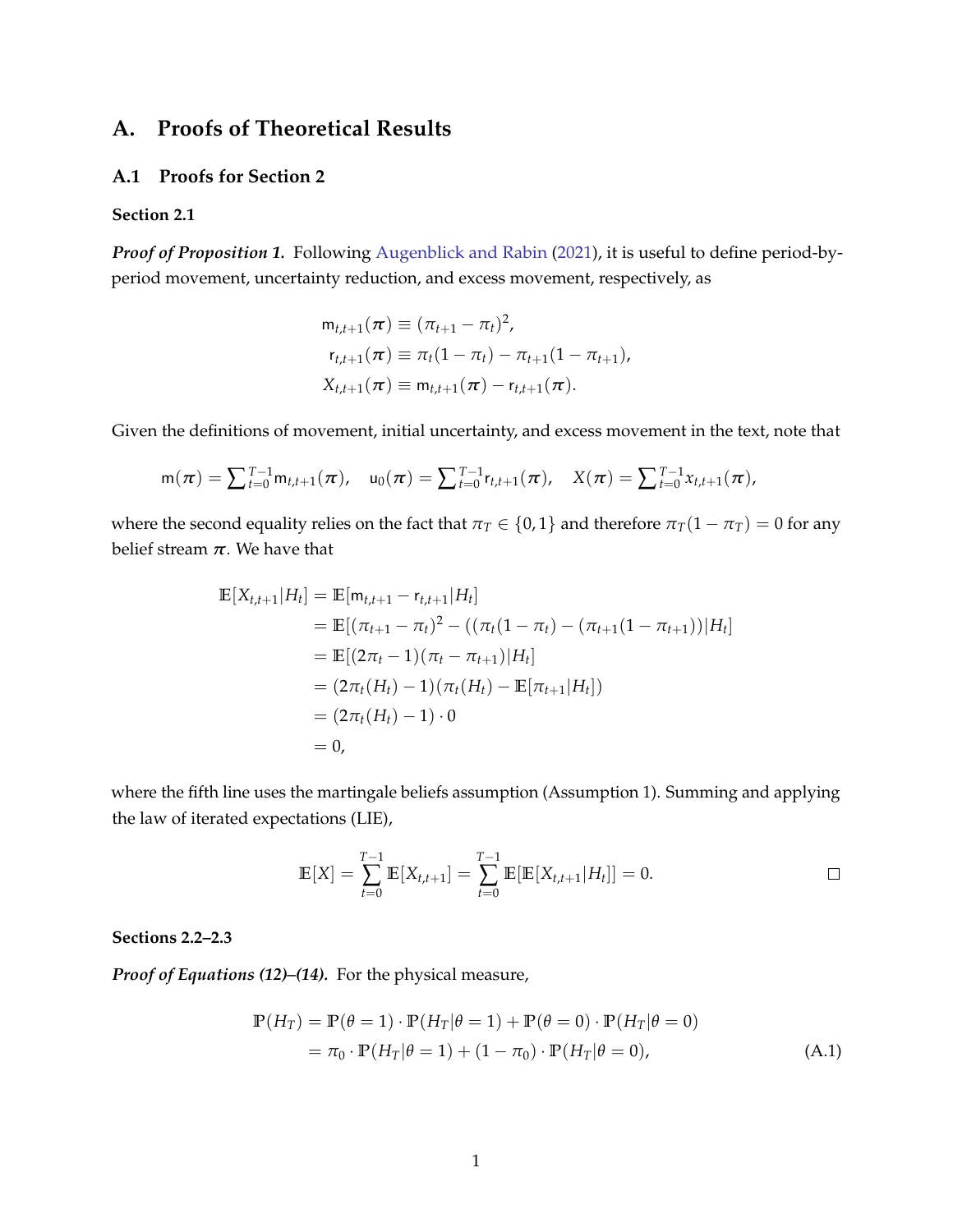where the second line uses that  $\pi_0 = \mathbb{E}[\pi_T] = \mathbb{E}[\theta] = \mathbb{P}(\theta = 1)$  (as shown after Assumption 1). Meanwhile, for the RN measure, we have from (11) and [\(A.1\)](#page-1-2) that

$$
\mathbb{P}^*(H_T) = \frac{\pi_0^*}{\pi_0} \cdot \pi_0 \cdot \mathbb{P}(H_T | \theta = 1) + \frac{1 - \pi_0^*}{1 - \pi_0} \cdot (1 - \pi_0) \cdot \mathbb{P}(H_T | \theta = 0)
$$
  
=  $\pi_0^* \cdot \mathbb{P}(H_T | \theta = 1) + (1 - \pi_0^*) \cdot \mathbb{P}(H_T | \theta = 0).$  (A.2)

For any  $H_T$  such that  $\pi_T=1$ , we have as well from (11) that  $\mathbb{P}^*(H_T)=\frac{\pi_0^*}{\pi_0}\mathbb{P}(H_T)$ , which implies  $\mathbb{P}^*(\theta = 1) = \frac{\pi_0^*}{\pi_0} \mathbb{P}(\theta = 1)$ . Thus by the definition of conditional probability,  $\mathbb{P}^*(H_T | \theta = 1) =$  $\mathbb{P}(H_T|\theta=1)$ . A similar argument gives  $\mathbb{P}^*(H_T|\theta=0) = \mathbb{P}(H_T|\theta=0)$ , and thus (14) holds. Then [\(A.2\)](#page-2-0) becomes

<span id="page-2-0"></span>
$$
\mathbb{P}^*(H_T) = \pi_0^* \cdot \mathbb{P}^*(H_T | \theta = 1) + (1 - \pi_0^*) \cdot \mathbb{P}^*(H_T | \theta = 0).
$$

Summing over all possible  $H_T$  for which  $\theta = 1$  gives  $\pi_0^* = \mathbb{P}^*(\theta = 1)$ , so that  $\mathbb{P}^*$  is a valid probability distribution for which LIE holds. Then noting  $\mathbb{P}^*(\theta = 1) = \mathbb{E}^*[\theta] = \mathbb{E}^*[\pi_T] = \mathbb{E}^*[\pi_T^*],$ equation ([1](#page-2-1)2) follows.<sup>1</sup> Equation (13) then follows from Proposition 1.  $\Box$ 

*Proof of Equation (18).* Footnote 10 provides a brief derivation. For a full derivation, first write

<span id="page-2-2"></span>
$$
\Delta \equiv \mathbb{E}^*[X^*|\theta = 0] - \mathbb{E}^*[X^*|\theta = 1] \n= \mathbb{E}^*[\mathbf{m}^*|\theta = 0] - \mathbf{u}_0^* - (\mathbb{E}^*[\mathbf{m}^*|\theta = 0] - \mathbf{u}_0^*) \n= \mathbb{E}^*[\mathbf{m}^*|\theta = 0] - \mathbb{E}^*[\mathbf{m}^*|\theta = 1].
$$
\n(A.3)

Further, using equation (15),

$$
0 = \pi_0^* \cdot \mathbb{E}[X^* | \theta = 1] + (1 - \pi_0^*) \cdot \mathbb{E}[X^* | \theta = 0]
$$
  
=  $\pi_0^* \cdot (\mathbb{E}[m^* | \theta = 1] - u_0^*) + (1 - \pi_0^*) \cdot (\mathbb{E}[m^* | \theta = 0] - u_0^*),$ 

so using the definition of  $u_0^*$ ,

$$
\pi_0^* \cdot \mathbb{E}[m^*|\theta = 1] + (1 - \pi_0^*) \cdot \mathbb{E}[m^*|\theta = 0] = \pi_0^*(1 - \pi_0^*).
$$
 (A.4)

Solving for  $\mathbb{E}[\mathsf{m}^*|\theta=0]$  gives

<span id="page-2-3"></span>
$$
\mathbb{E}[m^*|\theta=0] = \pi_0^* - \frac{\pi_0^*}{1-\pi_0^*} \cdot \mathbb{E}[m^*|\theta=1].
$$

<span id="page-2-1"></span><sup>&</sup>lt;sup>1</sup>[Lemma A.1](#page-11-0) provides a more detailed algebraic derivation of this fact.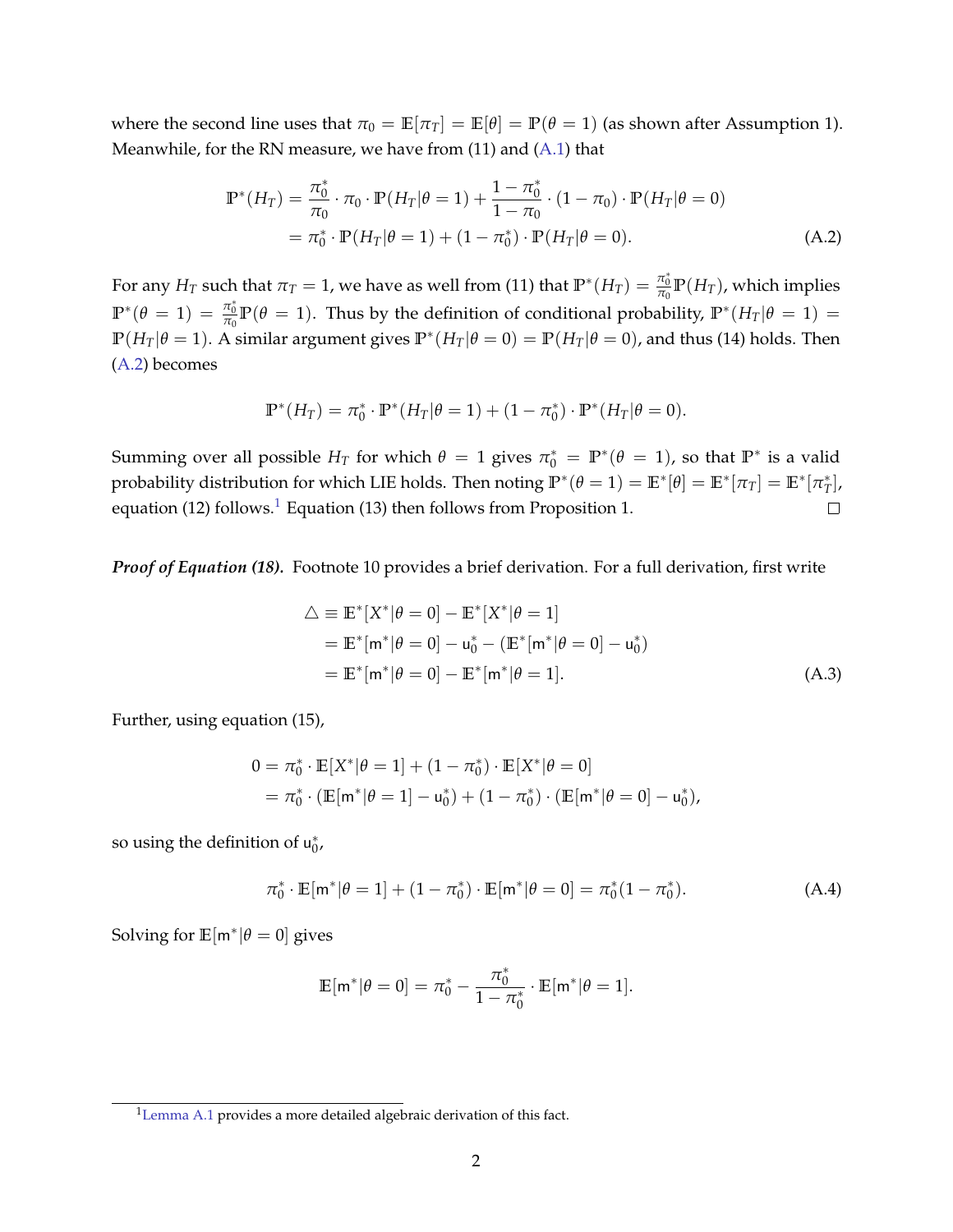Using this in [\(A.3\)](#page-2-2),

$$
\Delta = \pi_0^* - \frac{\pi_0^*}{1 - \pi_0^*} \cdot \mathbb{E}[\mathbf{m}^* | \theta = 1] - \mathbb{E}^*[\mathbf{m}^* | \theta = 1]
$$
  
=  $\pi_0^* - \frac{1}{1 - \pi_0^*} \cdot \mathbb{E}[\mathbf{m}^* | \theta = 1]$  (A.5)

<span id="page-3-3"></span><span id="page-3-0"></span> $\Box$ 

<span id="page-3-2"></span><span id="page-3-1"></span> $\Box$ 

Given that  $\frac{1}{1-\pi_0^*} \geqslant 0$  and  $\mathbb{E}[m^*|\theta=1] \geqslant 0$ ,  $\triangle$  is bounded above by  $\pi_0^*$ .

*Proof of Proposition 2.* Start from equation (16) and apply equation (15):

$$
\mathbb{E}[X^*] = \pi_0 \cdot \mathbb{E}[X^* | \theta = 1] + (1 - \pi_0) \cdot \mathbb{E}[X^* | \theta = 0] - 0
$$
  
\n
$$
= \pi_0 \cdot \mathbb{E}[X^* | \theta = 1] + (1 - \pi_0) \cdot \mathbb{E}[X^* | \theta = 0] - (\pi_0^* \cdot \mathbb{E}[X^* | \theta = 1] + (1 - \pi_0^*) \cdot \mathbb{E}[X^* | \theta = 0])
$$
  
\n
$$
= (\pi_0^* - \pi_0)(\mathbb{E}[X^* | \theta = 0] - \mathbb{E}[X^* | \theta = 1])
$$
  
\n
$$
= (\pi_0^* - \pi_0)(\triangle),
$$
  
\n(A.6)

as stated. Then the second equality holds using equation (10) and the definition of  $\triangle$ .  $\Box$ 

*Proof of Proposition* 3. From the proof of equation (18) above, we have  $\triangle \leqslant \pi_0^\ast$ . Further, equation (10) implies

$$
\pi_0^* - \pi_0 = \pi_0^* - \frac{\pi_0^*}{\pi_0^* + \phi(1 - \pi_0^*)}
$$
  
=  $\pi_0^* \left(1 - \frac{1}{\pi_0^* + \phi(1 - \pi_0^*)}\right) \ge 0,$  (A.7)

where the last inequality uses  $\pi_0^* + \phi(1 - \pi_0^*) \geqslant 0$  since  $\phi \geqslant 1$ . Using these two inequalities in the expression for  $\mathbb{E}[X^*]$  in [\(A.6\)](#page-3-0),

$$
\mathbb{E}[X^*] = (\pi_0^* - \pi_0)(\triangle) \le (\pi_0^* - \pi_0)\pi_0^*.
$$
 (A.8)

Plugging in the expression for  $\pi_0^* - \pi_0$  in [\(A.7\)](#page-3-1) then gives equation (19).

*Proof of Corollary 1.* This is an immediate implication of  $(A.8)$  and  $\pi_0 \ge 0$ .  $\Box$ 

*Proof of Corollary 2.* As in [\(A.7\)](#page-3-1), we have  $\pi_0^* - \pi_0 \geqslant 0$ . Using this in the equality in [\(A.8\)](#page-3-2) alongside the assumption that  $\triangle = \mathbb{E}^*[\mathsf{m}^*|\theta = 0] - \mathbb{E}^*[\mathsf{m}^*|\theta = 1] \leqslant 0$  gives  $\mathbb{E}[X^*] \leqslant 0$ .  $\Box$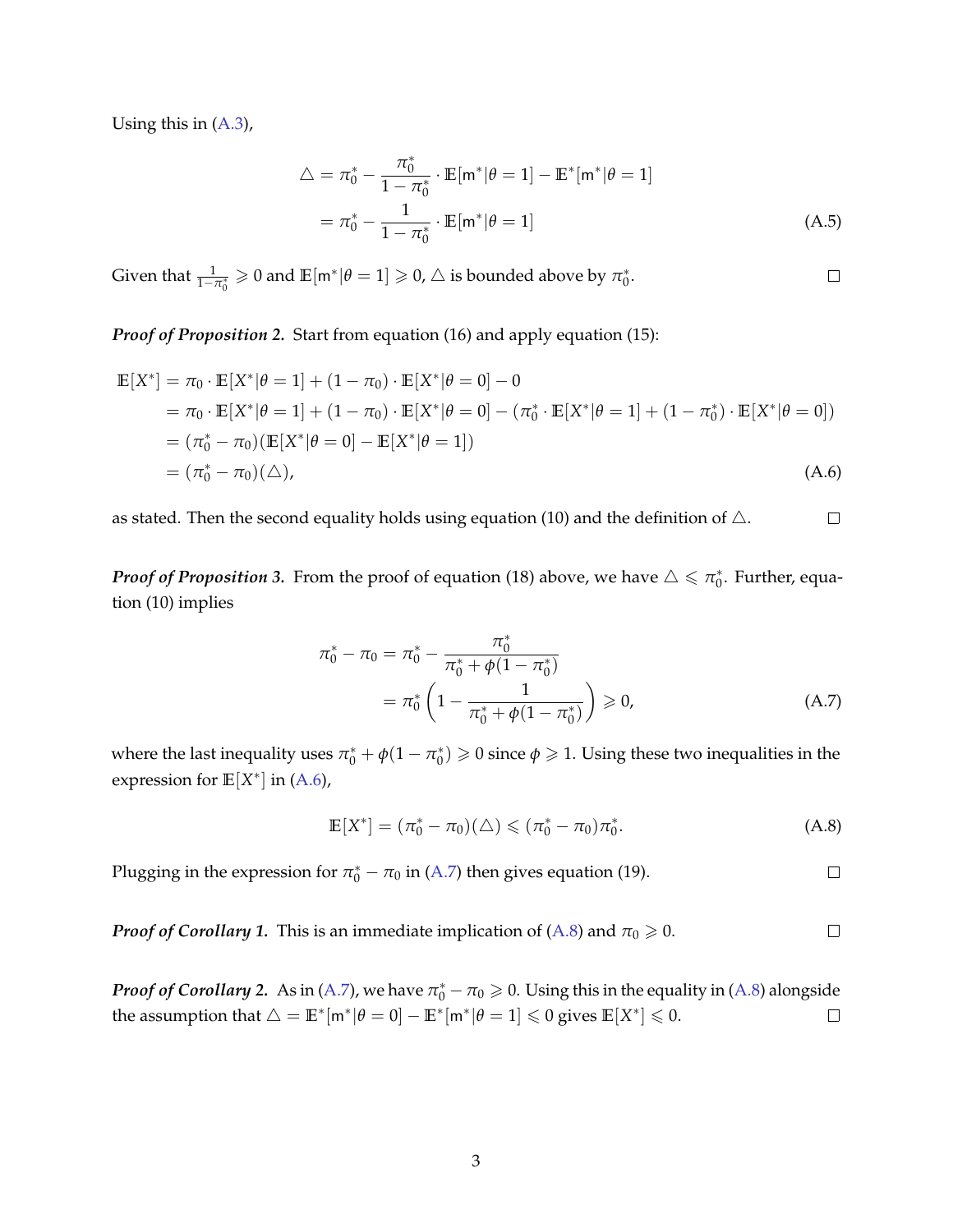*Proof of Proposition* 4. Consider a given  $\phi$ , RN prior  $\pi_0^*$ , and signal DGPs  $DGP(s_t | \theta = 0, H_{t-1})$ and  $DGP(s_t | \theta = 1, H_{t-1})$  that lead to some  $\mathbb{E}[X^* | \theta = 0]$ ,  $\mathbb{E}[X^* | \theta = 1]$ , and  $\triangle$ . Now consider the "reversed" DGP  $\widehat{DGP}$  in which we modify the DGP by relabeling state 1 as state 0 and state  $0$  as state 1. That is,  $\widehat{DGP}(s_t | \theta = 0, H_{t-1}) \equiv DGP(s_t | \theta = 1, H_{t-1})$  and  $\widehat{DGP}(s_t | \theta = 1, H_{t-1}) \equiv$  $DGP(s_t | \theta = 0, H_{t-1})$ . Similarly, we consider the "reversed" RN prior  $\hat{\pi}_0^* = 1 - \pi_0^*$  implied by the physical prior  $\widehat{\pi}_0 = \frac{1 - \pi_t^*}{\phi + (1 - \phi)(1 - \pi_t^*)}$ .

As a result of this relabeling, if the RN belief in the original DGP following history  $H_t$  is  $\pi_t^*(H_t)$ , then the RN belief in the reversed  $\widehat{DGP}$  with RN prior  $1 - \pi_0^*$  must be  $\widehat{\pi}_t^*(H_t) = 1 - \pi_t^*(H_t)$ . Thus  $\mathbb{E}^*[\widehat{X}^*|\theta=0]=\mathbb{E}^*[X^*|\theta=1]$  and  $\mathbb{E}^*[\widehat{X}^*|\theta=1]=\mathbb{E}^*[X^*|\theta=0].$  Using that  $\mathbb{E}^*[X^*|\theta]=\mathbb{E}[X^*|\theta]$ by equation (14) as proven above, this gives  $\mathbb{E}[\hat{X}^*|\theta = 0] = \mathbb{E}[X^*|\theta = 1]$  and  $\mathbb{E}[\hat{X}^*|\theta = 1] =$  $\mathbb{E}[X^*|\theta = 0]$ . We conclude that for  $\widehat{DGP}$ ,  $\widehat{\triangle} \equiv \mathbb{E}[\widehat{X}^*|\theta = 0] - \mathbb{E}[\widehat{X}^*|\theta = 1] = -\triangle$ .  $\Box$ 

*Proof of Proposition 5.* Consider a sequence of binary resolving DGPs indexed by *T*. There are two possible signals in each period, *l* and *h*, and assume that for any history,

<span id="page-4-0"></span>
$$
DGP(s_t = h | \theta = 1) = 1,\tag{A.9}
$$

<span id="page-4-1"></span>
$$
DGP(s_t = h | \theta = 0) = \frac{\pi_{t-1}^*(1 - \pi_{t-1}^* - \epsilon)}{(1 - \pi_{t-1}^*)(\pi_{t-1}^* + \epsilon)}, \quad \text{with } \epsilon \equiv \frac{1 - \pi_0^*}{T}.
$$
 (A.10)

Since  $DGP(s_t = l | \theta = 1) = 0$  from [\(A.9\)](#page-4-0), beliefs (both physical and RN) update to 0 given any *l* signal. Meanwhile, after seeing *h* (and assuming no *l* signals through *t* − 1), Bayes' rule gives that physical beliefs update to

$$
\pi_t(\{s_1 = h,\ldots,s_t = h\}) = \frac{\pi_{t-1}}{\pi_{t-1} + (1 - \pi_{t-1})DGP(s_t = h | \theta = 0)}.
$$

Applying the transformation (10) to the  $\pi_{t-1}$  values on the right side of this equation, we have after some algebra that

$$
\pi_t(\{s_1 = h, \ldots, s_t = h\}) = \frac{\pi_{t-1}^*}{\pi_{t-1}^* + (1 - \pi_{t-1}^*)\phi DGP(s_t = h | \theta = 0)}.
$$

Now applying the transformation (9), we obtain that  $\pi_t^*$  given an only-*h* signal history (suppressing the dependence on this history for simplicity) is, after additional tedious but straightforward algebra,

$$
\pi_t^* = \frac{\pi_{t-1}^*}{\pi_{t-1}^* + (1 - \pi_{t-1}^*)DGP(s_t = h | \theta = 0)}.
$$

Now using [\(A.10\)](#page-4-1), we obtain after further algebra that

$$
\pi^*_t - \pi^*_{t-1} = \epsilon.
$$

Note given the definition of *ϵ*, then, that this DGP is resolving for any *T*: given any *l* signal at any *t*,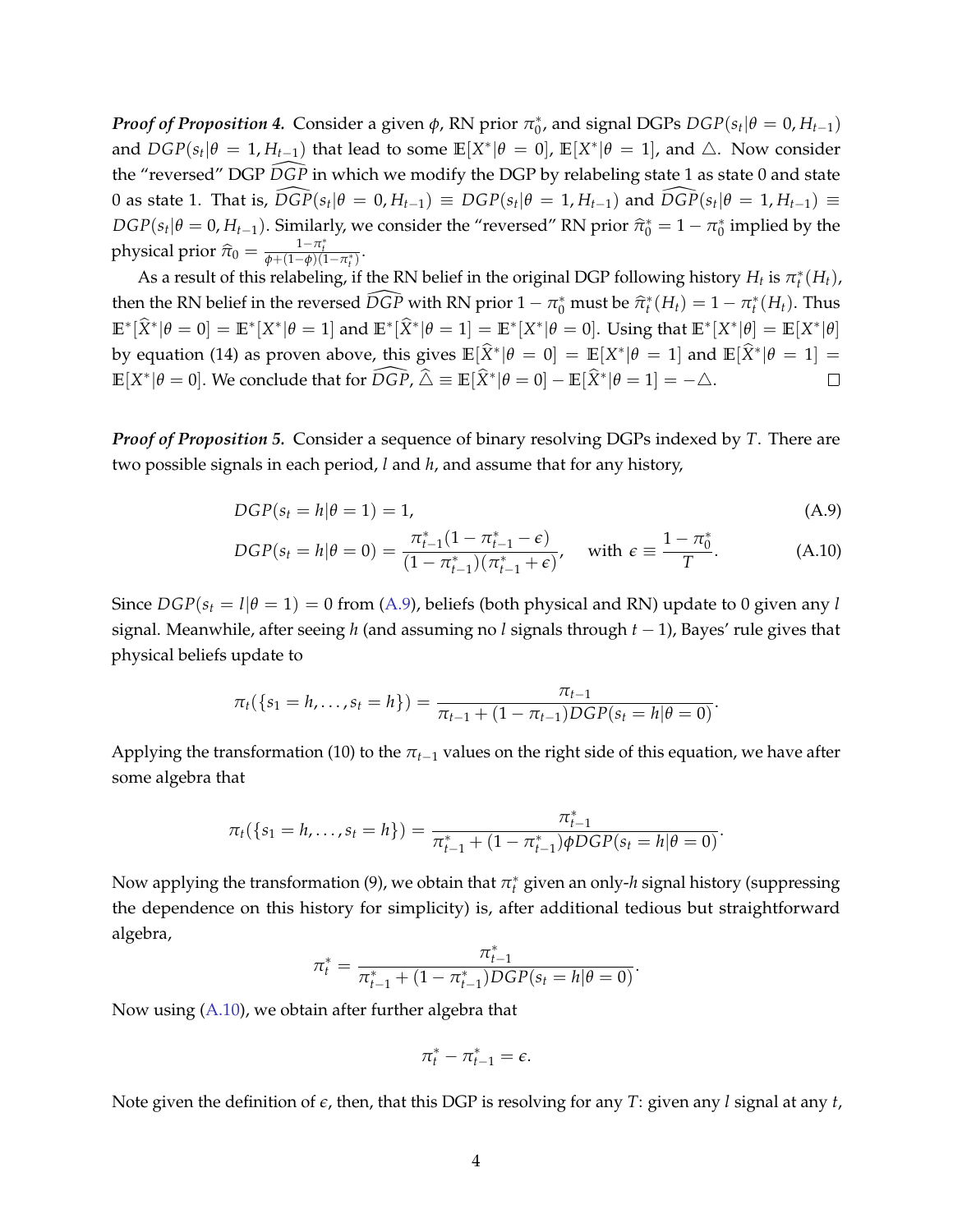beliefs resolve to 0, while given only *h* signals, beliefs increase slowly ( $\pi_t^* = \pi_0^* + t\epsilon$ ) and resolve to 1 at period *T*. We thus have

$$
\mathbb{E}[\mathsf{m}^*|\theta=1] = T\epsilon^2 = T\left(\frac{1-\pi_0^*}{T}\right)^2 = \frac{(1-\pi_0^*)^2}{T} \xrightarrow{T\to\infty} 0.
$$

Thus for such a sequence, using [equation \(A.5\),](#page-3-3)

$$
\triangle = \pi_0^* - \frac{1}{1 - \pi_0^*} \cdot \mathbb{E}[\mathsf{m}^* | \theta = 1] \xrightarrow{T \to \infty} \pi_0^*.
$$

Using this in [equation \(A.6\)](#page-3-0) gives  $\mathbb{E}[X^*] \to (\pi_0^* - \pi_0)\pi_0^*$  as  $T \to \infty$ , as stated. And as further stated, the sequence of DGPs is constructed such that any downward movement is resolving and any upward movement is small  $(\pi_t^* - \pi_{t-1}^* = \epsilon \to 0)$ . We have thus proven the first two statements in the proposition.

For the final statement, given  $\phi > 1$  and  $0 < \pi_0^* < 1$ , the inequality in [\(A.7\)](#page-3-1) is strict, so that  $\pi_0^* - \pi_0 > 0$ . Further, the only way to obtain  $m^* = 0$  for finite *T* is if  $\pi_0^* = \pi_1^* = \ldots = \pi_T^*$ , which is ruled out by  $0 < \pi_0^* < 1$  since  $\pi_T^* = 0$  or 1 with probability 1, and therefore  $\mathbb{E}[\mathsf{m}^*| \theta = 1] > 0$ . Thus in [\(A.5\)](#page-3-3), we have the strict inequality  $\triangle < \pi_0^*$  for fixed  $T < \infty$ . Combining these in [\(A.6\)](#page-3-0) gives  $\mathbb{E}[X^*] < (\pi_0^* - \pi_0)\pi_0^*$  for fixed *T*, as stated.  $\Box$ 

*Proof of Proposition 6.* For part (i), first define the likelihood of a prior  $\pi_0$  as

<span id="page-5-0"></span>
$$
\mathcal{L}(\pi_0) \equiv \frac{\pi_0}{1 - \pi_0},\tag{A.11}
$$

and the likelihood of a signal *s<sup>t</sup>* as

$$
\mathcal{L}(s_t) \equiv \frac{DGP(s_t|\theta=1)}{DGP(s_t|\theta=0)},
$$

where the dependence of the latter on the history *Ht*−<sup>1</sup> is left implicit for simplicity. The likelihood for any belief  $\pi_t$  is defined as well following [\(A.11\)](#page-5-0). The above likelihoods are well-defined for interior priors (as we assume given finite *L* in the proposition) and for  $DGP(s_t | \theta = 0, H_{t-1}) > 0$ (we return to the situation in which  $DGP(s_t | \theta = 0, H_{t-1}) = 0$  shortly). Bayes' rule gives that beliefs satisfy

$$
\mathcal{L}(\pi_t) = \mathcal{L}(\pi_0) \cdot \mathcal{L}(s_1) \cdot \mathcal{L}(s_2) \cdots \mathcal{L}(s_t).
$$

Now note from (9) that

$$
\mathcal{L}(\pi_0^*)\equiv\frac{\pi_0^*}{1-\pi_0^*}=\phi\frac{\pi_0}{1-\pi_0},
$$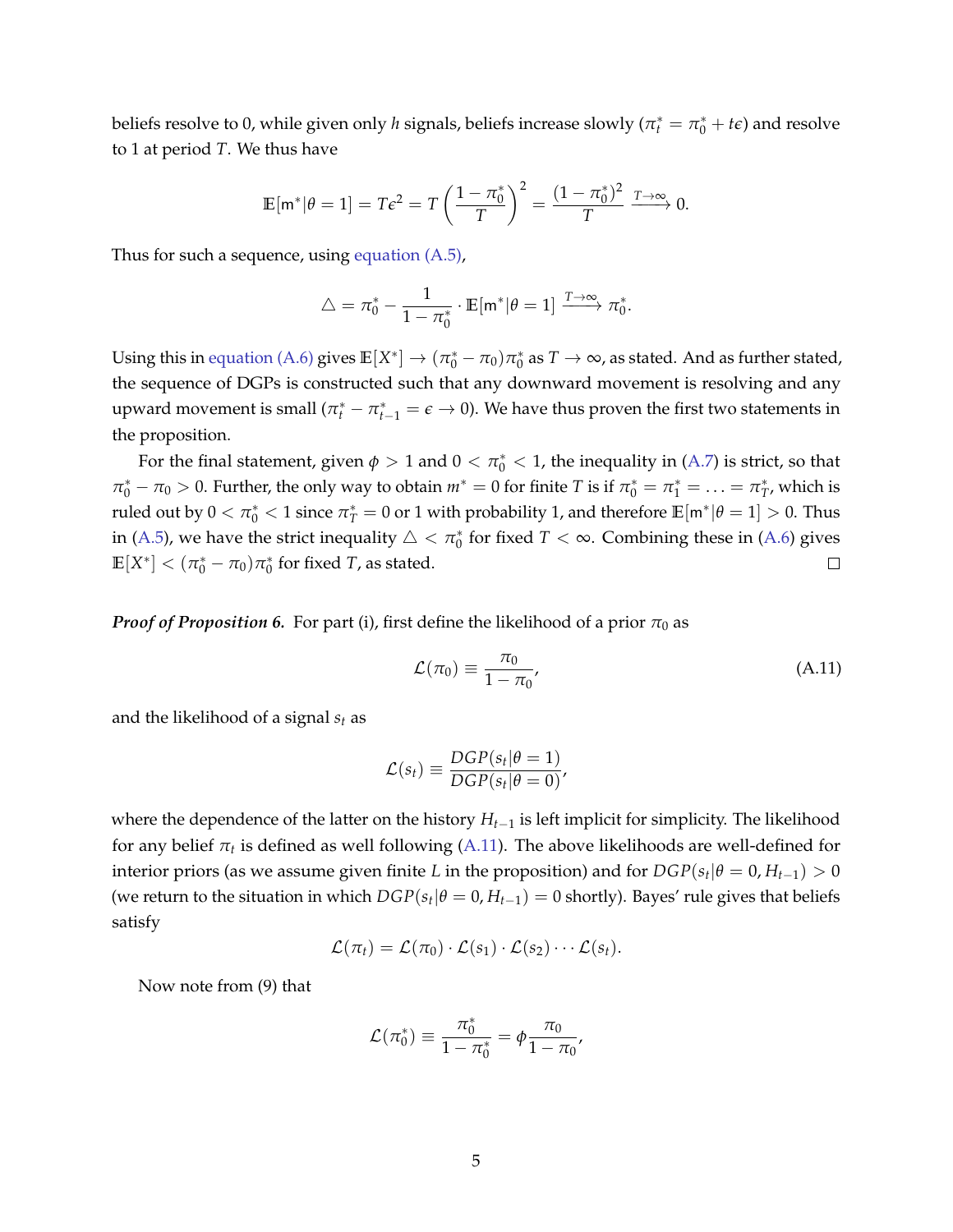from which it follows that under Bayesian updating,

$$
\mathcal{L}(\pi_t^*) = \mathcal{L}(\pi_0^*) \cdot \mathcal{L}(s_1) \cdot \mathcal{L}(s_2) \cdots \mathcal{L}(s_t) \n= \phi \mathcal{L}(\pi_0) \cdot \mathcal{L}(s_1) \cdot \mathcal{L}(s_2) \cdots \mathcal{L}(s_t).
$$

For a fictitious agent with a rational prior, one could replace  $\mathcal{L}(\pi_0)$  with  $\mathcal{L}(\mathbb{P}_0(\theta = 1))$ . In our case, given the incorrect prior (but correct Bayesian updating), we have

$$
\frac{\pi_t^*}{1 - \pi_t^*} = \check{\phi} \frac{\mathbb{P}_0(\theta = 1)}{1 - \mathbb{P}_0(\theta = 1)}
$$

,

where  $\check{\phi} \equiv \phi L$ , with *L* defined as in the proposition. We can therefore write

$$
\mathcal{L}(\pi_t^*) = \check{\phi} \mathcal{L}(\mathbb{P}_0(\theta = 1)) \cdot \mathcal{L}(s_1) \cdot \mathcal{L}(s_2) \cdots \mathcal{L}(s_t).
$$

As the likelihood ratio of the RN beliefs in this case are equal to those of a fictitious agent with a correct prior  $\tilde{\pi}_0 = \mathbb{P}_0(\theta = 1)$  and  $\check{\phi}$  in place of  $\phi$ , we conclude that the RN beliefs are as well. Finally, for the case in which  $DGP(s_t | \theta = 0, H_{t-1}) = 0$  and this signal  $s_t$  is observed, the person will update to  $\pi_t = 1$ , matching the belief of a rational agent again. We have thus shown part (i).

We can thus treat the agent with the incorrect prior as if she were fully rational (satisfying Assumption 1) but with  $\check{\phi}$  in place of  $\phi$ . We know as well that  $\check{\phi}$  satisfies Assumption 3, since *L* is constant and  $\phi$  is constant by that assumption as well. For part (ii) of the proposition, if  $\phi \geq 1$ , then Assumption 2 holds as well, so all three assumptions are satisfied, and all the stated results carry through.

For part (iii), assuming  $0 < \phi < 1$  (so Assumption 2 no longer holds for the fictitious rational agent), note first that the proof of Proposition 2 never employs Assumption 2 and therefore still holds straightforwardly, as we can write  $\mathbb{E}[X^*]=(\pi_0^*-\check{\pi}_0)\triangle$  without use of this assumption. For Proposition 3, the result as stated for a rational agent requires that  $\pi_0^* > \check{\pi}_0$ , which is not true for  $\check{\phi}$  < 1. An alternative bound, though, can be shown for this case, by obtaining a lower bound for ∆ similar to the upper bound in equation (18). Starting from [\(A.4\)](#page-2-3) but solving now for  $\mathbb{E}[\mathsf{m}^*|\theta=1]$ , we have

$$
\mathbb{E}[\mathsf{m}^*|\theta=1] = (1-\pi_0^*) - \frac{1-\pi_0^*}{\pi_0^*} \cdot \mathbb{E}[\mathsf{m}^*|\theta=0].
$$

Using this in [\(A.3\)](#page-2-2),

$$
\triangle = \mathbb{E}[\mathbf{m}^* | \theta = 0] - \left( (1 - \pi_0^*) - \frac{1 - \pi_0^*}{\pi_0^*} \cdot \mathbb{E}[\mathbf{m}^* | \theta = 0] \right)
$$

$$
= \frac{1}{\pi_0^*} \cdot \mathbb{E}[\mathbf{m}^* | \theta = 0] - (1 - \pi_0^*).
$$

Then, given that  $\frac{1}{\pi_0^*} \geqslant 0$  and  $\mathbb{E}[\mathsf{m}^*|\theta=0]\geqslant 0$ ,  $\triangle$  must be bounded below by  $-(1-\pi_0^*)$ . Returning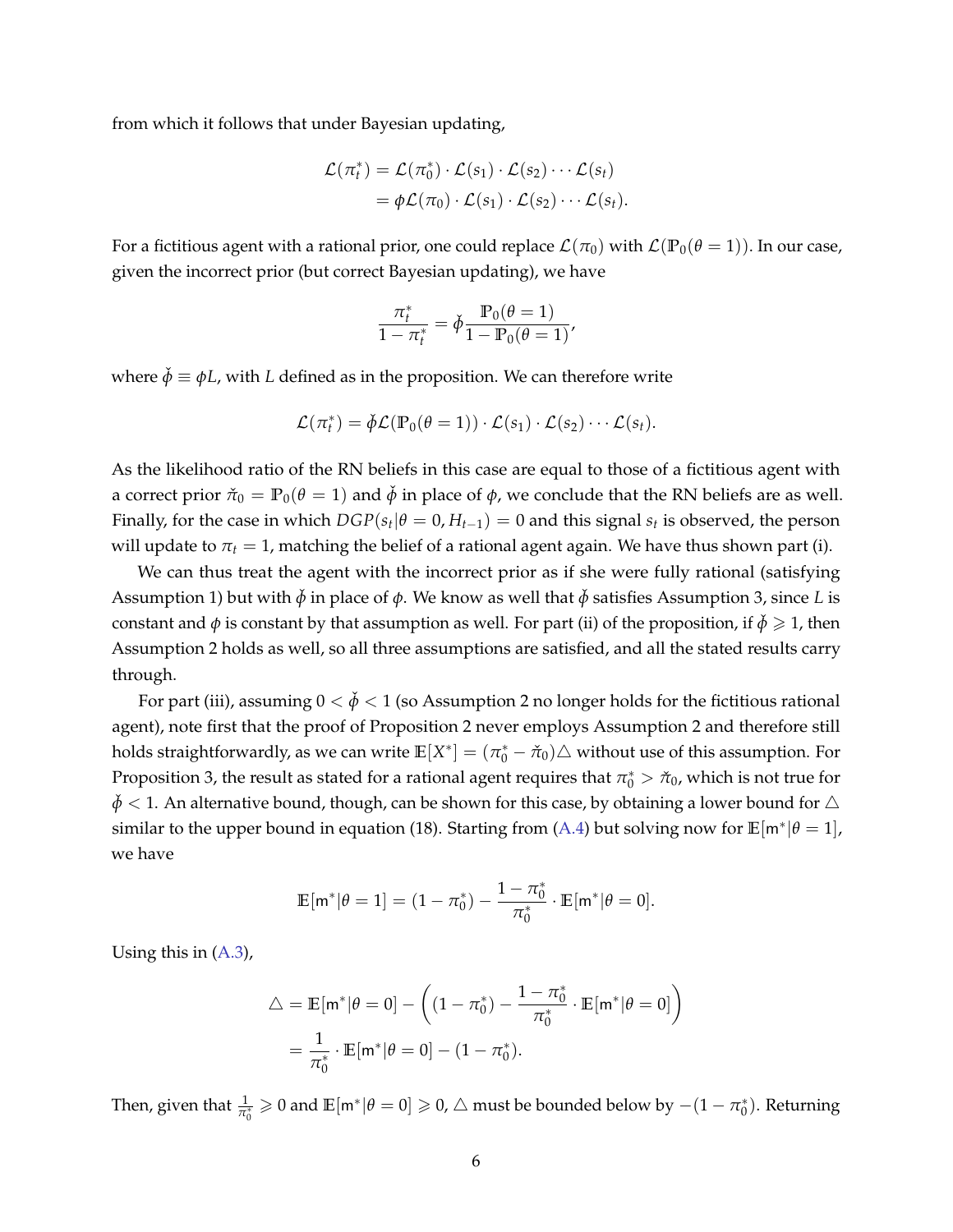to the formula from Proposition 3, if  $\check{\phi} < 1$ , then  $\pi_0^* - \check{\pi}_0 \leqslant 0$ , which gives

$$
\mathbb{E}[X^*] = (\pi_0^* - \check{\pi}_0)(\triangle)
$$
  
\$\leqslant (\check{\pi}\_0 - \pi\_0^\*)(1 - \pi\_0^\*).

Further, as  $\check{\pi}_0 \leq 1$ ,

$$
\mathbb{E}[X^*] \leq (\check{\pi}_0 - \pi_0^*)(1 - \pi_0^*)
$$
  

$$
\leq (1 - \pi_0^*)(1 - \pi_0^*) = (1 - \pi_0^*)^2.
$$

Thus taking (ii) and (iii) together, we have that  $\mathbb{E}[X^*] \leqslant \max(\pi_0^{*2},(1-\pi_0^*)^2)$  given an incorrect  $\Box$ prior.

### <span id="page-7-0"></span>**A.2 Proofs for Section 3**

#### **Section 3.1**

*Proof of Equation (22).* This follows from a discrete-state application of [Breeden and Litzenberger](#page-36-3) [\(1978\)](#page-36-3), or see [Brown and Ross](#page-36-4) [\(1991\)](#page-36-4) for a general version. To review why the stated equation holds, the risk-neutral pricing equation for options can be written

$$
q_{t,K}^m = \frac{1}{R_{t,T}^f} \mathbb{E}_t^*[\max\{V_T^m - K, 0\}] = \frac{1}{R_{t,T}^f} \left[ \sum_{j \,:\, K_j \geq K} (K_j - K) \underbrace{\mathbb{P}_t^*(V_T^m = K_j)}_{\mathbb{P}_t^*(R_T^m = \theta_j)} \right].
$$

This implies that for two adjacent return states *θj*−<sup>1</sup> and *θ<sup>j</sup>* ,

$$
q_{t,K_j}^m - q_{t,K_{j-1}}^m = \frac{1}{R_{t,T}^f} \left[ \sum_{j' \ge j} (K_{j'} - K_j) \mathbb{P}_t^*(V_T^m = K_{j'}) - \sum_{j' \ge j-1} (K_{j'} - K_{j-1}) \mathbb{P}_t^*(V_T^m = K_{j'}) \right]
$$
  
= 
$$
\frac{1}{R_{t,T}^f} \left[ \sum_{j' \ge j} (K_{j-1} - K_j) \mathbb{P}_t^*(V_T^m = K_{j'}) \right] = \frac{1}{R_{t,T}^f} (K_{j-1} - K_j) \left[ 1 - \mathbb{P}_t^*(V_T^m < K_j) \right]
$$

.

Rearranging,

$$
R_{t,T}^f \frac{q_{t,K_j}^m - q_{t,K_{j-1}}^m}{K_j - K_{j-1}} = \mathbb{P}_t^*(V_T^m < K_j) - 1.
$$

 $q_{t,K_{j+1}}^m - q_{t,K_j}^m$ Repeating this analysis for the pair  $\theta_j$  and  $\theta_{j+1}$ , we obtain  $R_t^f$  $\frac{K_{j+1}-K_j}{K_{j+1}-K_j} = \mathbb{P}_t^*(V_T^m < K_{j+1}) - 1.$ *t*,*T* Subtracting the preceding equation from this equation and using  $\mathbb{P}_t^*(\bar{R}_T^m = \theta_j) = \mathbb{P}_t^*(V_T^m = K_j)$ yields equation (22).  $\Box$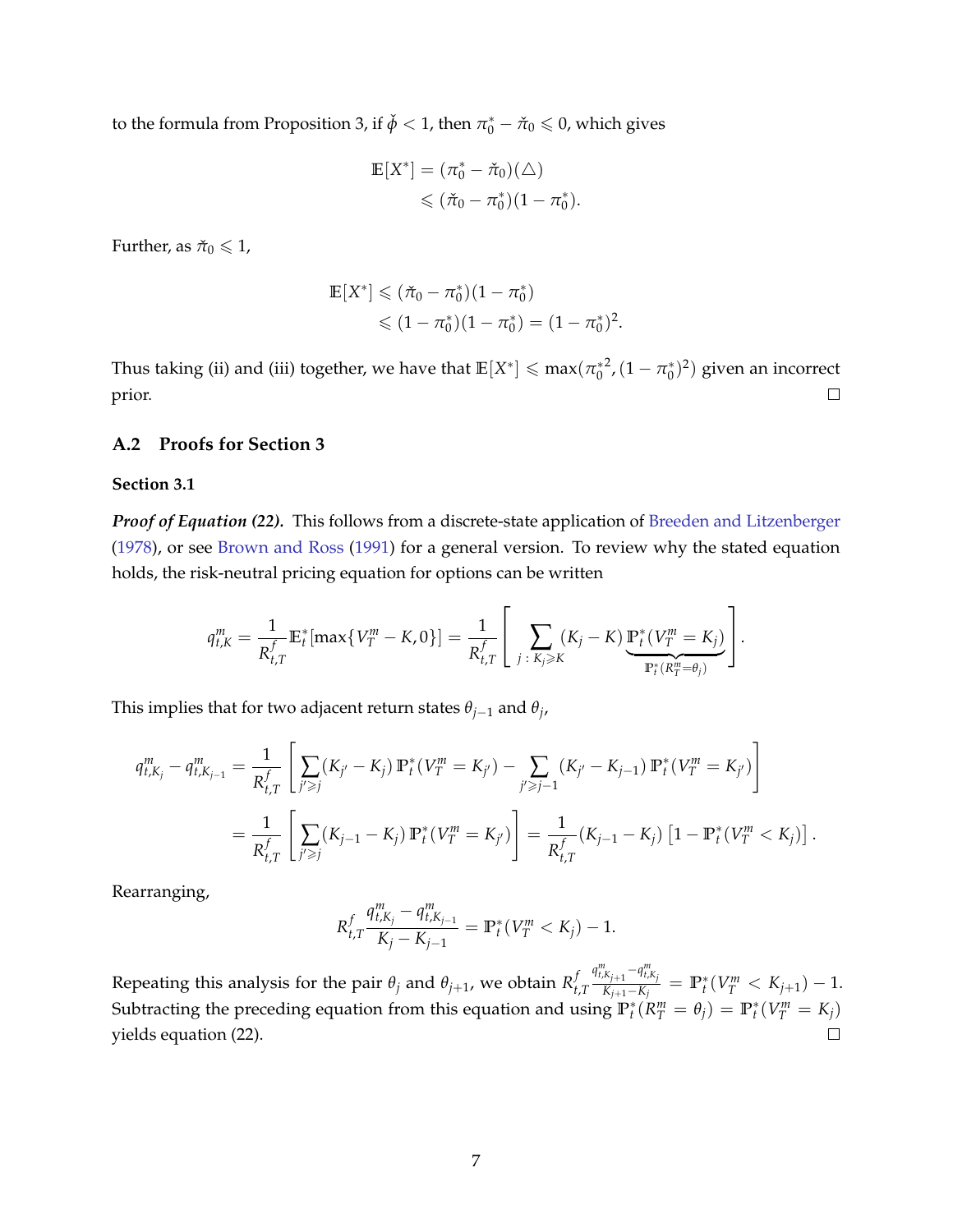#### **Section 3.2**

*Proof of Example 1.* We prove the statement separately for the two assumptions on the form of the utility function:

<span id="page-8-0"></span>(i) Time-separable utility: Denote  $V_j^m \equiv V_0^m \theta_j$  and  $V_{j+1}^m \equiv V_0^m \theta_{j+1}$ , so the event  $R_T^m = \theta_j$  is equivalent to  $V_T^m = V_j^m$ , and similarly for  $\theta_{j+1}$  and  $V_{j+1}^m$ . Since  $dV_T^m/dA_T > 0$  (and with  $\mathbb{P}(V_T^m = V_j^m) > 0$ ,  $\mathbb{P}(V_T^m = V_{j+1}^m) > 0$ ), there exist unique values  $a_j$  and  $a_{j+1}$  such that  $V_T^m = V_j^m$  if and only if  $A_T = a_j$ , and  $V_T^m = V_{j+1}^m$  if and only if  $A_T = a_{j+1}$ . Then with  $M_{t,T} = \beta^{T-t} U'(C_T) / U'(C_t)$  given the assumptions for this example, we have

$$
\phi_{t,j} \equiv \frac{\mathbb{E}_{t}[M_{t,T} | R_{T}^{m} = \theta_{j}]}{\mathbb{E}_{t}[M_{t,T} | R_{T}^{m} = \theta_{j+1}]} = \frac{\mathbb{E}_{t}[M_{t,T} | A_{T} = a_{j}]}{\mathbb{E}_{t}[M_{t,T} | A_{T} = a_{j+1}]} = \frac{U'(C_{T}(a_{j}))}{U'(C_{T}(a_{j+1}))},
$$

which is almost surely constant, as required for CTI to hold.

*(ii) [Epstein–Zin \(1989\)](#page-36-5) utility:* The [Epstein–Zin \(1989\)](#page-36-5) preference recursion is

<span id="page-8-2"></span>
$$
U_t = \left\{ (1 - \beta) C_t^{1 - \frac{1}{\psi}} + \beta \left( \mathbb{E}_t \left[ U_{t+1}^{1 - \gamma} \right] \right)^{\frac{1 - \frac{1}{\psi}}{1 - \frac{1}{\psi}}} \right\}^{\frac{1}{1 - \frac{1}{\psi}}}.
$$
 (A.12)

<span id="page-8-3"></span><span id="page-8-1"></span>,

It can be shown (e.g., [Campbell,](#page-36-6) [2018,](#page-36-6) p. 178) that given such preferences the SDF evolves according to

$$
M_{t,t+1} = \beta \left(\frac{C_{t+1}}{C_t}\right)^{-\frac{1}{\psi}} \left(\frac{U_{t+1}}{\mathbb{E}_t \left[U_{t+1}^{1-\gamma}\right]^{\frac{1}{1-\gamma}}}\right)^{-\left(\gamma-\frac{1}{\psi}\right)}
$$

which gives that

$$
M_{t,T} = M_{t,t+1}M_{t+1,t+2}\cdots M_{T-1,T}
$$
  
=  $\beta^{T-t} \left(\frac{C_T}{C_t}\right)^{-\frac{1}{\psi}} \prod_{\tau=t}^{T-1} \left(\frac{U_{\tau+1}}{\mathbb{E}_{\tau} \left[U_{\tau+1}^{1-\gamma}\right]^{\frac{1}{1-\gamma}}}\right)^{-\left(\gamma-\frac{1}{\psi}\right)}$  (A.13)

$$
= \beta^{T-t} \left(\frac{C_T}{C_t}\right)^{-\gamma} \prod_{\tau=t}^{T-1} \left(\frac{U_{\tau+1}}{C_{\tau+1}}\right)^{-\left(\gamma-\frac{1}{\psi}\right)} \mathbb{E}_{\tau} \left[ \left(\frac{C_{\tau+1}}{C_{\tau}}\right)^{1-\gamma} \left(\frac{U_{\tau+1}}{C_{\tau+1}}\right)^{1-\gamma} \right]^{\frac{\psi}{1-\gamma}}.
$$
 (A.14)

Denote  $a_j$  and  $a_{j+1}$  as in part [\(i\).](#page-8-0) From the first representation of  $M_{t,T}$ , equation [\(A.13\)](#page-8-1),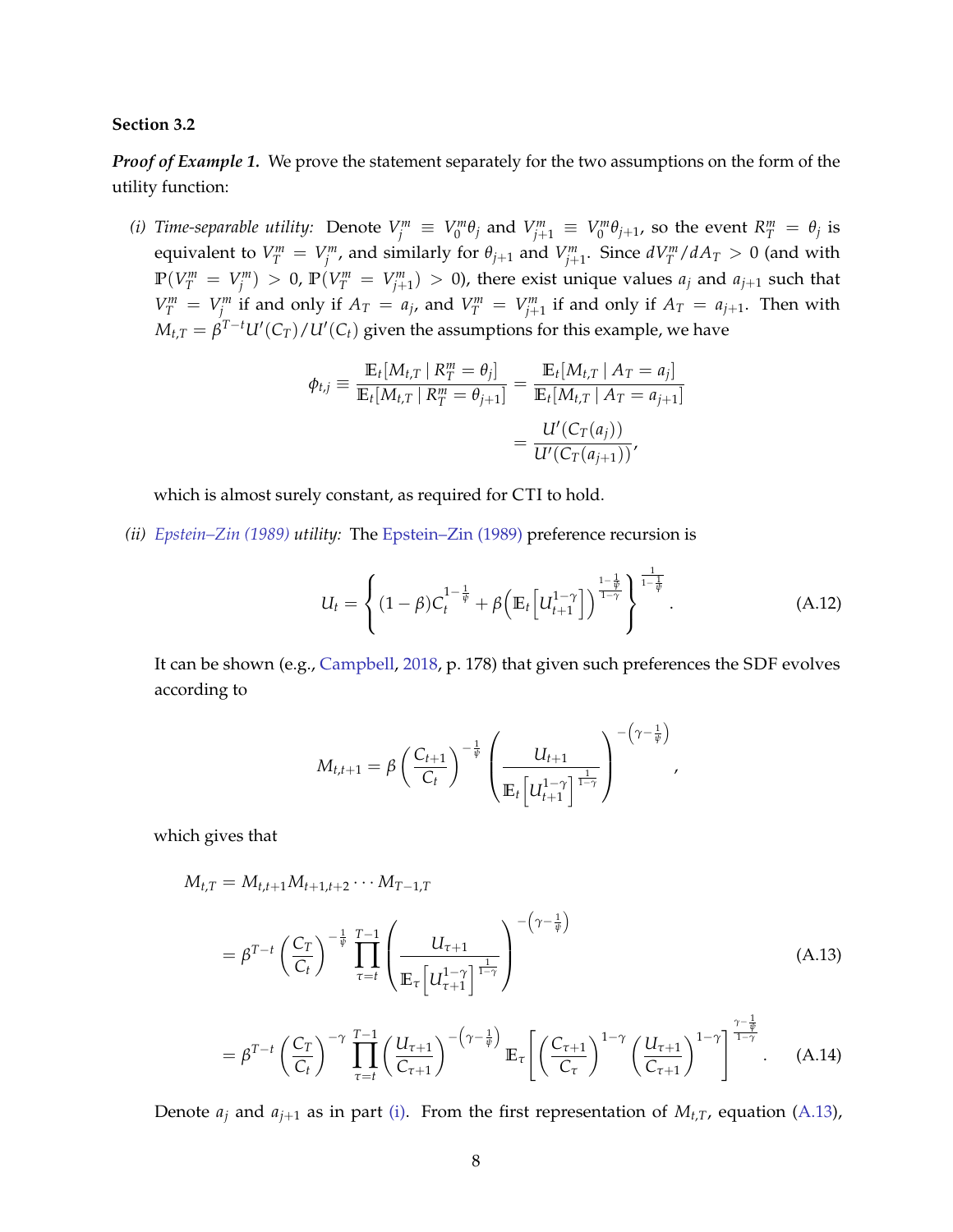it follows immediately that with i.i.d. consumption (or i.i.d. innovations to an otherwise predetermined consumption path),

$$
\begin{split} \phi_{t,j} &= \frac{\mathbb{E}_{t}[M_{t,T} \mid A_{T} = a_{j}]}{\mathbb{E}_{t}[M_{t,T} \mid A_{T} = a_{j+1}]} \\ &= \left(\frac{C_{T}(a_{j})}{C_{T}(a_{j+1})}\right)^{-\frac{1}{\psi}} \left(\frac{U_{T}(a_{j})}{U_{T}(a_{j+1})}\right)^{-\left(\gamma - \frac{1}{\psi}\right)}, \end{split}
$$

which is almost surely constant given the definition [\(A.12\)](#page-8-2) and that  $E_{\tau}[U_{T+1}^{1-\gamma}]$  $T_{T+1}^{1-\gamma}$ ] is constant given the i.i.d. assumption. When consumption growth *Ct*/*Ct*−<sup>1</sup> is i.i.d., note that the scale independence of [Epstein–Zin \(1989\)](#page-36-5) utility in [\(A.12\)](#page-8-2) allows us to guess and verify that *Ut*/*C<sup>t</sup>* is constant almost surely. Then from the second representation of  $M_{t,T}$ , equation [\(A.14\)](#page-8-3), we have in this case that

$$
\phi_{t,j} = \left(\frac{C_T(a_j)}{C_T(a_{j+1})}\right)^{-\gamma}.
$$

*Proof of Example 2.* [Gabaix](#page-36-0) [\(2012,](#page-36-0) Theorem 1) shows that

$$
V_t^m = \frac{D_t}{1 - e^{-\beta_m}} \left( 1 + \frac{e^{-\beta_m - h_*} \widehat{H}_t}{1 - e^{-\beta_m - \phi_H}} \right),
$$

where  $h_* \equiv \log(1 + H_*)$  and  $\beta_m \equiv \beta - g_d - h_*$  (where  $\beta$  is the agent's time discount factor). Thus for any value *θ* and given  $H_0$ , there exists some value  $d_\theta$  and function  $f(d_\theta, \hat{H}_T)$ , which is strictly increasing in the first argument and strictly decreasing in the second argument, such that, by Bayes' rule,

$$
\mathbb{P}_{0}\left(\sum_{t=1}^{T} \mathbb{1}\left\{\text{disaster}_{t}\right\} > 0 \middle| R_{T}^{m} \geq \theta\right)
$$
\n
$$
= \frac{\mathbb{P}_{0}\left(R_{T}^{m} \geq \theta \mid \sum_{t=1}^{T} \mathbb{1}\left\{\text{disaster}_{t}\right\} > 0\right) \mathbb{P}_{0}\left(\sum_{t=1}^{T} \mathbb{1}\left\{\text{disaster}_{t}\right\} > 0\right)}{\mathbb{P}_{0}(R_{T}^{m} \geq \theta)}
$$
\n
$$
= \frac{\mathbb{P}_{0}\left(D_{T} \geq f(d_{\theta}, \hat{H}_{T}) \middle| \sum_{t=1}^{T} \mathbb{1}\left\{\text{disaster}_{t}\right\} > 0\right) \mathbb{P}_{0}\left(\sum_{t=1}^{T} \mathbb{1}\left\{\text{disaster}_{t}\right\} > 0\right)}{\mathbb{P}_{0}\left(D_{T} \geq f(d_{\theta}, \hat{H}_{T})\right)}.
$$

Note now that (i) the innovation to  $\hat{H}_{t+1}$  is independent of the disaster realization; (ii)  $F_{t+1}$  (the exponential of the disaster shock to  $D_t$ ) has support  $[0,1]$ ; and (iii)  $\mathbb{P}_t(\varepsilon_{t+1}^d \geqslant \varepsilon) = o(e^{-\varepsilon^2})$  as  $\epsilon\to\infty$ .<sup>[2](#page-9-0)</sup> Thus  $\mathbb{P}_0(D_T\geq f(d_\theta,\widehat{H}_T)\mid\sum_{t=1}^T1\!\!1\{\text{disaster}_t\}>0)=o(\mathbb{P}_0(D_T\geq f(d_\theta,\widehat{H}_T)))$  as  $d_\theta\to\infty$ ,

<span id="page-9-0"></span><sup>2</sup>To see why point (iii) holds, denote  $σ_d$  ≡ Var( $ε_t^d$ ) and then note that  $\int_{ε}^\infty exp(-x^2/(2σ_d^2))/\sqrt{2πσ_d^2} dx$  <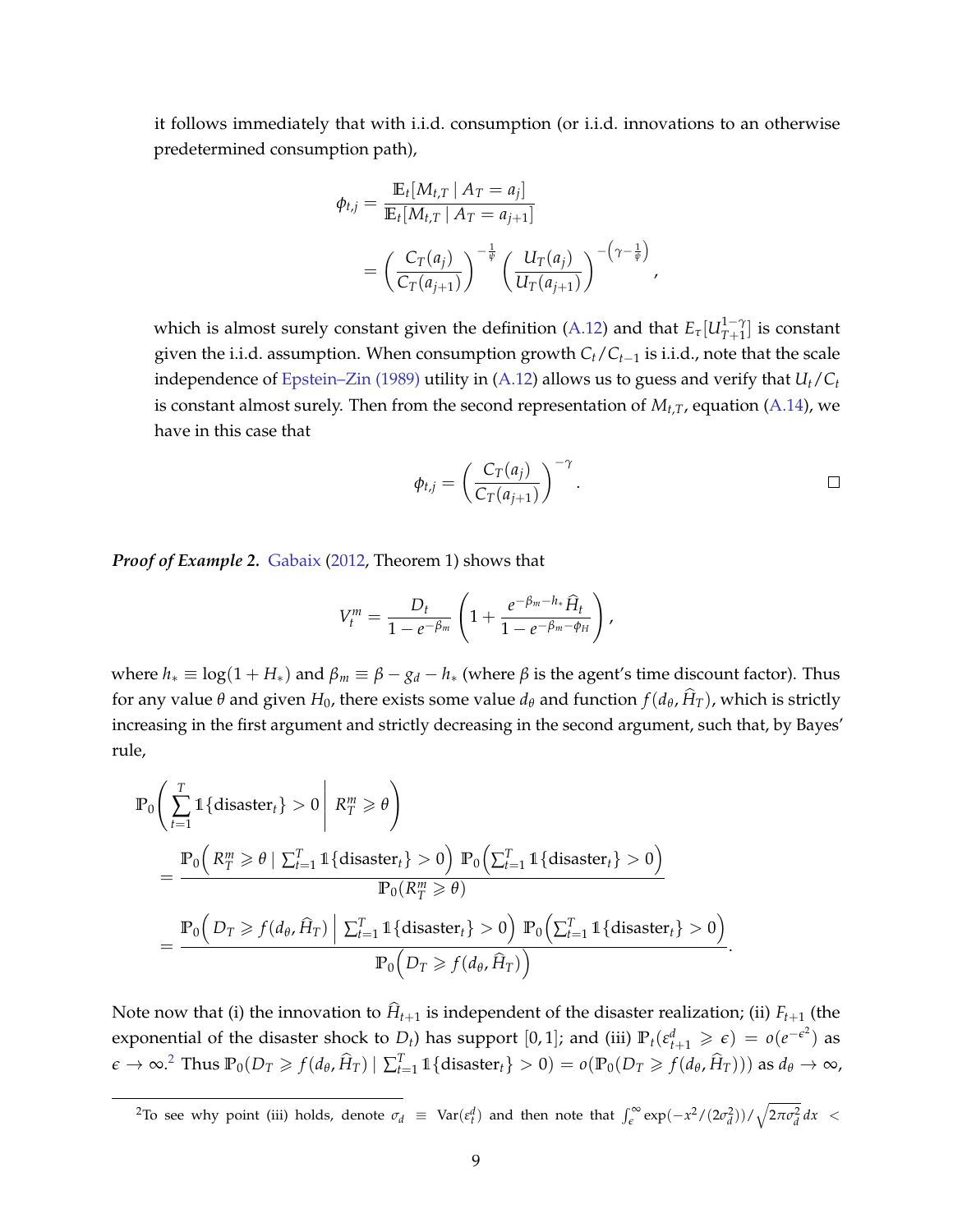from which the first statement given in the example follows. Denote the value *δ* in that statement by  $\delta = \delta_0$ . Then it follows immediately that for any  $t > 0$  (with  $t < T$ ), for any  $\delta_t > 0$ , there exists an <u> $\theta$ </u> such that  $\mathbb{P}_t(\sum_{\tau=1}^T \mathbb{1}\{\text{disaster}_t\} > 0 \mid R_T^m \geq \theta) < \delta_t$  asymptotically  $\mathbb{P}_0$ -a.s. as  $\delta_0 \to 0$ .

Thus moving to the second statement, given a value  $\delta_t > 0$ , consider  $\theta_j$ ,  $\theta_{j+1}$  large enough that  $\mathbb{P}_t(\sum_{\tau=1}^T \mathbb{1}\{\text{disaster}_t\} > 0 \ | \ R^m_T \in \{\theta_j, \theta_{j+1}\}) < \delta_t.$  We then have from (24) that

$$
\phi_{t,j} = \frac{\mathbb{E}_{t}[M_{t,T} | R_{T}^{m} = \theta_{j}]}{\mathbb{E}_{t}[M_{t,T} | R_{T}^{m} = \theta_{j+1}]}
$$
\n
$$
\mathbb{E}_{t}[M_{t,T} | R_{T}^{m} = \theta_{j}, \sum_{\tau=1}^{T} \mathbb{1} \{ \text{disaster}_{\tau} \} = 0] \mathbb{P}_{t}(\sum_{\tau=1}^{T} \mathbb{1} \{ \text{disaster}_{\tau} \} = 0 | R_{T}^{m} = \theta_{j})
$$
\n
$$
= \frac{+\mathbb{E}_{t}[M_{t,T} | R_{T}^{m} = \theta_{j}, \sum_{\tau=1}^{T} \mathbb{1} \{ \text{disaster}_{\tau} \} > 0] \mathbb{P}_{t}(\sum_{\tau=1}^{T} \mathbb{1} \{ \text{disaster}_{\tau} \} > 0 | R_{T}^{m} = \theta_{j})
$$
\n
$$
+ \mathbb{E}_{t}[M_{t,T} | R_{T}^{m} = \theta_{j+1}, \sum_{\tau=1}^{T} \mathbb{1} \{ \text{disaster}_{\tau} \} = 0] \mathbb{P}_{t}(\sum_{\tau=1}^{T} \mathbb{1} \{ \text{disaster}_{\tau} \} = 0 | R_{T}^{m} = \theta_{j+1})
$$
\n
$$
+ \mathbb{E}_{t}[M_{t,T} | R_{T}^{m} = \theta_{j+1}, \sum_{\tau=1}^{T} \mathbb{1} \{ \text{disaster}_{\tau} \} > 0] \mathbb{P}_{t}(\sum_{\tau=1}^{T} \mathbb{1} \{ \text{disaster}_{\tau} \} > 0 | R_{T}^{m} = \theta_{j+1})
$$
\n
$$
= \frac{\mathbb{E}_{t}[M_{t,T} | R_{T}^{m} = \theta_{j}, \sum_{\tau=1}^{T} \mathbb{1} \{ \text{disaster}_{\tau} \} = 0](1 - \mathcal{O}(\delta_{t})) + \mathcal{O}(\delta_{t})}{\mathbb{E}_{t}[M_{t,T} | R_{T}^{m} = \theta_{j+1}, \sum_{\tau=1}^{T} \mathbb{1} \{ \text{disaster}_{\tau} \} = 0](1 - \mathcal{O}(\delta_{t})) +
$$

Note that the fraction in the last expression is constant almost surely given that conditional on  $\sum_{t=1}^T \mathbb{1}\{\text{disaster}_t\} = 0$ , the conditions from Example 1 hold. Thus denoting

$$
\phi_j \equiv \frac{\mathbb{E}_0[M_{t,T} | R_T^m = \theta_j, \sum_{t=1}^T \mathbb{1}\{\text{disaster}_{\tau}\} = 0]}{\mathbb{E}_0[M_{t,T} | R_T^m = \theta_{j+1}, \sum_{t=1}^T \mathbb{1}\{\text{disaster}_{\tau}\} = 0]},
$$

we have  $\phi_{t,j} = \phi_j + \mathcal{O}(\delta_t)$ . Since we can take  $\delta_t \to 0$  asymptotically  $\mathbb{P}_0$ -a.s. as  $\delta_0 \to 0$ , we have  $\phi_{t,j} = \phi_j + o_p(1)$  for any sequence of values  $\delta = \delta_0 \rightarrow 0$ .  $\Box$ 

*Proof of Example 3.* As in [Campbell and Cochrane](#page-36-1) [\(1999\)](#page-36-1), the SDF evolves according to

$$
M_{t,t+1} = \beta \left(\frac{C_{t+1}}{C_t}\right)^{-\gamma} \left(\frac{S_{t+1}^c}{S_t^c}\right)^{-\gamma},
$$

with terms defined as in [Appendix B.4,](#page-29-0) and thus

$$
\frac{\mathbb{E}_{t}[M_{t,T} | R_{T}^{m} = \theta_{j}]}{\mathbb{E}_{t}[M_{t,T} | R_{T}^{m} = \theta_{j+1}]} = \frac{\mathbb{E}_{t}\left[\exp\left(\sum_{\tau=0}^{T-t-1} - \gamma\left(1 + \lambda(s_{t+\tau}^{c})\right)\varepsilon_{t+\tau+1}\right) \middle| R_{T}^{m} = \theta_{j}\right]}{\mathbb{E}_{t}\left[\exp\left(\sum_{\tau=0}^{T-t-1} - \gamma\left(1 + \lambda(s_{t+\tau}^{c})\right)\varepsilon_{t+\tau+1}\right) \middle| R_{T}^{m} = \theta_{j+1}\right]}.
$$

 $\int_{\epsilon}^{\infty} (x/\epsilon) \exp(-x^2/(2\sigma_d^2))/\sqrt{2\pi \sigma_d^2} dx = \sigma_d \exp(-\epsilon^2/(2\sigma_d^2))/(\sqrt{2\pi \epsilon})$ . A similar calculation can be used to derive a lower bound for the upper tail of the normal CDF. Then applying the previous upper-bound calculation to  $\mathbb{P}_0(D_T \geq f(d_\theta, \hat{H}_T) \geq \sum_{t=1}^T \mathbb{1}\{\text{disaster}_t\} > 0)$  and the lower-bound calculation to  $\mathbb{P}_0(D_T \geq f(d_\theta, \hat{H}_T))$ , it follows that  $\mathbb{P}_0(D_T \geq f(d_\theta, \hat{H}_T) | \sum_{t=1}^T \mathbb{1}\{\text{disaster}_t\} > 0) / \mathbb{P}_0(D_T \geq f(d_\theta, \hat{H}_T)) = o(1)$ , as stated, since the distribution of the value in the denominator is shifted to the right relative to the distribution of the value in the numerator given (i)–(ii).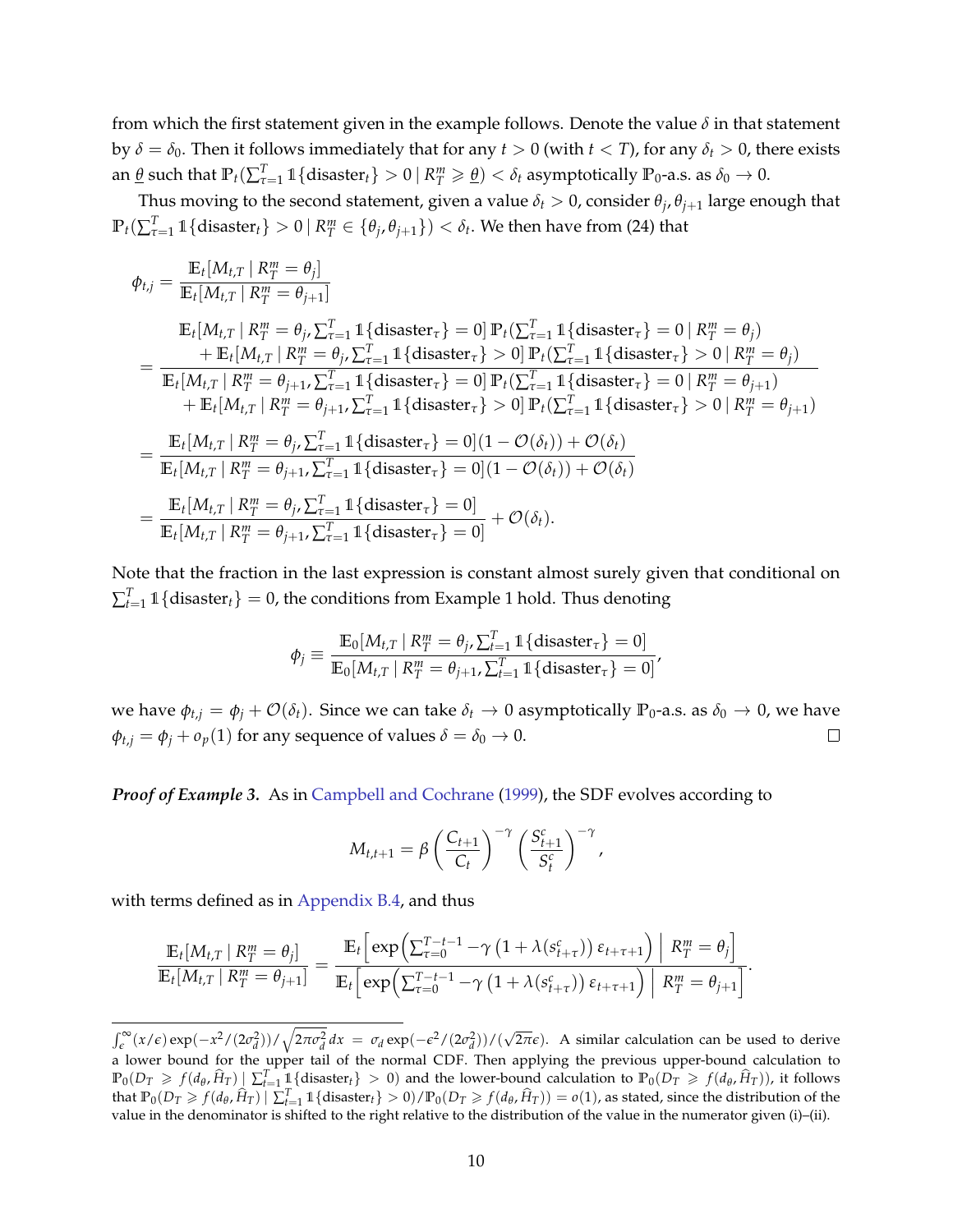For a counterexample to the constant- $\phi_t$  restriction, set  $T = 2$  and  $c_t = d_t$  (i.e., for simplicity, consumption and dividends are identical, as in the simplest case considered by [Campbell and](#page-36-1) [Cochrane,](#page-36-1) [1999,](#page-36-1) so the market is a consumption claim). Note that a sufficient condition for time variation in *ϕ<sup>t</sup>* is

<span id="page-11-1"></span>
$$
Cov_0(\phi_1, \mathbb{E}_1[M_{1,2} \mid R_2^m = \theta_{j+1}]) \neq 0,
$$
\n(A.15)

as this implies  $\mathbb{E}_0[\phi_1] \neq \phi_0$  (see after Proposition 11). As of  $t = 0$ , both  $\varepsilon_1$  and  $\varepsilon_2$  are relevant for  $R_2^m$ and  $M_{0,2}$ , as  $\varepsilon_1$  determines  $s_1^c$  and thus the conditional volatility  $\lambda(s_1^c)$  of surplus consumption  $s_2^c$ . Meanwhile, as of  $t = 1$  (i.e., conditional on  $\varepsilon_1$ ), the only source of uncertainty for both  $R_2^m$  and  $M_{1,2}$ is  $\varepsilon_2$ :  $s_2^c$  and  $d_2$  together determine  $R_2^m$ , and conditional on time-1 variables, these both depend only on *ε*<sub>2</sub>. Thus write  $ε_j^1$  for the realization of  $ε_2$  needed to generate  $R_2^m = θ_j$  conditional on  $ε_1$  — i.e.,  $\epsilon_j^1\equiv\{\epsilon_2: R_2^m=\theta_j\mid\epsilon_1\}$  — and similarly write  $\epsilon_{j+1}^1$  for the realization of  $\epsilon_2$  needed for  $R_2^m=\theta_{j+1}$ conditional on  $\varepsilon_1$ . We then have

$$
\mathbb{E}_1[M_{1,2} | R_2^m = \theta_{j'}] = \exp\left(-\gamma \left(1 + \lambda(s_1^c)\right) \varepsilon_{j'}^1\right)
$$

for  $j' = j$ ,  $j + 1$ , and thus

$$
\phi_1 = \exp\left(-\gamma \left(1 + \lambda(s_1^c)\right) \left(\epsilon_j^1 - \epsilon_{j+1}^1\right)\right).
$$

The covariance in  $(A.15)$  is therefore

$$
Cov_0\left(\exp\left(-\gamma\left(1+\lambda(s_1^c)\right)\left(\epsilon_j^1-\epsilon_{j+1}^1\right)\right),\exp\left(-\gamma\left(1+\lambda(s_1^c)\right)\epsilon_{j+1}^1\right)\right).
$$

Given Gaussian *ε*1, this value is generically non-zero.

#### **Additional Lemmas Used in Proofs for Section 3.3**

Before proceeding to the proof of our main results, we provide two additional lemmas that are useful in proving those results. As usual, assume throughout that Assumptions 1′–3′ hold.

<span id="page-11-0"></span>**LEMMA A.1.** For some return-state pair  $(\theta_j, \theta_{j+1})$ , with  $\widetilde{\mathbb{P}} \equiv \mathbb{P}(\cdot \mid R_T^m \in \{\theta_j, \theta_{j+1}\})$  as per (23), define a *new pseudo-risk-neutral measure* **<sup>P</sup>**e<sup>⋄</sup> *by*

$$
\frac{d\widetilde{\mathbb{P}}^{\diamond}}{d\widetilde{\mathbb{P}}}\bigg|_{H_t} = \frac{\widetilde{\pi}_{t,j}^*}{\widetilde{\pi}_{t,j}} \, \mathbb{1}\{R_T^m = \theta_j\} + \frac{1 - \widetilde{\pi}_{t,j}^*}{1 - \widetilde{\pi}_{t,j}} \, \mathbb{1}\{R_T^m = \theta_{j+1}\}.
$$
\n(A.16)

*Denote the conditional expectation under*  $\widetilde{\mathbb{P}}^\diamond$  *by*  $\widetilde{\mathbb{E}}^\diamond_t[\,\cdot\,]$ . If conditional transition independence holds for the return-state pair  $(\theta_j,\theta_{j+1})$ , and  $\mathbb{P}_t(R_ T^m\in\{\theta_j,\theta_{j+1}\})>0$ , we have that  $\widetilde{\mathbb{P}}^\diamond$  serves as a martingale measure *for the risk-neutral belief in the sense that*

<span id="page-11-3"></span>
$$
\widetilde{\pi}_{t,j}^* = \widetilde{\mathbb{E}}_t^{\diamond} [\widetilde{\pi}_{t+1,j}^*]. \tag{A.17}
$$

<span id="page-11-2"></span> $\Box$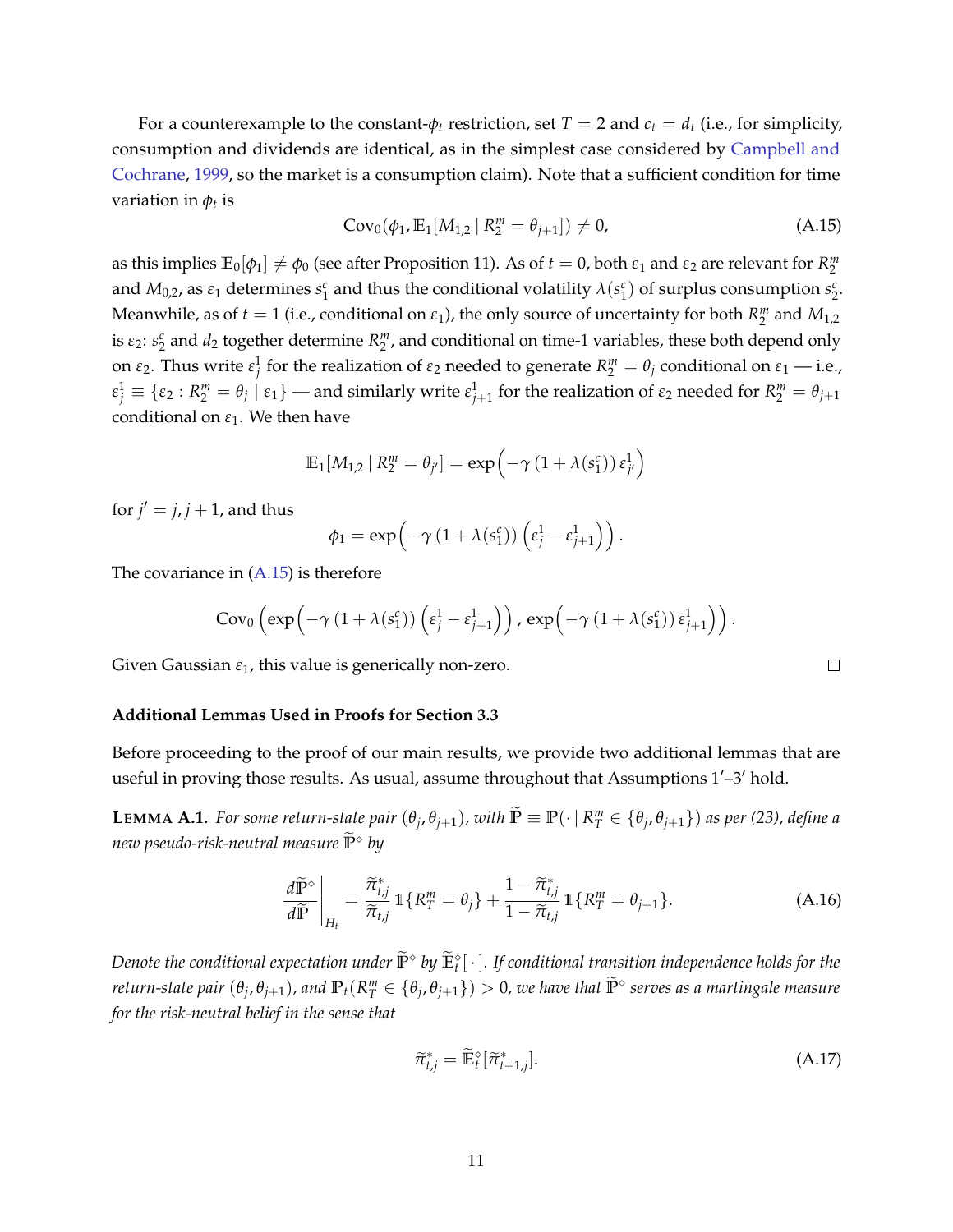*We conclude from Proposition 1 that*

<span id="page-12-2"></span><span id="page-12-1"></span><span id="page-12-0"></span>
$$
\widetilde{\mathbb{E}}_0^{\diamond}[X_j^*] = 0. \tag{A.18}
$$

*Proof of [Lemma A.1.](#page-11-0)* From (23)–(24), we have after some algebra that

$$
\frac{\widetilde{\pi}_{t,j}^*}{\widetilde{\pi}_{t,j}} = \frac{\phi_j}{1 + \widetilde{\pi}_{t,j}(\phi_j - 1)},\tag{A.19}
$$

$$
\frac{1 - \tilde{\pi}_{t,j}^*}{1 - \tilde{\pi}_{t,j}} = \frac{1}{1 + \tilde{\pi}_{t,j}(\phi_j - 1)}.
$$
\n(A.20)

Note therefore that  $\widetilde{\mathbb{P}}^{\diamond}$  is absolutely continuous with respect to  $\widetilde{\mathbb{P}}$ .

Recall that  $H_t = \sigma(s_\tau, 0 \leq \tau \leq t)$ , where  $\sigma(s_\tau, 0 \leq \tau \leq t)$  is the  $\sigma$ -algebra generated by the stochastic process  $\{s_t\}$  and  $s_t \in S$  is the date-*t* signal vector. Denote  $N_S \equiv |S|$ , so that  $s_t \in \{s_1, s_2, \ldots, s_{N_{\mathcal{S}}}\}$ , and further denote

$$
\begin{aligned} \mathfrak{p}_{t,k} &\equiv \mathbb{\tilde{P}}_t(s_{t+1} = \theta_k), \\ \varrho_{t,k} &\equiv \mathbb{\tilde{P}}_t(R_T^m = \theta_j \, | \, s_{t+1} = s_k), \\ \varrho_{t,k}^* &\equiv \mathbb{P}_t^*(R_T^m = \theta_j \, | \, s_{t+1} = s_k, R_T^m \in \{ \theta_j, \theta_{j+1} \}), \end{aligned}
$$

so that  $\widetilde{\pi}_{t+1,j} = \varrho_{t,k}$  if  $s_{t+1} = s_k$ , and similarly  $\widetilde{\pi}_{t+1,j}^* = \varrho_{t,j}^*$  $t_{t,k}^*$  if  $s_{t+1} = s_k$ .

Combining [\(A.16\)](#page-11-2), [\(A.19\)](#page-12-0), [\(A.20\)](#page-12-1), and these definitions, we have

$$
\widetilde{\mathbb{E}}_{t}^{\diamond}[\widetilde{\pi}_{t+1,j}^{*}] = \frac{\widetilde{\pi}_{t,j}^{*}}{\widetilde{\pi}_{t,j}} \sum_{k=1}^{N_{S}} \mathfrak{p}_{t,k} \varrho_{t,k}^{*} \widetilde{\mathbb{E}}_{t} [\mathbb{1} \{ R_{T}^{m} = \theta_{j} \} | s_{t+1} = s_{k}] \n+ \frac{1 - \widetilde{\pi}_{t,j}^{*}}{1 - \widetilde{\pi}_{t,j}} \sum_{k=1}^{N_{S}} \mathfrak{p}_{t,k} \varrho_{t,k}^{*} \widetilde{\mathbb{E}}_{t} [\mathbb{1} \{ R_{T}^{m} = \theta_{j+1} \} | s_{t+1} = s_{k}] \n= \frac{\phi_{j}}{1 + \widetilde{\pi}_{t,j}(\phi_{j} - 1)} \sum_{k=1}^{N_{S}} \mathfrak{p}_{t,k} \frac{\phi_{j}\varrho_{t,k}}{1 + \varrho_{t,k}(\phi_{j} - 1)} \varrho_{t,k} \n+ \frac{1}{1 + \widetilde{\pi}_{t,j}(\phi_{j} - 1)} \sum_{k=1}^{N_{S}} \mathfrak{p}_{t,k} \frac{\phi_{j}\varrho_{t,k}}{1 + \varrho_{t,k}(\phi_{j} - 1)} (1 - \varrho_{t,k}) \n= \frac{\phi_{j}}{1 + \widetilde{\pi}_{t,j}(\phi_{j} - 1)} \sum_{k=1}^{N_{S}} \mathfrak{p}_{t,k} \frac{\varrho_{t,k} (1 + \varrho_{t,k}(\phi_{j} - 1))}{1 + \varrho_{t,k}(\phi_{j} - 1)} \n= \frac{\phi_{j}}{1 + \widetilde{\pi}_{t,j}(\phi_{j} - 1)} \sum_{k=1}^{N_{S}} \mathfrak{p}_{t,k} \varrho_{t,k} \n= \frac{\varphi_{j} \widetilde{\pi}_{t,j}}{1 + \widetilde{\pi}_{t,j}(\phi_{j} - 1)}
$$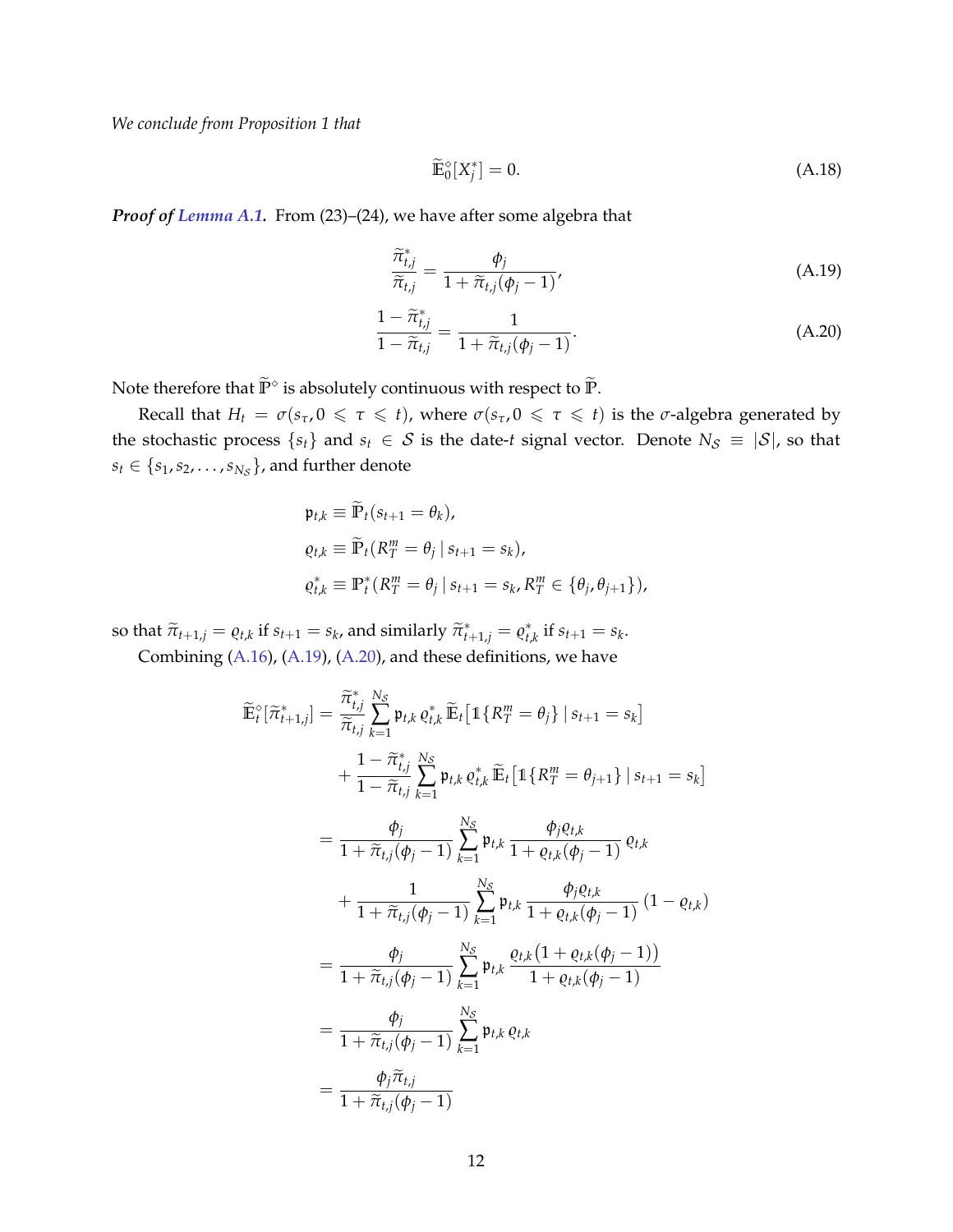$$
=\widetilde{\pi}_{t,j}^*,
$$

where the second-to-last equality uses that  $\tilde{\pi}_{t,j} = \mathbb{E}_t[\tilde{\pi}_{t+1,j}]$ , as can be seen from the law of iterated expectations given that  $\widetilde{\pi}_{t,j} = \mathbb{E}_t[\mathbb{1}\{R_T^m = \theta_j\} | R_T^m \in {\theta_j, \theta_{j+1}}\}] = \widetilde{\mathbb{E}}_t[\mathbb{1}\{R_T^m = \theta_j\}] = \widetilde{\pi}_{t,j}[\pi_{t,j}]$  $\mathbb{E}_t[\mathbb{E}_{t+1}[\mathbb{1}\{R^m_T = \theta_j\}]] = \mathbb{E}_t[\tilde{\pi}_{t+1,j}]$ , and the last equality above again uses [\(A.19\)](#page-12-0). The fact that  $\tilde{\pi}_{t+1}$  $\widetilde{\mathbb{E}}^{\diamond}_0[X^*_j]=0$  then follows immediately from the proof of Proposition 1.  $\Box$ 

<span id="page-13-0"></span>**LEMMA A.2.** *For any return-state pair* (*θ<sup>j</sup>* , *θj*+1) *meeting CTI, risk-neutral belief movement must satisfy the following for*  $j' = j, j + 1$ *:* 

<span id="page-13-2"></span>
$$
\widetilde{\mathbb{E}}_0^{\diamond}[m_j^* \mid R_T^m = \theta_{j'}] = \widetilde{\mathbb{E}}_0[m_j^* \mid R_T^m = \theta_{j'}]. \tag{A.21}
$$

*Proof of [Lemma A.2.](#page-13-0)* The stream of risk-neutral beliefs is  $\pi_j^* \equiv (\tilde{\pi}_{0,j}^*, \tilde{\pi}_{1,j}^*, \dots, \tilde{\pi}_{T,j}^*)$ , and denote some arbitrary realization for that path by  $\mathfrak{b}_j$ . The realization of  $\mathsf{m}_j^*$  depends on the path of risk-neutral beliefs, so denote  $m_j^* = m_j^*(\pi_j^*) = \sum_{t=1}^T (\tilde{\pi}_{t,j}^* - \tilde{\pi}_{t-1,j}^*)^2$ .

For any  $\mathfrak{b}_j$  such that  $\widetilde{\pi}_{T,j}^* = 1$  (i.e.,  $R_T^m = \theta_j$ ), the definition of  $\widetilde{\mathbb{P}}^\diamond$  in [\(A.16\)](#page-11-2) gives that

<span id="page-13-1"></span>
$$
\widetilde{\mathbb{P}}_0^{\diamond}(\boldsymbol{\pi}_j^* = \mathfrak{b}_j) = \frac{\widetilde{\pi}_{0,j}^*}{\widetilde{\pi}_{0,j}} \widetilde{\mathbb{P}}(\boldsymbol{\pi}_j^* = \mathfrak{b}_j), \tag{A.22}
$$

and further  $\widetilde{\mathbb{P}}_0^{\diamond}(R_T^m = \theta_j) = (\widetilde{\pi}_{0,j}^*/\widetilde{\pi}_{0,j}) \widetilde{\mathbb{P}}_0(R_T^m = \theta_j)$  trivially. Combining these two equations yields  $\widetilde{\mathbb{P}}^{\diamond}_0(\bm{\pi}^*_j=\mathfrak{b}_j\,|\,R^m_T=\theta_j)=\widetilde{\mathbb{P}}_0(\bm{\pi}^*_j=\mathfrak{b}_j\,|\,R^m_T=\theta_j).$  (Intuitively, all paths ending in  $\widetilde{\pi}^*_{T,j}=1$  receive the same change of measure under  $\widetilde{P}^{\diamond}$  relative to  $\widetilde{P}$ , so probabilities conditional on  $R_T^m = \theta_j$  are preserved, and similarly for  $R_T^m = \theta_{j+1}$ , as was the case for the simpler version of the RN measure in Section 2.) Thus

$$
\widetilde{\mathbb{E}}_{0}^{\diamond}[\mathbf{m}_{j}^{*} | R_{T}^{m} = \theta_{j}] = \sum_{\mathfrak{b}_{j} : \widetilde{\pi}_{T,j}^{*} = 1} \mathbf{m}_{j}^{*}(\mathfrak{b}_{j}) \widetilde{\mathbb{P}}_{0}^{\diamond} \Big(\pi_{j}^{*} = \mathfrak{b}_{j} \Big| R_{T}^{m} = \theta_{j} \Big)
$$
\n
$$
= \sum_{\mathfrak{b}_{j} : \widetilde{\pi}_{T,j}^{*} = 1} \mathbf{m}_{j}^{*}(\mathfrak{b}_{j}) \widetilde{\mathbb{P}}_{0} \Big(\pi_{j}^{*} = \mathfrak{b}_{j} \Big| R_{T}^{m} = \theta_{j} \Big)
$$
\n
$$
= \widetilde{\mathbb{E}}_{0}[\mathbf{m}_{j}^{*} | R_{T}^{m} = \theta_{j}].
$$

The same steps apply for  $R_{\perp}^{m} = \theta_{j+1}$ : for any  $\theta_j$  such that  $\tilde{\pi}_{T,j}^{*} = 0$ , [\(A.22\)](#page-13-1) now becomes  $\widetilde{\mathbb{P}}_0^{\diamond}(\boldsymbol{\pi}_j^* = \mathfrak{b}_j) = (1 - \widetilde{\pi}_{0,j}^*) / (1 - \widetilde{\pi}_{0,j}) \widetilde{\mathbb{P}}(\boldsymbol{\pi}_j^* = \mathfrak{b}_j).$  We also have in this case that  $\widetilde{\mathbb{P}}_0^{\diamond}(\mathcal{R}_T^m = \theta_{j+1}) =$  $(1-\widetilde{\pi}_{0,j}^*)/(1-\widetilde{\pi}_{0,j})\widetilde{\mathbb{P}}_0(R_1^m=\theta_{j+1})$ , so again  $\widetilde{\mathbb{P}}_0^{\diamond}(\pi_j^*=\mathfrak{b}_j \mid R_1^m=\theta_{j+1}) = \widetilde{\mathbb{P}}_0(\pi_j^*=\mathfrak{b}_j \mid R_1^m=\theta_{j+1})$ and thus  $\widetilde{\mathbb{E}}_0^{\diamond}[\mathsf{m}_j^* \mid R_T^m = \theta_{j+1}] = \widetilde{\mathbb{E}}_0[\mathsf{m}_j^* \mid R_T^m = \theta_{j+1}].$  $\Box$ 

Note that the definition in [\(A.16\)](#page-11-2) aligns with the definition of the RN measure in equation (11), so the two lemmas above prove the statements in the text connecting the RN measure in the simple case in Section 2 to the general case in Section 3 (see after equation (11) and equation (14), as well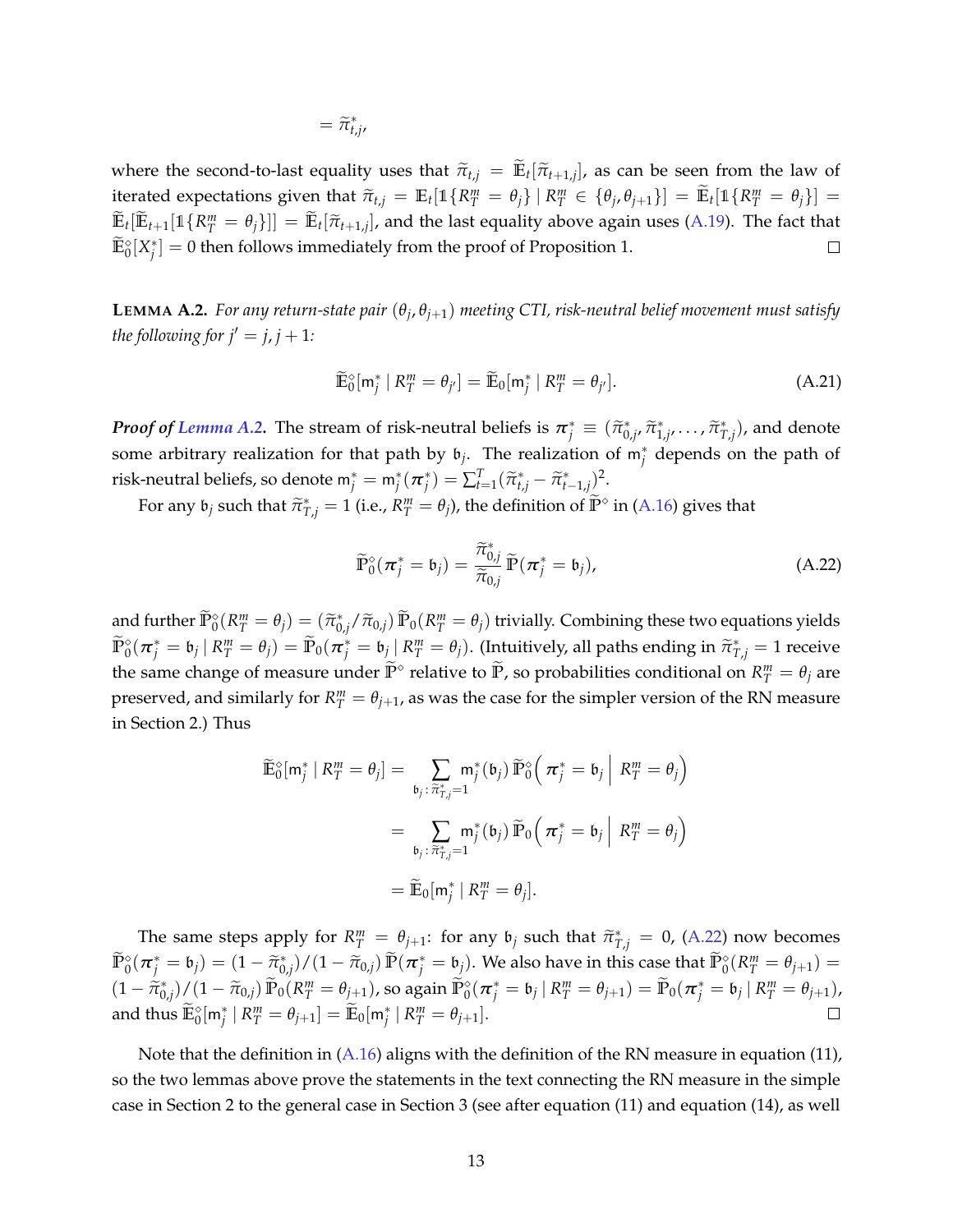as the footnote in the proof of equation (13) above). Indeed, [equation \(A.17\)](#page-11-3) is the precise analogue to equation (14) in the text; [equation \(A.18\)](#page-12-2) is the analogue to equation (13); and [equation \(A.21\)](#page-13-2) implies immediately that  $\widetilde{\mathbb{E}}^{\diamond}_0[X^*_j\mid R^m_T]=\widetilde{\mathbb{E}}_0[X^*_j\mid R^m_T]$ , which was the main implication of equation (14) used in deriving the results in Section 2. We will thus be able to directly apply those results in this case using the above two lemmas, by virtue of these three results, as follows.

#### **Section 3.3**

*Proof of Proposition 7.* No arbitrage gives the existence of a positive SDF for which equation (24) and Assumption 2′ are valid. We have

$$
\widetilde{\pi}_{t,j} = \mathbb{E}_t[\widetilde{\pi}_{t+1,j}],
$$

$$
\widetilde{\pi}_{t,j}^* = \widetilde{\mathbb{E}}_t^\diamond[\widetilde{\pi}_{t+1,j}^*],
$$

$$
\widetilde{\mathbb{E}}_0^\diamond[X_j^*] = 0,
$$

$$
\widetilde{\mathbb{E}}_0^\diamond[X_j^* \mid R_T^m] = \widetilde{\mathbb{E}}_0[X_j^* \mid R_T^m],
$$

where the first equality uses LIE and the remainder use [Lemmas A.1](#page-11-0)[–A.2](#page-13-0) as above. The last equation in addition implies, using the same argument as applied for equation (18), that  $\triangle_i$   $\leq$  $\tilde{\pi}_{0,j}^*$ . Further, Equations (9)–(10) hold immediately for  $\tilde{\pi}_{t,j}$ ,  $\tilde{\pi}_{t,j}^*$ ,  $\phi_j$ . We have thus obtained all the conditions used to prove Propositions 1–6 and Corollaries 1–2 given Assumptions 1–3, and thus under Assumptions  $1'-3'$  (for  $j = 2, 3, ..., J - 2$ ), those results continue to hold, with  $\tilde{\pi}_{t,j}^*$ *t*eplacing *π*<sup>*t*</sup>,  $\tilde{\pi}_{t,j}$  replacing *π*<sub>*t*</sub>, *X*<sup>\*</sup> replacing *X*<sup>\*</sup>, *ϕ*<sub>*j*</sub> replacing *ϕ*,  $\tilde{E}_0[\cdot]$  replacing  $E[\cdot]$ , and with  $\triangle_j \equiv \widetilde{\mathbb{E}}_0[X^*_j \mid R^m_T = \theta_{j+1}] - \widetilde{\mathbb{E}}_0[X^*_j \mid R^m_T = \theta_{j}]$  replacing  $\triangle$ , as stated.  $\Box$ 

*Proof of Proposition 8.* The result follows immediately from equation (8), with  $V_j^m$  and  $V_{j+1}^m$  replacing  $C_{T,1}$  and  $C_{T,0}$ , respectively.  $\Box$ 

### <span id="page-14-0"></span>**A.3 Proofs for Section 4**

#### **Section 4.1**

*Proof of Proposition 9.* In what follows, we will often use **E***<sup>i</sup>* [·] to make explicit that we are taking expectations over DGPs indexed by *i*, and for now we will use the notational simplifications used in the statement of the proposition. First, for (i), start with the case fixing  $\pi_{0,i}^* = \pi_0^*$  across *i*. Applying Proposition 2,

$$
\mathbb{E}_{i}[\mathbb{E}[X_{i}^{*}]] = \mathbb{E}_{i}[(\pi_{0}^{*} - \pi_{0,i}) \cdot \Delta_{i}]
$$
\n
$$
= \mathbb{E}_{i}[\pi_{0}^{*} \cdot \Delta_{i}] - \mathbb{E}_{i}[\pi_{0,i} \cdot \Delta_{i}]
$$
\n
$$
= \pi_{0}^{*} \cdot \mathbb{E}_{i}[\Delta_{i}] - \mathbb{E}_{i}[\pi_{0,i}] \cdot \mathbb{E}_{i}[\Delta_{i}]
$$
\n
$$
= (\pi_{0}^{*} - \mathbb{E}_{i}[\pi_{0,i}] ) \cdot \mathbb{E}_{i}[\Delta_{i}]
$$
\n
$$
= \mathbb{E}_{i}[\pi_{0}^{*} - \pi_{0,i}] \cdot \mathbb{E}_{i}[\Delta_{i}]
$$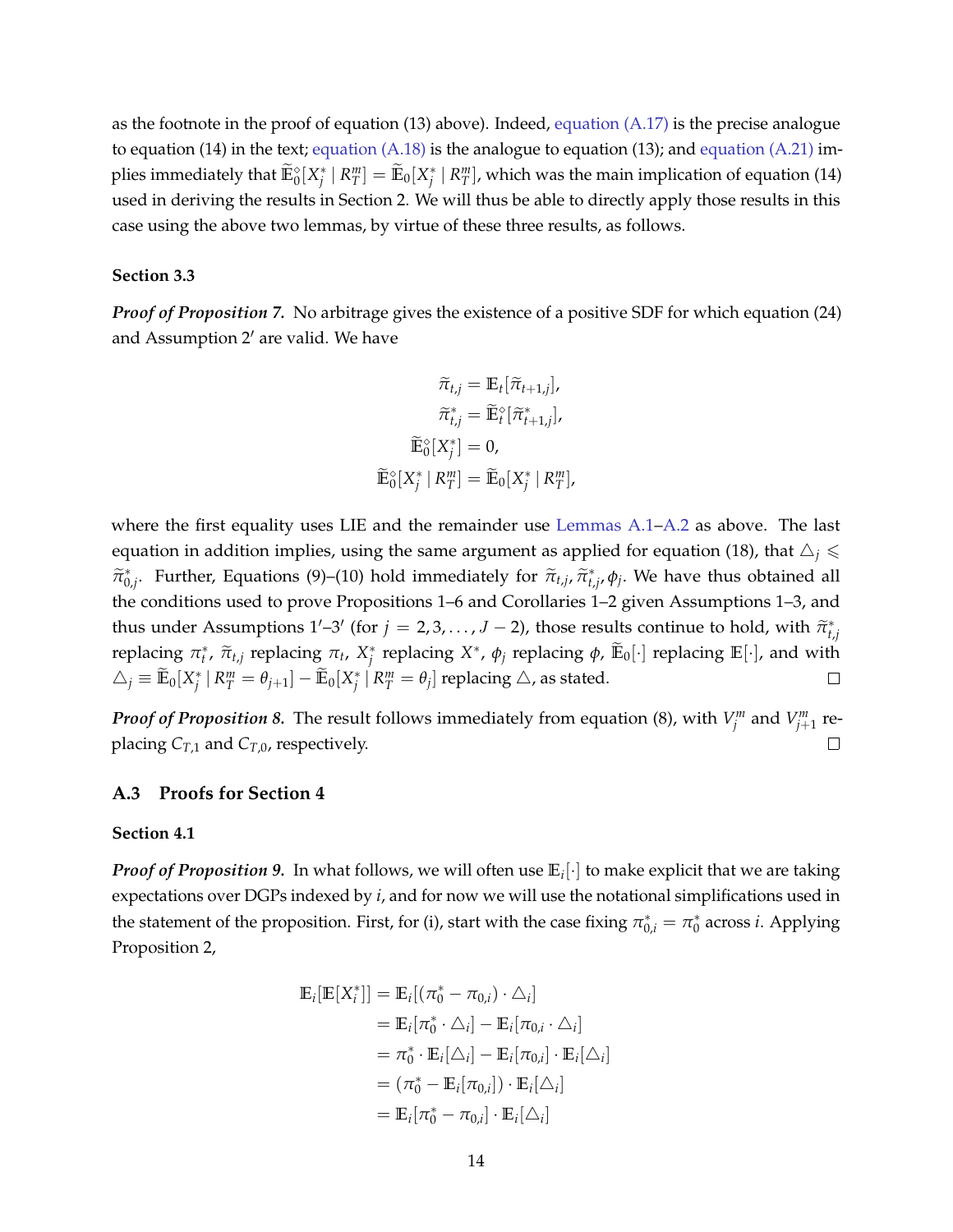$$
= \mathbb{E}_i \left[ \pi_0^* - \frac{\pi_0^*}{\phi_i + (1 - \phi_i)\pi_0^*} \right] \cdot \mathbb{E}_i[\triangle_i]
$$

where the main step in line three from  $\mathbb{E}_i[\pi_{0,i}\cdot\triangle_i]$  to  $\mathbb{E}_i[\pi_{0,i}]\cdot\mathbb{E}[\triangle_i]$  follows from the assumption that  $\text{Cov}(\pi_{0,i}, \triangle_i) = 0$ .

Now consider  $\zeta_1(\phi_i, \pi_0^*)$  ≡  $\pi_0^* - \frac{\pi_0^*}{\phi_i + (1-\phi_i)\pi_0^*}$ . This is a concave function in  $\phi_i$  given that  $\pi_0^*$  ∈ [0, 1] and  $\phi$ <sup>*i*</sup>  $\geq$  1; the second derivative of this function is

$$
\frac{\partial^2 \zeta_1}{\partial \phi_i^2} = \frac{-2\pi_0^*(1-\pi_0^*)^2}{(\pi_0^* + \phi(1-\pi_0^*))^3},
$$

which is weakly negative if  $\pi_0^*\in[0,1]$  and  $\phi\geqslant1.$  Thus using Jensen's inequality, the expectation of the function over *ϕ<sup>i</sup>* must be less than the function evaluated at the expectation of *ϕ<sup>i</sup>* :

$$
\mathbb{E}_i\left[\pi_0^* - \frac{\pi_0^*}{\phi_i + (1-\phi_i)\pi_0^*}\right] \leq \pi_0^* - \frac{\pi_0^*}{\underline{\phi} + (1-\underline{\phi})\pi_0^*}
$$

where  $\phi \equiv \mathbb{E}_i[\phi_i]$ . Now, returning to the equation above, suppose that  $\mathbb{E}_i[\triangle_i]>0$ . In this case,

$$
\mathbb{E}_{i}[\mathbb{E}[X_{i}^{*}]] = \mathbb{E}_{i}[\pi_{0}^{*} - \frac{\pi_{0}^{*}}{\phi_{i} + (1 - \phi_{i})\pi_{0}^{*}}] \cdot \mathbb{E}_{i}[\triangle_{i}]
$$
\n
$$
\leq (\pi_{0}^{*} - \frac{\pi_{0}^{*}}{\underline{\phi} + (1 - \underline{\phi})\pi_{0}^{*}}) \cdot \mathbb{E}_{i}[\triangle_{i}]
$$

Now assume that  $\mathbb{E}_i[\triangle_i] \leq 0$ . Then, as  $\pi_0^* - \frac{\pi_0^*}{\phi_i + (1-\phi_i)\pi_0^*} = \pi_0^* - \pi_0 \geq 0$  under our maintained assumption that  $\phi_i \geq 1$ :

$$
\mathbb{E}_i[\mathbb{E}[X_i^*]] = \mathbb{E}_i[\pi_0^* - \frac{\pi_0^*}{\phi_i + (1 - \phi_i)\pi_0^*}] \cdot \mathbb{E}_i[\triangle_i].
$$
  
\$\leq 0\$

Taken together,

$$
\mathbb{E}_{i}[\mathbb{E}[X_{i}^{*}]] \leq \max\{0, (\pi_{0}^{*}-\frac{\pi_{0}^{*}}{\underline{\phi}+(1-\underline{\phi})\pi_{0}^{*}})\cdot \mathbb{E}_{i}[\triangle_{i}]\}.
$$

For part (ii), first consider the situation in which  $\pi_{0,i}^*$  is constant and equal to  $\pi_0^*$ . As above,

$$
\mathbb{E}_{i}[\mathbb{E}[X_{i}^{*}]] \leq \mathbb{E}_{i}[(\pi_{0}^{*} - \pi_{0,i}) \cdot \pi_{0}^{*}]
$$
\n
$$
\leq \mathbb{E}_{i}[\pi_{0}^{*} - \pi_{0,i}] \cdot \pi_{0}^{*}
$$
\n
$$
\leq \mathbb{E}_{i} \left[\pi_{0}^{*} - \frac{\pi_{0}^{*}}{\varphi_{i} + (1 - \varphi_{i})\pi_{0}^{*}}\right] \cdot \pi_{0}^{*}
$$

Following the same logic as above, given the concavity of  $\zeta_2\equiv\pi_0^*-\frac{\pi_0^*}{\phi_i+(1-\phi_i)\pi_0^*}$  with respect to  $\phi_i$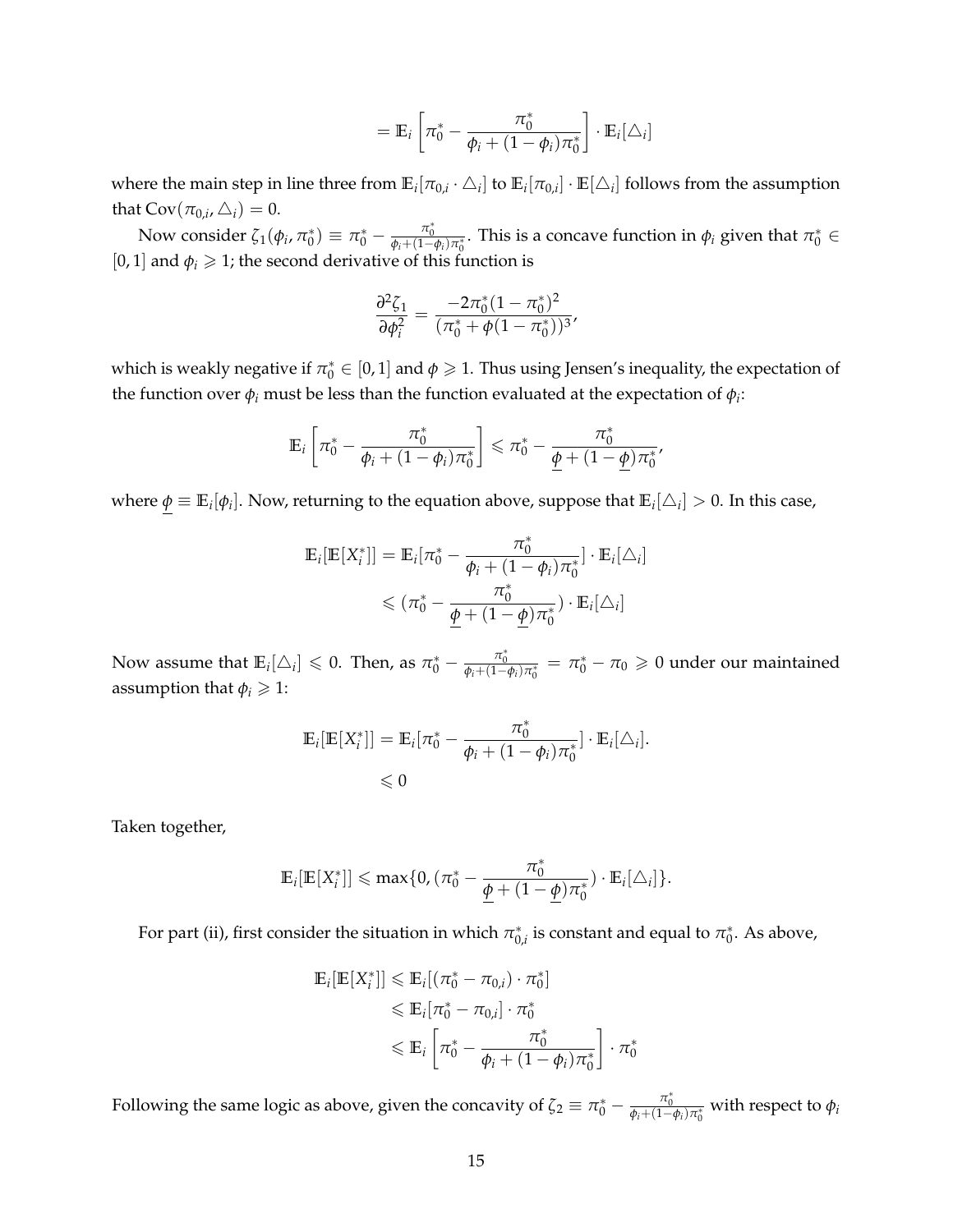and the fact that  $\pi_0^* \geqslant 0$ ,

$$
\mathbb{E}_{i}[\mathbb{E}[X_{i}^{*}]] \leq \mathbb{E}_{i} \left[ \pi_{0}^{*} - \frac{\pi_{0}^{*}}{\phi_{i} + (1 - \phi_{i})\pi_{0}^{*}} \right] \cdot \pi_{0}^{*}
$$
\n
$$
\leq \left( \pi_{0}^{*} - \frac{\pi_{0}^{*}}{\underline{\phi} + (1 - \underline{\phi})\pi_{0}^{*}} \right) \cdot \pi_{0}^{*},
$$

as stated in the second inequality. Now allowing  $\pi_{0,i}^*$  to vary, write the upper bound for  $\mathbb{E}[X^*]$  in Proposition 3 as  $\zeta_{2'}(\phi_i, \pi^*_{0,i}) \equiv \left(\pi^*_0 - \frac{\pi^*_0}{\phi_i+(1-\phi_i)\pi^*_0}\right)$  $\int \pi_{0,i}^*$ . Again since  $\partial^2 \zeta_{2^{\prime}}/\partial \phi_i^2 \leqslant 0$ , for any arbitrary realization of  $\pi_{0,i}^* = \varrho$ , we have from the application of Jensen's inequality above (now dropping the dependence of **E** on *i*) that

$$
\mathbb{E}[\zeta_{2'}(\phi_i, \pi_{0,i}^*) \mid \pi_{0,i}^*] \leq \zeta_{2'} (\mathbb{E}[\phi_i \mid \pi_{0,i}^* = \varrho], \varrho).
$$

Now, using Proposition 3 and applying LIE to the above inequality,

$$
\mathbb{E}[X_i^*] \leq \mathbb{E}[\zeta_{2'}(\phi_i, \pi_{0,i}^*)] \leq \mathbb{E}\left[\zeta_{2'}\left(\mathbb{E}[\phi_i \mid \pi_{0,i}^*], \pi_{0,i}^*\right)\right] \leq \mathbb{E}\left[\zeta_{2'}(\overline{\phi}, \pi_{0,i}^*)\right],
$$
\n(A.23)

where *ϕ* is as in the proposition statement and where the second line uses *∂ζ*<sup>2</sup> ′/*∂ϕ<sup>i</sup>* ⩾ 0. Substituting the definition of *ζ*<sup>2</sup> ′ into this inequality yields equation (27).

For part (iii), as  $(\pi_{0,i}^* - \frac{\pi_{0,i}^*}{\overline{\phi} + (1-\overline{\phi})\pi_{0,i}^*}) \leq \pi_{0,i}^*$  for any  $\overline{\phi} \geq 1$ ,

<span id="page-16-0"></span>
$$
\mathbb{E}[X_i^*] \leq \mathbb{E}[(\pi_{0,i}^* - 0)\pi_{0,i}^*] = \mathbb{E}[(\pi_{0,i}^*)^2],
$$

as stated. (Equivalently, one can use [\(A.23\)](#page-16-0) and note again that *∂ζ*<sup>2</sup> ′/*∂ϕ* ⩾ 0, so that the bound is most slack as  $\overline{\phi} \rightarrow \infty$ , giving the same bound.)

Finally, for part (iv), Corollary 2 notes that if  $\mathbb{E}[X^*|\theta = 0] \leq \mathbb{E}[X^*|\theta = 1]$ , then  $\mathbb{E}[X^*] \leq 0$ . Therefore, if  $\mathbb{E}[X_i^*|\theta=0]\leqslant \mathbb{E}[X_i^*|\theta=1]$  for all *i*, then  $\mathbb{E}[X_i^*]\leqslant 0$  for all *i* and thus over all streams, completing the proof.  $\Box$ 

#### **Section 4.2**

*Proof of Proposition 10.* Starting with measured belief movement, under the stated assumptions for  $\epsilon_t$ ,

$$
\mathbb{E}[\hat{\mathbf{m}}_{t,t+1}^*] = \mathbb{E}[(\hat{\pi}_{t+1}^* - \hat{\pi}_t^*)^2]
$$
  
\n
$$
= \mathbb{E}\left[\left((\pi_{t+1}^* - \pi_t^*)^2 + (\epsilon_{t+1} - \epsilon_t)\right)^2\right]
$$
  
\n
$$
= \mathbb{E}[\mathbf{m}_{t,t+1}^*] + 2\mathbb{E}[\pi_{t+1}^* \epsilon_{t+1} - \pi_t^* \epsilon_{t+1} - \pi_{t+1}^* \epsilon_t + \pi_t^* \epsilon_t] + \mathbb{E}[(\epsilon_{t+1} - \epsilon_t)^2]
$$
  
\n
$$
= \mathbb{E}[\mathbf{m}_{t,t+1}^*] + \mathbb{E}[\epsilon_t^2 + \epsilon_{t+1}^2].
$$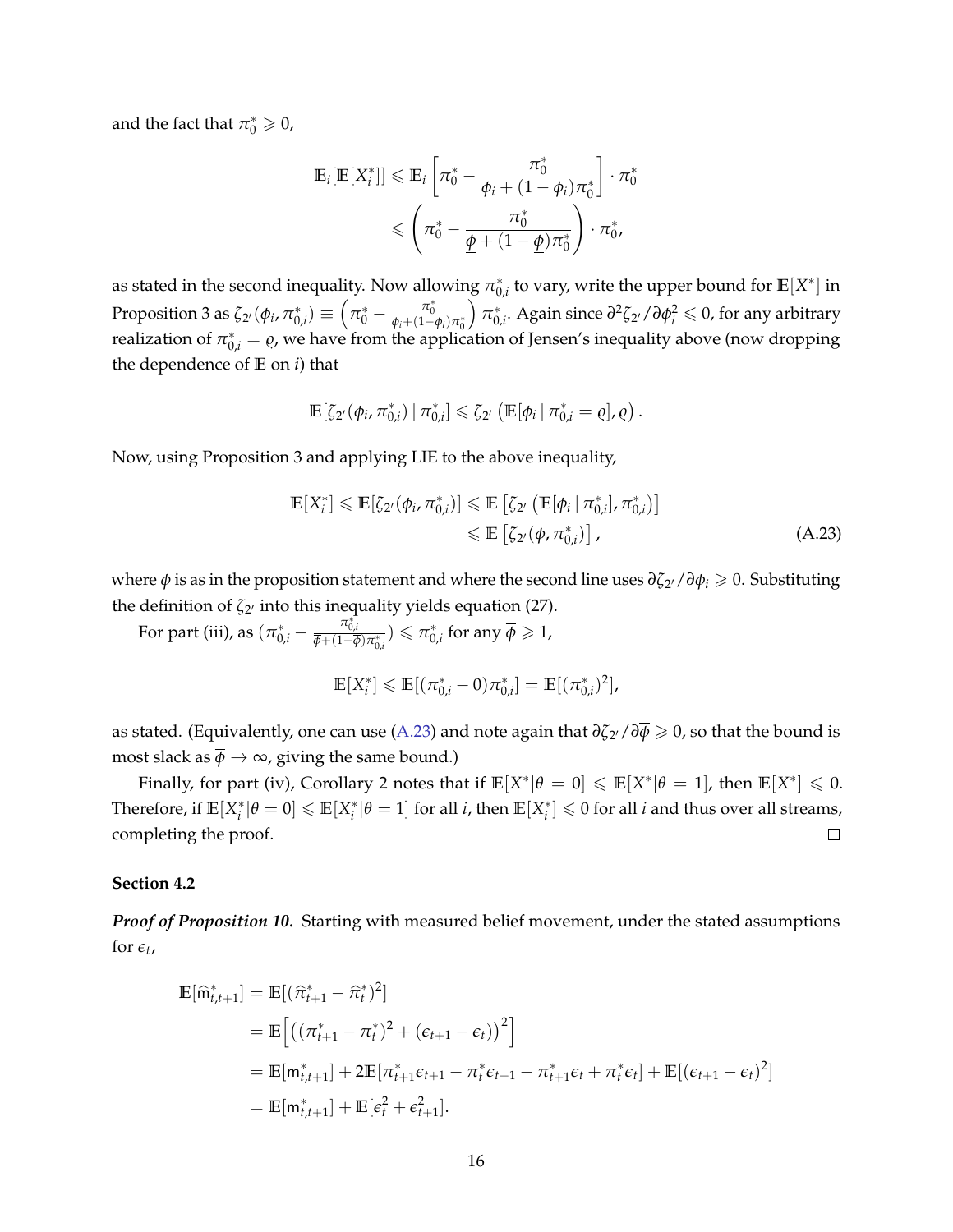For the measured counterpart of uncertainty resolution  $r_{t,t+1}^* \equiv (u_t^* - u_{t+1}^*),$ 

$$
\mathbb{E}[\tilde{r}_{t,t+1}^*] = \mathbb{E}[(\pi_t^* + \epsilon_t)(1 - \pi_t^* - \epsilon_t) - (\pi_{t+1}^* + \epsilon_{t+1})(1 - \pi_{t+1}^* - \epsilon_{t+1})]
$$
  
=  $\mathbb{E}[r_{t,t+1}^*] + \mathbb{E}[\epsilon_{t+1}^2 - \epsilon_t^2].$ 

Combining these two, with  $\text{Var}(\epsilon_t) \equiv \mathbb{E}[(\epsilon_t - \mathbb{E}[\epsilon_t])^2] = \mathbb{E}[\epsilon_t^2]$  and  $X_{t,t+1}^* \equiv \mathsf{m}_{t,t+1}^* - \mathsf{r}_{t,t+1}^*$ 

$$
\mathbb{E}[\widehat{X}_{t,t+1}^*] = \mathbb{E}[X_{t,t+1}^*] + 2\text{Var}(\epsilon_t).
$$

#### **Section 4.3**

*Proof of Proposition 11.* We work in the context of the example in Section 2 for simplicity of notation (and without loss of generality), so write  $\phi_t$  as in equation (7) as  $\mathbb{E}_t[U'(C_{T,1})]/\mathbb{E}_t[U'(C_{T,0})]$ , where the two states are again  $\theta = 0.1$ , but where  $\phi_t$  can now vary. Regardless of the DGPs for  $\theta$ ,  $U'(C_{T,1})$  and  $U'(C_{T,1})$ , we will show that if  $\phi_t$  evolves as a martingale or supermartingale  $(E[\phi_{t+1}] \leqslant [\phi_t])$ , then the bounds in Proposition 3 and Corollary 1 apply with  $\phi_0$  replacing  $\phi$ .

*Intuition*: Given the length of the proof, it is useful to briefly outline the steps and intuition. (1) First, we focus on a particular situation in which a)  $\phi_t$  can only take a high, medium, and low value, and b)  $\phi_t$  evolves as a martingale. Then, we assume — for the sake of contradiction that there exists a DGP in which *ϕ* moves in a way that "beats our bounds" (produces expected RN movement that is higher than that in our bounds). We then focus on the highest-movement DGP where *ϕ* changes and focus on the last meaningful movement of *ϕ* in this DGP. We show that expected RN movement is strictly increased if *ϕ* instead remains constant, leading to a contradiction. We conclude that there is not a DGP with expected RN movement that beats our bounds in which a) *ϕ<sup>t</sup>* evolves as a martingale and b) *ϕ<sup>t</sup>* only takes three values. Then, we expand this result to the general case. (2) First, we consider the situation in which  $\phi_t$  can instead take an arbitrary number of values. We show that if there exists a general DGP that beats our bound in which  $\phi_t$  is a martingale, there must exist a DGP that beats our bounds in which  $\phi_t$  is a martingale and evolves into three values. But, given that we proved that this is not possible, we conclude that there is not a DGP that beats our bounds in which *ϕ<sup>t</sup>* evolves as a martingale. (3) Finally, we expand this result to supermartingales. We show that if there exists a DGP in which *ϕ<sup>t</sup>* evolves as a supermartingale and beats our bounds, there must be a DGP in which  $\phi_t$  evolves as a martingale and beats our bounds. But, given that we proved that this is not possible, we conclude that there is not a DGP that beats our bounds.

*Setup*: Given that *ϕ<sup>t</sup>* can change, we explicitly allow it to depend on the signal history. Therefore, RN beliefs are now denoted:

$$
\pi_t^*(\mathbf{H}_t) = \frac{\phi_t(\mathbf{H}_t) \cdot \pi_t(\mathbf{H}_t)}{(\phi_t(\mathbf{H}_t) - 1)\pi_t(\mathbf{H}_t) + 1}
$$

We still assume that the uncertainty about *θ* is resolved by period *T*. We allow more periods to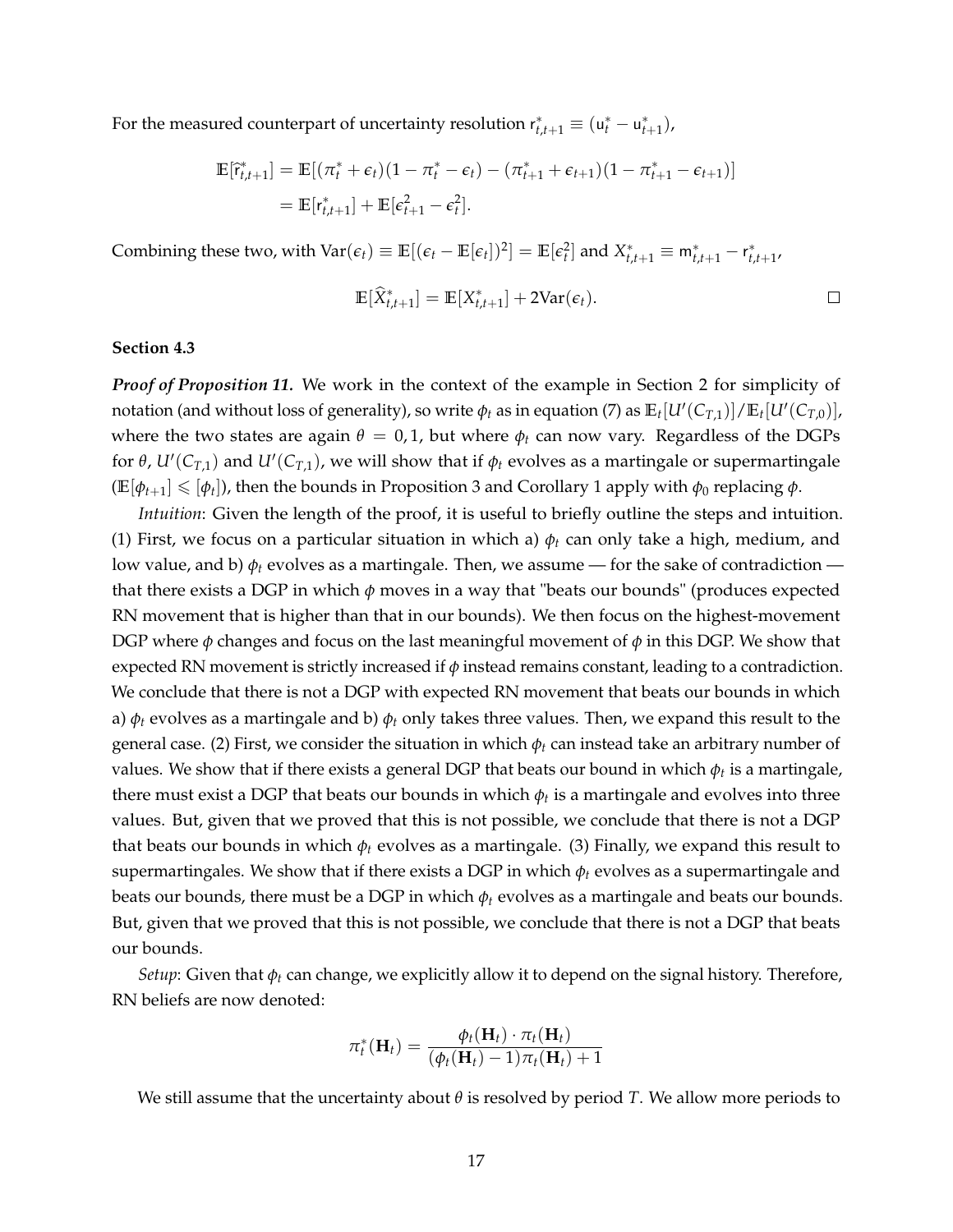allow resolution of uncertainty about *ϕ*, although we now show this is inconsequential. Specifically, movement in *ϕ<sup>t</sup>* is only consequential for RN movement when there is still uncertainty about *θ*. Specifically, as  $\pi_T \in \{0, 1\}$ , then  $\pi_t$  must be constant for any  $t \geq T$ . Also, if  $\pi_t \in \{0, 1\}$ , then  $\pi_t^* = \pi_t$ , so RN beliefs must also be constant for  $t \geq T$ . Therefore, there is no RN movement for *t*  $\geq$  *T*, regardless of whether  $\phi$ <sup>*t*</sup> for is changing over these periods. Given that  $\phi$ <sup>*t*</sup> then has no impact on RN movement for  $t \geqslant T$ , we can restrict our attention to DGPs in which  $\phi_t$  is constant for  $t \geqslant T$ .

*Proof*: Now, assume for the sake of contradiction that there exists some DGP in which  $\phi_t$  changes and expected RN movement is higher than the bounds in Proposition 3 for some *T*. Consider a DGP of this set with the highest expected RN movement. We now consider the last meaningful movement of *ϕ* in this DGP. Specifically, given that *ϕ<sup>t</sup>* is assumed to change at some point, but  $\phi_t$  is constant when *t*  $\geq$  *T*, there must exist some history *H<sub>t</sub>* in which  $\pi_t \in (0,1)$ ,  $\phi_t$  can change between *t* and *t* + 1 (i.e., there exists a signal  $s_{t+1}$  for which  $\phi_{t+1}(\mathbf{H}_t \cup s_{t+1}) \neq \phi_t(\mathbf{H}_t)$ ) but for which  $\phi_t$  is constant after *t* + 1. We will now show that, in fact, expected RN movement is higher if  $\phi_t$ is constant following *H<sup>t</sup>* , contradicting the assumption that the *ϕ*-changing DGP has the highest expected RN movement.

(1) We start by focusing on a particular situation, drawing conclusions for this situation, and then showing how the results from this situation extend to the general case. We start by considering the case in which, following any *H<sup>t</sup>* ,

(a)  $\phi_{t+1}(\mathbf{H}_t \cup s_{t+1})$  can only take three values:

- $\phi_{t+1}^H > \phi_t$  following signal  $s_{t+1}^H$  with probability  $q^H > 0$
- $\phi_{t+1}^M = \phi_t$  following signal  $s_{t+1}^M$  with probability  $q^M \geq 0$
- $\phi_{t+1}^L < \phi_t$  following signal  $s_{t+1}^L$  with probability  $q^L > 0$

(b)  $\phi_t$  evolves as a martingale:  $\sum_{i \in \{L, M, H\}} q^i \cdot \phi_{t+1}^i = \phi_t$ .

Given these assumptions and the maintained assumption that  $\pi_t$  does not evolve in the same period as  $\phi_t$  and therefore is constant immediately following history  $H_t$ ,  $\pi_t^*(\mathbf{H}_t \cup s_{t+1})$  can take at most three values:  $\pi^{*i}_{t+1} = \frac{\phi^{i}_{t+1} \cdot \pi_t}{(\phi^{i}_{t+1} - 1)\pi}$  $\frac{\varphi_{t+1} \cdot \varphi_t}{(\varphi_{t+1}^i - 1)\pi_t + 1}$  for  $i \in \{L, M, H\}.$ 

Now, we will consider expected RN movement following *H<sup>t</sup>* . From period *t* to *t* + 1, given signal  $s_{t+1}^i$ , RN beliefs move from  $\pi_t^*$  to  $\pi_{t+1}^{*i}$ , leading to per-period RN movement

$$
\mathbb{E}[\mathsf{m}_{t,t+1}^*|H_t \cup s_{t+1}^i] = (\pi_t^* - \pi_{t+1}^{*i})^2
$$
  
=  $(\frac{\phi_t \cdot \pi_t}{(\phi_t - 1)\pi_t + 1} - \frac{\phi_{t+1}^i \cdot \pi_{t+1}}{(\phi_{t+1}^i - 1)\pi_{t+1} + 1})^2$   
=  $(\frac{\phi_t \cdot \pi_t}{(\phi_t - 1)\pi_t + 1} - \frac{\phi_{t+1}^i \cdot \pi_t}{(\phi_{t+1}^i - 1)\pi_t + 1})^2$ .

The second line is expressed in terms of  $\pi_t$  and  $\phi_t$  rather than  $\pi_t^*$  as this will turn out to be easier later given that, unlike in the rest of the paper,  $\phi_t$  is not constant. The third line uses our assumption that  $\pi_t = \pi_{t+1}$ .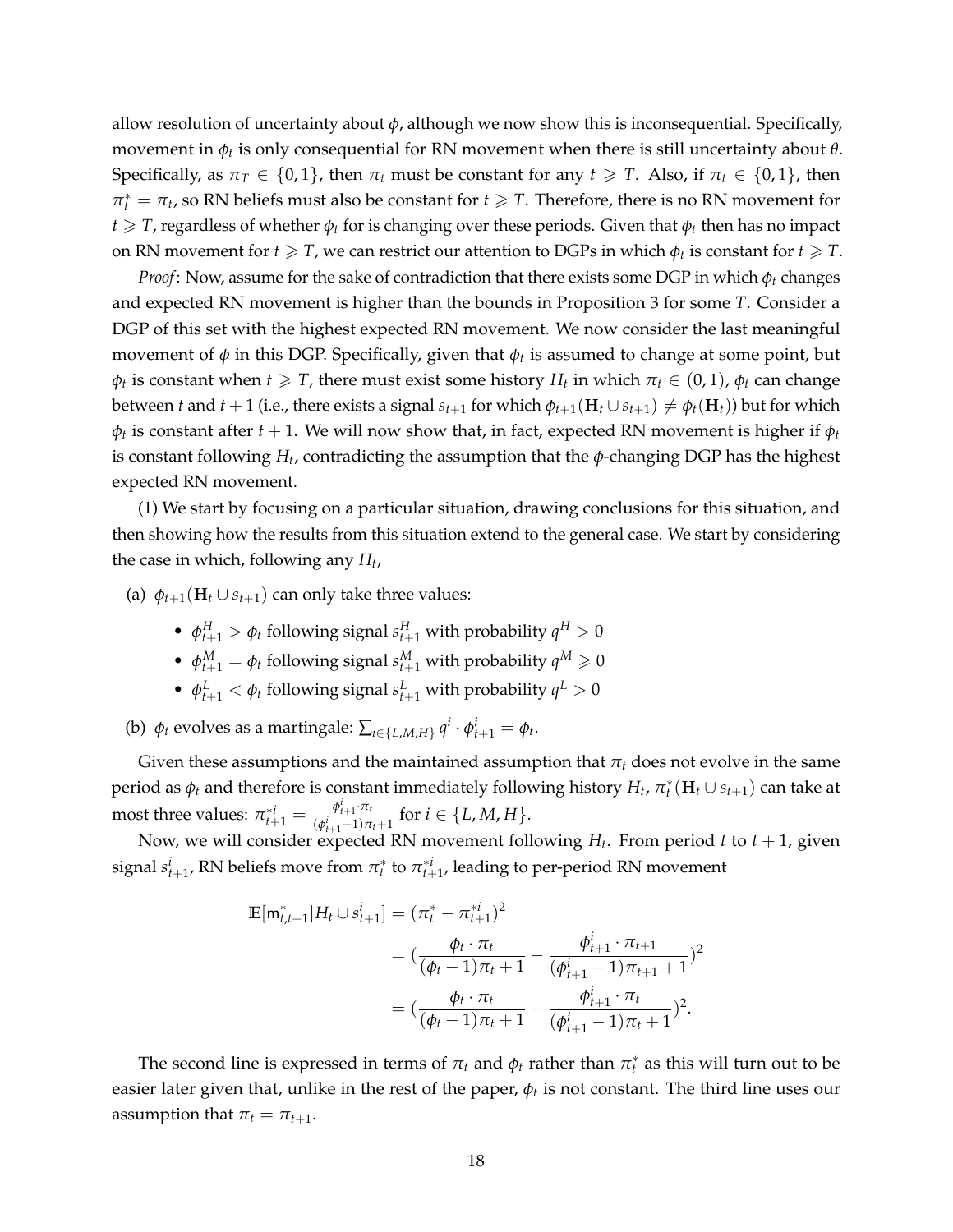After period  $t + 1$ ,  $\phi_t$  is assumed to be constant, so our main bounds hold with  $\pi_0^*$  replaced with  $\pi_{t+1}^{*i}$  and  $\phi$  replaced with  $\phi_{t+1}^i$ . For example, expected RN movement (excess RN movement plus initial RN uncertainty) given signal  $s_{t+1}^i$  from period  $t+1$  onward is then bounded above by:

$$
\mathbb{E}[\mathbf{m}_{t+1,T}^*|H_t \cup s_{t+1}^i] = \mathbb{E}[X_{t+1,T}^*|H_t \cup s_{t+1}^i] + \mathbb{E}[r_{t+1,T}^*|H_t \cup s_{t+1}^i]
$$
  
\n
$$
\leq (\pi_{t+1}^{i*} - \pi_{t+1}) \cdot \pi_{t+1}^{i*} + (1 - \pi_{t+1}^{i*}) \cdot \pi_{t+1}^{i*}
$$
  
\n
$$
= (1 - \pi_{t+1}) \cdot \pi_{t+1}^{i*}
$$
  
\n
$$
= (1 - \pi_{t+1}) \cdot \frac{\phi_{t+1}^i \cdot \pi_{t+1}}{(\phi_{t+1}^i - 1)\pi_{t+1} + 1}
$$
  
\n
$$
= (1 - \pi_t) \cdot \frac{\phi_{t+1}^i \cdot \pi_t}{(\phi_{t+1}^i - 1)\pi_t + 1},
$$

where the first line is the definition of RN movement, the second line plugs in our bound for excess RN movement and uncertainty reduction given that uncertainty is zero at period *T*, the third line simplifies, the fourth line casks everything in terms of  $\phi_t$  and  $\pi_t$ , and the final line uses our assumption that  $\pi_t = \pi_{t+1}$ .

Therefore, expected RN movement from period *t* onward following history *H<sup>t</sup>* is then bounded above by:

$$
\mathbb{E}[m_{t,T}^*|H_t] = \mathbb{E}[m_{t,t+1}^*|H_t] + \mathbb{E}[m_{t+1,T}^*|H_t]
$$
  
\$\leqslant \sum\_{i \in \{L,M,H\}} q^i \cdot \left( \left( \frac{\phi\_t \cdot \pi\_t}{(\phi\_t - 1)\pi\_t + 1} - \frac{\phi\_{t+1}^i \cdot \pi\_t}{(\phi\_{t+1}^i - 1)\pi\_t + 1} \right)^2 + (1 - \pi\_t) \cdot \frac{\phi\_{t+1}^i \cdot \pi\_t}{(\phi\_{t+1}^i - 1)\pi\_t + 1} \right)}\$

We now show that — given that *ϕ<sup>t</sup>* evolves as a martingale — this DGP will have higher RN movement if *ϕ<sup>t</sup>* is constant from *H<sup>t</sup>* onward. To see this, consider the "worst-case" DGP noted in Proposition 5 in which *ϕ* remains constant at *ϕ<sup>t</sup>* . In this case, RN movement is (arbitrarily close to):

$$
\mathbb{E}_{maxDGP}[m_{t,T}^*|H_t] = (1 - \pi_t) \cdot \frac{\phi_t \cdot \pi_t}{(\phi_t - 1)\pi_t + 1}
$$

We now subtract the expected RN movement given  $\phi$  changes ( $\mathbb{E}[\mathsf{m}_{t,T}^{*}|H_t]$ ) from the worst-case RN movement  $(\mathbb{E}_{maxDGP}[\mathsf{m}_{t,T}^{*}|H_t])$  and show it is positive given the assumption that  $\phi_t$  evolves as a martingale. To start, note that as  $\phi_{t+1}^M = \phi_t$ , the martingale assumption can be rewritten:

$$
\sum_{i \in \{L, M, H\}} q^i \cdot \phi_{t+1}^i = \phi_t
$$
\n
$$
\sum_{i \in \{L, M, H\}} q^i \cdot \phi_{t+1}^i = \sum_{i \in \{L, M, H\}} q^i \cdot \phi_t
$$
\n
$$
\sum_{i \in \{L, H\}} q^i \cdot \phi_{t+1}^i = \sum_{i \in \{L, H\}} q^i \cdot \phi_t
$$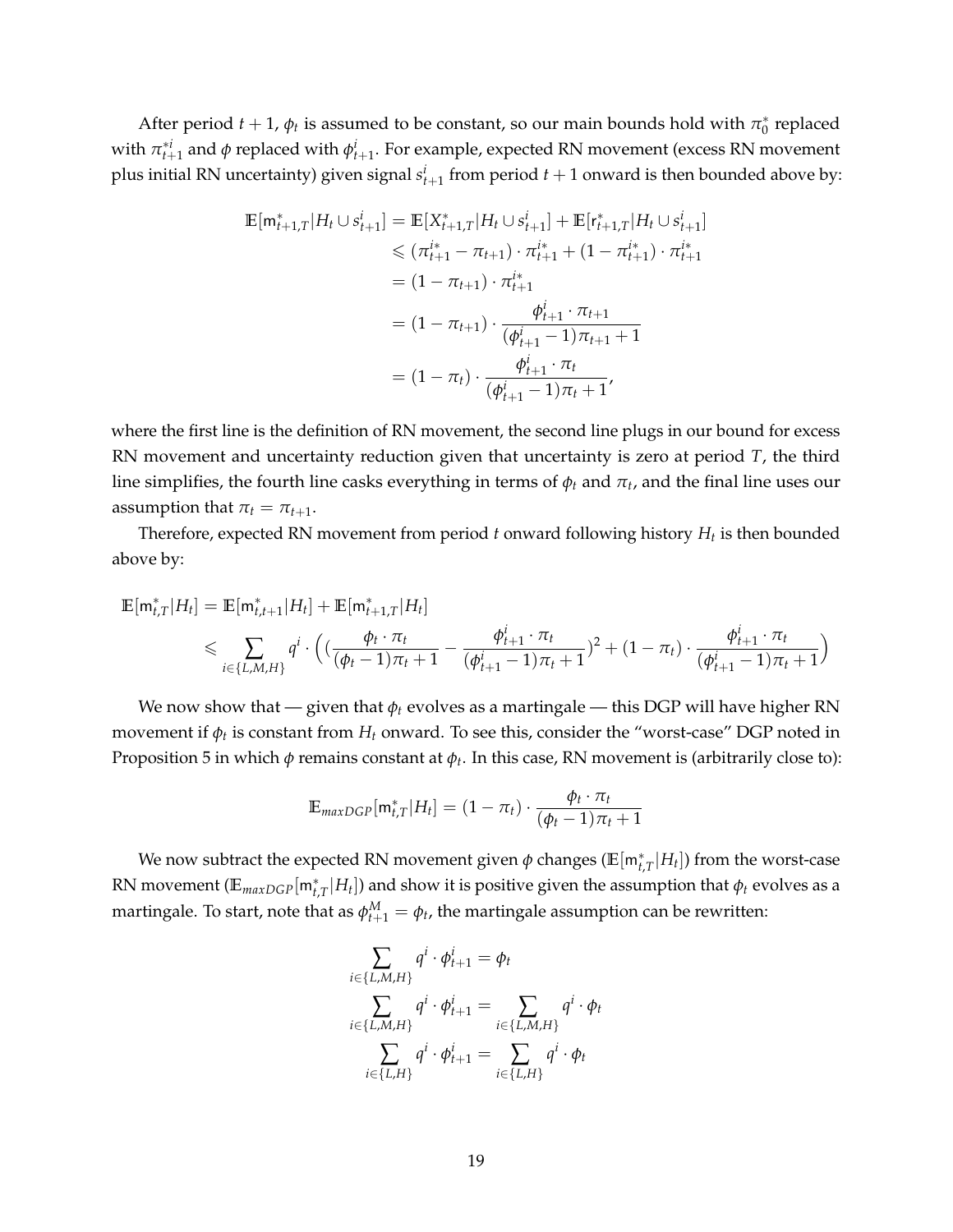$$
\sum_{i \in \{L, H\}} \frac{q^i}{q^H + q^L} \cdot \phi_{t+1}^i = \sum_{i \in \{L, H\}} \frac{q^i}{q^H + q^L} \cdot \phi_t
$$
\n
$$
\sum_{i \in \{L, H\}} p^i \cdot \phi_{t+1}^i = \sum_{i \in \{L, H\}} p^i \cdot \phi_t
$$
\n
$$
\sum_{i \in \{L, H\}} p^i \cdot \phi_{t+1}^i = \phi_t,
$$

where  $p^i \equiv \frac{q^i}{q^H + q^i}$  $\frac{q^t}{q^H+q^L}$ . Similarly, the difference  $\mathbb{E}_{maxDGP}[\mathsf{m}_{t,T}^*|H_t] - \mathbb{E}[\mathsf{m}_{t,T}^*|H_t]$  is positive if and only if:

$$
(1 - \pi_t) \cdot \frac{\phi_t \cdot \pi_t}{(\phi_t - 1)\pi_t + 1} - \sum_{i \in \{L, H\}} p^i \cdot \Big( \big( \frac{\phi_t \cdot \pi_t}{(\phi_t - 1)\pi_t + 1} - \frac{\phi_{t+1}^i \cdot \pi_t}{(\phi_{t+1}^i - 1)\pi_t + 1} \big)^2 + (1 - \pi_t) \cdot \frac{\phi_{t+1}^i \cdot \pi_t}{(\phi_{t+1}^i - 1)\pi_t + 1} \Big) > 0.
$$

Substituting this martingale equation into the modified difference equation above and simplify- $\limsup$  yields  $\mathbb{E}_{maxDGP}[\mathsf{m}_{t,T}^{*}|H_t]-\mathbb{E}[\bar{\mathsf{m}}_{t,T}^{*}|H_t]>0$  if and only if

$$
\frac{\pi_t^3(1-\pi_t)^2(\phi_{t+1}^H-\phi_t)(\phi_t-\phi_{t+1}^L)((\phi_{t+1}^H-\phi_t)+(\phi_{t+1}^L-1)+(\pi_t)(2+\pi_t(\phi_t-1))(\phi_{t+1}^H-1)(\phi_{t+1}^L-1))}{(1+\pi_t(\phi_t-1))^2(1+\pi_t(\phi_{t+1}^H-1))^2(1+\pi_t(\phi_{t+1}^L-1))^2}>0.
$$

While the expression on the left side of the inequality is rather long, it is in fact straightforward to see that it is positive: every parentheses contains a positive value as  $\phi_{t+1}^H > \phi_t > \phi_{t+1}^L \geqslant 1$ and  $\pi_t \in (0,1)$ . Therefore, we conclude that expected RN movement can be increased if  $\phi_t$ remains constant following *H<sup>t</sup>* rather than changing. But this gives us a contradiction, as it violates the assumption that the DGP with  $\phi_t$  moving following  $H_t$  has the highest possible movement. Therefore, we conclude that there does not exist a DGP satisfying our assumptions (a) and (b) that produces more expected RN movement than the bound in Proposition 3.

(2) We now extend this observation to DGPs in which assumption (a) is relaxed. In particular, we now consider a DGP*arb* in which *ϕt*+<sup>1</sup> following *H<sup>t</sup>* can now take an arbitrary number of values (indexed by *i*). Following the proof above, our goal is to show that for every DGP*arb*,  $\mathbb{E}_{maxDGP}[\mathsf{m}_{t,T}^{*}|H_t]\geqslant \mathbb{E}_{DGP_{arb}}[\mathsf{m}_{t,T}^{*}|H_t].$  To do this, we will show that if there exists a  $\text{DGP}_{arb}$  such that  $\mathbb{E}_{maxDGP}[\mathsf{m}_{t,T}^*|H_t] < \mathbb{E}_{DGP_{arb}}[\mathsf{m}_{t,T}^*|H_t]$  is true, there is a contradiction. Specifically, we show that this inequality would imply that there must exist a DGP satisfying assumption (a) in which trinary movements lead to  $\mathbb{E}_{maxDGP}[\mathsf{m}_{t,T}^{*}|H_t]<\mathbb{E}[\mathsf{m}_{t,T}^{*}|H_t].$  But, given that we just showed this is not possible, we have a contradiction and it must be that the DGP*arb* does not exist.

*Intuition:* To do this, we will show that the expected RN movement of DGP*arb* at history *H<sup>t</sup>* can be replicated with a DGP that only using trinary movements. Although the implementation is annoying clunky, the intuition is simple: rather that doing all of the arbitrary martingale movements of  $\phi$  in period  $t + 1$ , we "separate out" the movements into trinary martingale movements in sequential periods. For example, suppose that  $\phi_t = 3$  and  $\phi_t + 1$  takes values 1, 2, 4, and 5 with probability .25 and  $\pi_t = \pi_{t+1} = 1/2$  That is, we have a martingale process on  $\phi$  with a constant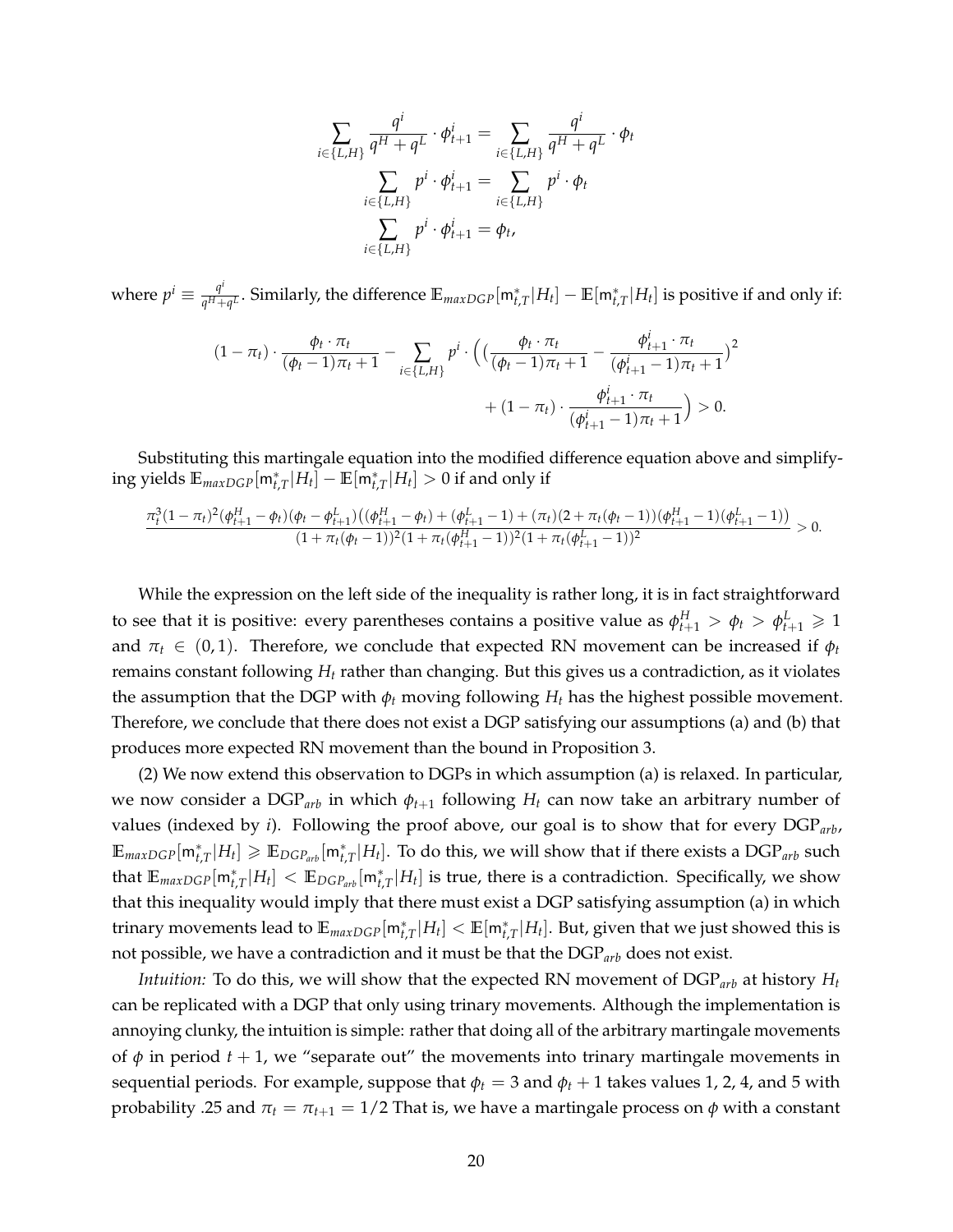$\pi$  that leads  $\pi_t^* = 3/4$  and  $\pi_{t+1}^*$  to take values  $1/2$ ,  $2/3$ ,  $4/5$  and  $5/6$  with equal probability, such that RN movement then takes values  $(3/4-1/2)^2$ ,  $(3/4-2/3)^2$ ,  $(3/4-4/5)^2$ , and  $(3/4-5/6)^2$ with equal probability. Instead, consider a sequential DGP in which  $\phi_t = 3$  but  $\phi_{t+1}$  equals 1 with probability .25 and 5 with probability .25, but stays constant at 3 with probability .5. Then, following  $\phi$ *t*+1 staying constant at 3,  $\phi$ *t*+2 can take values 2 or 4 with equal probability (and, when  $\phi$ *t*+1 equals 1,  $\phi_{t+2}$  remains constant at 1 and when  $\phi_{t+1}$  equals 5,  $\phi_{t+2}$  remains constant at 5). Note that this new sequential DGP only used trinary martingale movements following every history. And, note that the likelihood of each outcome is the same: the sequential DGP has a equal probability of ending with *ϕ* equal to 1, 2, 4, and 5. Finally, the total RN movement of the sequential DGP between *t* and *t* + 2 matches the RN movement of the original DGP between *t* and *t* + 1. For example, there is a .25 probability that RN beliefs shift from 3/4 to 1/2 and then stay constant at 1/2, for a total RN movement of  $(3/4 - 1/2)^2 + (1/2 - 1/2)^2 = (1/2 - 3/4)^2$ . Similarly, there is a .25 probability that RN beliefs stay constant at 3/4 and then shifts from 3/4 to 2/3, for a total RN movement of  $(3/4 - 3/4)^2 + (3/4 - 2/3)^2 = (1/2 - 2/3)^2$ . Overall, then, RN movement still takes values  $(3/4 - 1/2)^2$ ,  $(3/4 - 2/3)^2$ ,  $(3/4 - 4/5)^2$ , and  $(3/4 - 5/6)^2$  with equal probability. This simple idea is slightly clunky to implement because one needs an algorithm to separate the arbitrary number of movements into individual movements that satisfy the martingale property.

To understand the algorithm, consider a *full* list of the probabilities of each *ϕt*+<sup>1</sup> and the differences  $\phi_{t+1} - \phi_t$ , i.e.  $\{(q^1, \phi_{t+1}^1 - \phi_t), (q^2, \phi_{t+1}^i - \phi_t), \ldots\}$ . In the example DGP mentioned above, this difference list would be  $\{(.25, -2), (.25, -1), (.25, 1), (.25, 2)\}$ . For each two-part component in a list, we define the *product* of the component as  $(q<sup>i</sup> \cdot ( \phi<sup>i</sup><sub>t+1</sub> - \phi<sub>t</sub>)$ . As we assume that  $\phi<sub>t</sub>$  is a martingale, it must be that the sum of the product of the components of the full list is zero:

$$
\sum_{i} q^{i} \cdot \phi_{t+1}^{i} = \phi_{t}
$$

$$
\sum_{i} q^{i} \cdot (\phi_{t+1}^{i} - \phi_{t}) = 0
$$

Therefore, we call the full list *balanced*. Our first step is to remove from the list any component with a difference of 0 (that is, remove components where  $\phi_{t+1}^i$  is equal to  $\phi_t$ ). Given this change, note that the list is still balanced as we removed a difference of zero. Also, note that the list must still contain some elements as we assumed that there existed some signal at history  $H_t$  for which  $\phi_{t+1}^i \neq \phi_t$ . Now, we consider an algorithm on this list to create *j* binary balanced lists, which each have two members. To do this, we start by separating the full list into two sub-lists depending on whether the difference is positive or negative. Note that as the main list was balanced (the sum of the products in the list was zero), the sum of the products in the positive and negative lists must be equal. For example, in the above example, the negative list would be  $\{(.25, -2), (.25, -1)\}$  and the positive list would be  $\{(.25, 2), (.25, 1)\}.$  The algorithm then proceeds as such:

1. Enter with a positive and negative difference list in which the sum of the products is equal. Consider the first element of the current positive list  $(q_{pos}^1, \phi_{t+1, pos}^1 - \phi_t)$  and negative list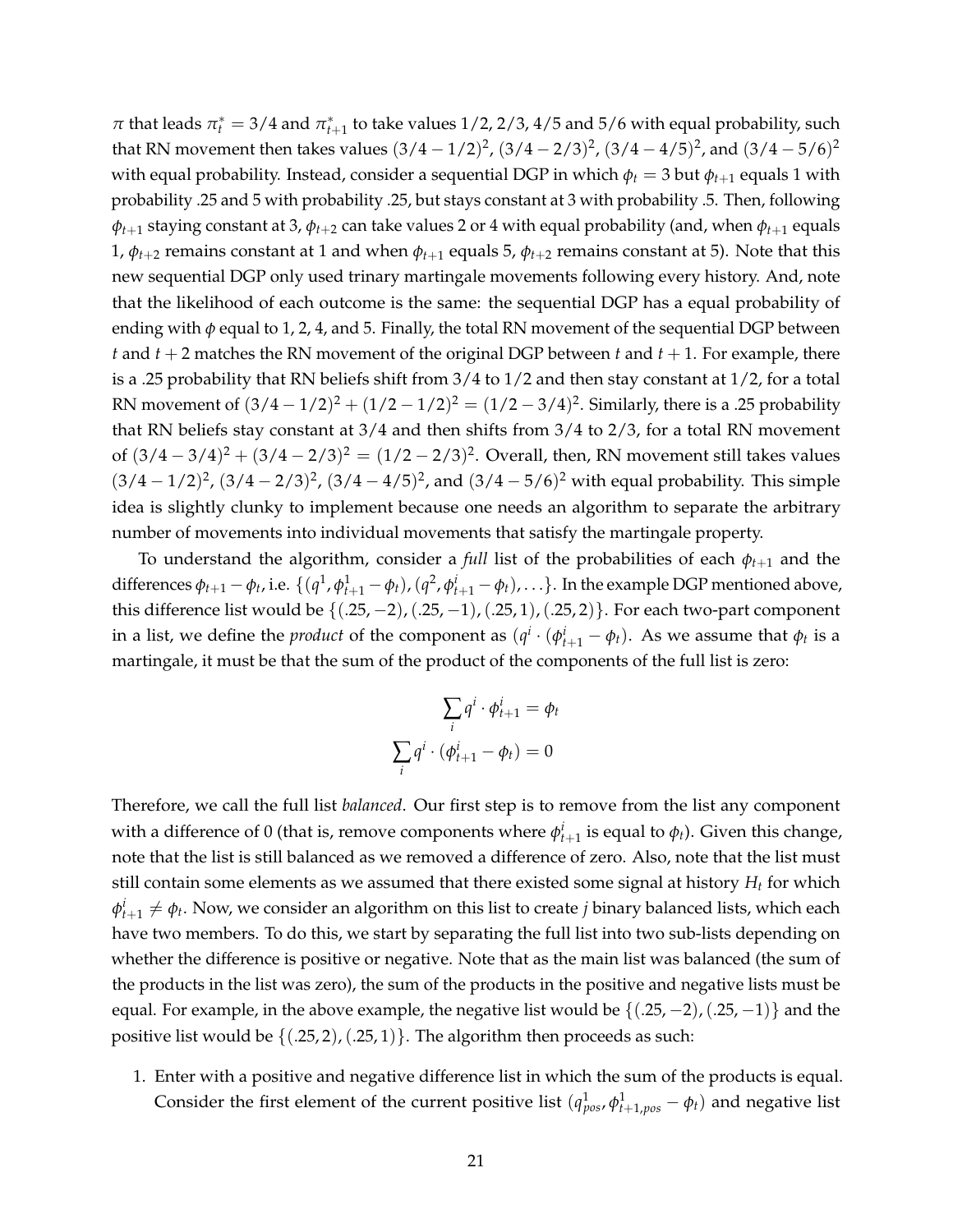$(q_{neg}^1, \phi_{t+1,neg}^1 - \phi_t).$ 

- If  $q_{pos}^1 \cdot (\phi_{t+1, pos}^1 \phi_t) q_{neg}^1 \cdot (\phi_{t+1, neg}^1 \phi_t) \geq 0$ :
	- Let  $q^* \le q_{pos}^1$  solve  $q^* \cdot (\phi_{t+1, pos}^1 \phi_t) q_{neg}^1 \cdot (\phi_{t+1, neg}^1 \phi_t) = 0.$
	- Add the balanced list  $\{(q^*, \phi_{t+1, pos}^1 \phi_t), (q_{neg}^1, \phi_{t+1, neg}^1 \phi_t)\}$  to set of the binary difference lists.
	- Modify the current positive and negative difference lists: remove  $(q_{neg}^1, \phi_{t+1,neg}^1 \phi_t)$ from the current negative list and replace  $(q^1_{pos}, \phi^1_{t+1, pos} - \phi_t)$  in the current positive list with  $(q_{pos}^1 - q^*$ ,  $\phi_{t+1,pos}^1 - \phi_t)$ . Note that as these subtractions are equal, the sum of the current negative and positive lists remains equal.
- If  $q_{pos}^1 \cdot (\phi_{t+1, pos}^1 \phi_t) q_{neg}^1 \cdot (\phi_{t+1, neg}^1 \phi_t) < 0$ :
	- Let  $q^* < q^1_{neg}$  solve  $q^i_{pos} \cdot (\phi^1_{t+1,pos} \phi_t) q^* \cdot (\phi^1_{t+1,neg} \phi_t) = 0.$
	- Add the balanced list  $\{(q_{pos}^1, \phi_{t+1,pos}^1 \phi_t), (q^*, \phi_{t+1,neg}^1 \phi_t)\}$  to the binary lists.
	- Modify the current positive and negative lists: remove  $(q_{pos}^1, \phi_{t+1, pos}^1 \phi_t)$  from the current positive list and replace  $(q^1_{neg},\phi^1_{t+1,neg}-\phi_t)$  in the current negative list with  $(q_{neg}^1 - q^*, \phi_{t+1,neg}^1 - \phi_t)$ . Note that as these subtractions are equal, the sum of the current negative and positive lists remains equal.
- 2. If there are no elements left in the current positive and negative list, end the algorithm. Otherwise, repeat.

We are left with a set of *j* balanced binary lists, each with two members. In the above example, there would be two binary lists:  $\{(.25, -2), (.25, 2)\}$  and  $\{(.25, -1), (.25, 1)\}$ . Intuitively, we have taken the original balanced difference list  $\{(0.25, -2), (0.25, -1), (0.25, 1), (0.25, 2)\}$  and broken it into a set of binary balanced lists. We now take our set of *j* binary balanced lists and use an algorithm to create a new sequential DGP starting at history  $H_t$  and lasting to period  $t + j$ .

- 1. In the initial period period  $t + 1$ :
	- With probability  $q_{pos}^1$ , let  $\phi_{t+1}$  equal  $\phi_{t+1,pos}^1$ .
	- With probability  $q_{neg}^1$ , let  $\phi_{t+1}$  equal  $\phi_{t+1,neg}^1$ .
	- With probability  $1 q_{pos}^1 q_{neg}^1$ , let  $\phi_{t+1}$  equal  $\phi_t$ .
- 2. In period  $t + k$ , we enter the period with (1) histories in which  $\phi$  has remained constant between period *t* and *t* + *k* − 1, which has occurred with probability 1 −  $\sum_{i=1}^{k-1}$  $j=1 \text{ } q_{neg}^j-\sum_{j=1}^{k-1} q_j^j$ *j*=1 *q j pos* and (2) histories in which *ϕ* has changed between period *t* and *t* + *k* − 1, which has occured with probability ∑ *k*−1  $j=1 \text{ } q_{neg}^j + \sum_{j=1}^{k-1} q_{neg}^j$ *j*=1 *q j pos*.
	- For histories in which  $\phi$  has changed, let  $\phi_{t+k} = \phi_{t+k-1}$  with probability 1.
	- For histories in which *ϕ* has remained constant: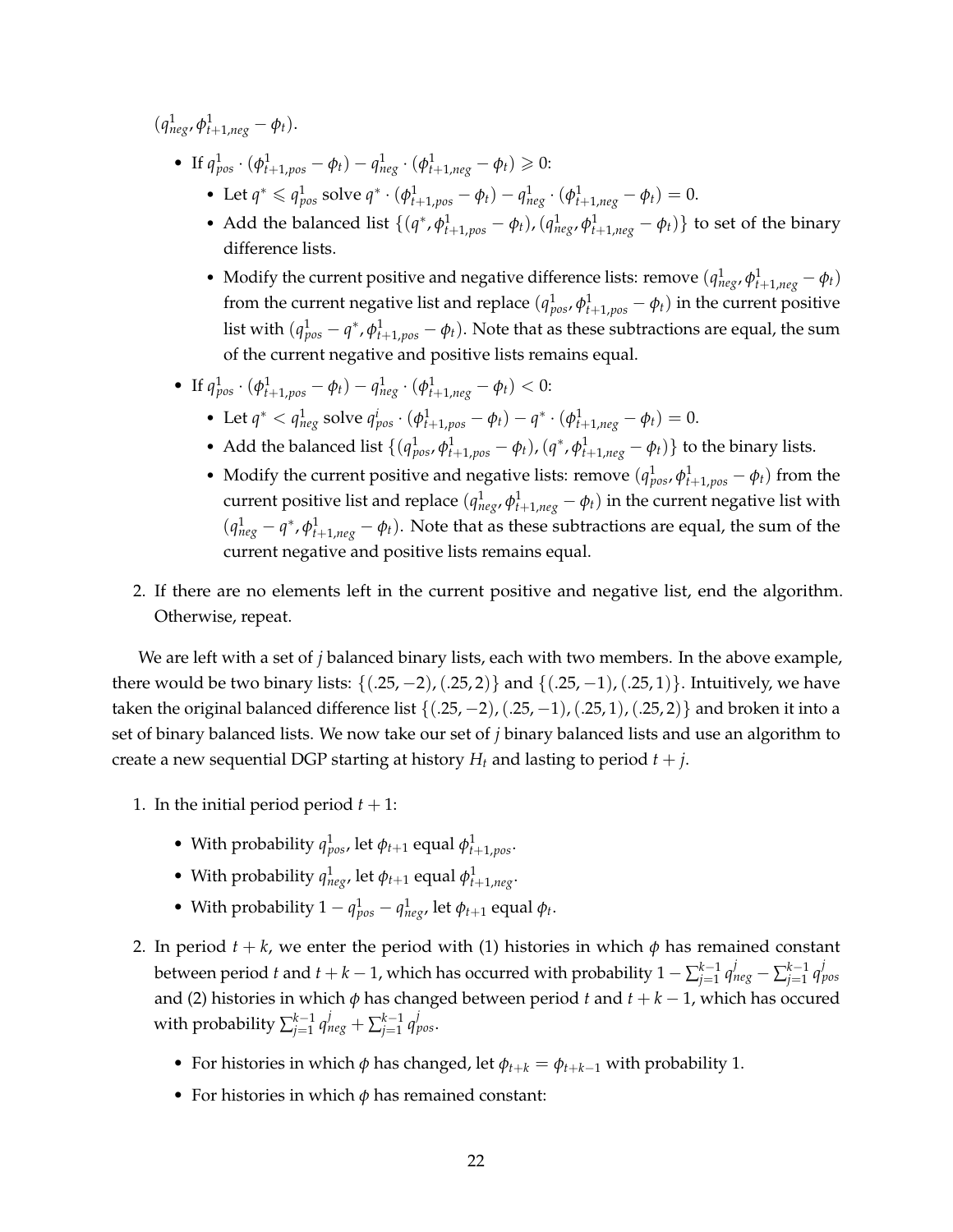- With probability  $\frac{q_{pos}^k}{1-\sum_{k=1}^{k-1}j_k}$ *j*−∑ $^{k-1}_{j=1}$  *q*<sup>†</sup> $^{j}_{neg}$ −∑ $^{k-1}_{j=1}$  q $^{j}_{pos}$ , let  $\phi_{t+k}$  equal  $\phi^{k}_{t+1,pos}.$
- With probability  $\frac{q_{neg}^k}{1-\sum_{i=1}^{k-1}i}$ 1−∑ *k*−1 *j*=1 *q j neg*−∑ *k*−1 *j*=1 *q j pos* , let *ϕt*+*<sup>k</sup>* equal *ϕ k <sup>t</sup>*+1,*neg*.
- With probability  $\frac{1-q_{pos}^k-q_{neg}^k}{1-q_{neg}^k-q_{neg}^k}$  $\frac{1}{1-\sum_{j=1}^{k-1} q_{neg}^j - \sum_{j=1}^{k-1} q_{pos}^j}$ , let *ϕt*+*k* equal *ϕt*.

Therefore, we enter period  $t + k + 1$  with (1) histories in which  $\phi$  has remained constant between period *t* and *t* + *k* − 1, which has occurred with probability 1 −  $\sum_{j=1}^k q^j_{neg} - \sum_{j=1}^k q^j_{pos}$ and (2) histories in which  $\phi$  has changed between period  $t$  and  $t + k$ , which has occured with probability  $\sum_{j=1}^k q_{neg}^j + \sum_{j=1}^k q_{pos}^j$ .

This algorithm outputs a newly-constructed DGP that has a set of important characteristics between period *t* and  $t + j$ :

- 1. It is composed entirely of trinary movements from period *t* to period *t* + *j*.
- 2. At period  $t + j$ , the newly-constructed trinary DGP has the same probability distribution of  $\phi_t$  + *j* as at period *t* + *j* as the arbitrary DGP has for  $\phi_{t+1}$  at period *t* + 1 following history *Ht* . To see this, first focus on the values of *ϕt*+<sup>1</sup> that are positive. All of these values and probabilities are collected in the positive binary lists above. For the newly-constructed trinary DGP, in period  $t+1$ , there is a  $q_{pos}^1$  probability that  $\phi_{t+1}$  equals  $\phi_{t+1,pos}^1$ . Then, following period *t* + 1, there will be no movement in  $\phi$  from period *t* + 1 to period *t* + *j* following the movement to  $\phi^1_{t+1, pos}$ . Therefore, in period  $t+j$ , there will be histories (which occur with probability  $q^1_{pos}$ ) in which  $\phi_{t+j}$  equals  $\phi^1_{t+1,\textit{pos}}.$  Next, in period  $t+2$ , there will be a set of histories (which occur with probability  $1 - q_{pos}^1 - q_{neg}^1$ ) in which there was no movement in  $\phi$  from period *t* to  $t + 1$ . Conditional on reaching this history, there is a  $\frac{q^2}{1-q^4}$  $\frac{q^2}{1-q_{pos}^1-q_{neg}^1}$  probability that  $φ_{t+2}$  equals  $φ_{t+1,pos}^2$ . Therefore, the unconditional probability is  $(1 - q_{pos}^1 - q_{neg}^1) \cdot \frac{q^2}{1 - q_{pos}^1}$  $\frac{q^2}{1-q_{pos}^1-q_{neg}^1} = q^2$ . Then, following period  $t + 2$ , there will be no movement in  $\phi$  from period  $t + 2$  to period  $t + j$  following the movement to  $\phi_{t+1,\text{pos}}^2$ . Therefore, in period  $t+j$ , there will be histories (which occur with probability  $q_{pos}^2$ ) in which  $\phi_{t+j}$  equals  $\phi_{t+1,pos}^2$ . The same argument extended to later periods  $t + k$  shows that in period  $t + j$ , there will be histories (which occur with probability  $q_{pos}^k$ ) in which *ϕt*+*<sup>j</sup>* equals *ϕ k <sup>t</sup>*+1,*pos*. Therefore, we have replicated in the newly-constructed DGP the exact positive values and probabilities from the positive binary lists above created using the arbitrary DGP. The same argument holds for the negative values. Therefore, at period *t* + *j*, the newly-constructed DGP has the same probability distribution of  $\phi_t + j$  as at period  $t + j$ as the arbitrary DGP has for  $\phi_{t+1}$  at period  $t + 1$ .
- 3. The total expected movement between period  $t$  and  $t + k$  must be the same in the newly constructed DGP as in the arbitrary DGP between periods  $t$  and  $t + 1$ . To see this, note that in the arbitrary DGP, for every possible value of *ϕt*+1, the associated movement from period *t* to *t* + 1 is  $\frac{\phi_i \cdot \pi_t}{(\phi_i - 1)\pi_i + 1} - \frac{\phi_{i+1}^i \cdot \pi_t}{(\phi_{i+1}^i - 1)\pi_i}$  $\frac{\varphi_{i+1} \cdot \pi_i}{(\varphi_{i+1}^i - 1)\pi_i + 1}$ )<sup>2</sup>. In the newly-constructed DGP, there are *j* periods of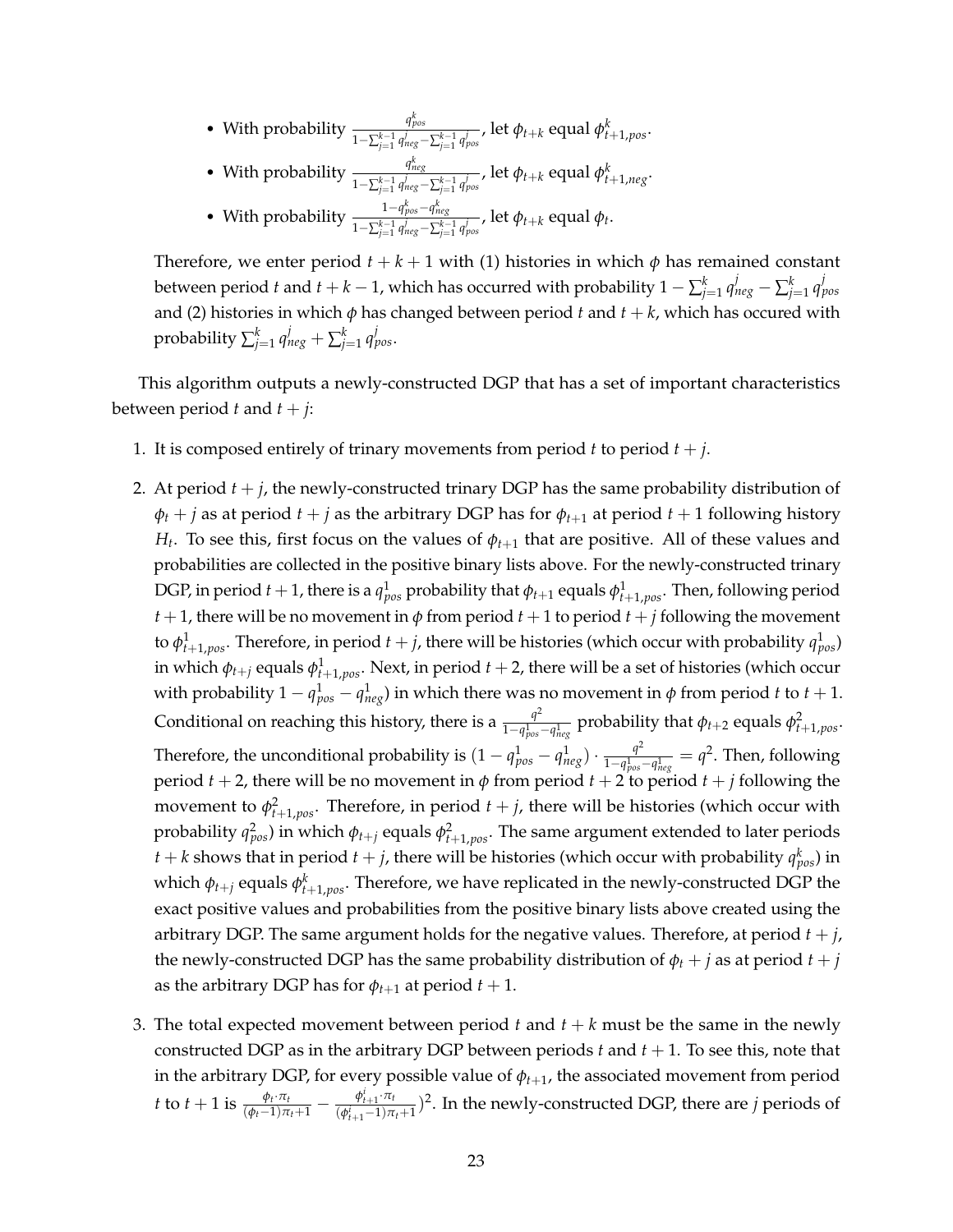possible movement. However, movement in  $\phi$  only occurs after histories in which there was no previous movement and is only followed by periods in which there is no future movement. Therefore, given a history in which we reach a given *ϕt*+*<sup>j</sup>* , the only associated movement from period *t* to period *t* + *j* is  $\frac{\phi_t \cdot \pi_t}{(\phi_t - 1)\pi_t + 1} - \frac{\phi_{t+j}^i \cdot \pi_t}{(\phi_{t+i}^i - 1)\pi_t}$  $\frac{\varphi_{t+j} \cdot \varphi_{t}}{(\varphi_{t+j}^i-1)\pi_t+1}$ <sup>2</sup>. But, as we just showed that the newly-constructed DGP has the same probability distribution of  $\phi_t + j$  as at period  $t + j$  as the arbitrary DGP has for  $\phi_{t+1}$  at period  $t+1$ , the movements for each must be the same.

Following period  $t + k$ , the newly-constructed DGP can be designed given  $\phi_{t+k}$  to match the arbitrary DGP after period  $t + 1$  with the same value of  $\phi_{t+1}$ . That is, in the example above, if in the arbitrary DGP there is complete resolution following a realization of  $\phi_{t+1} = 2$ , then the newlyconstructed DGP is designed to have complete resolution following  $\phi_{t+k} = 2$ . Therefore, following history *H<sup>t</sup>* , the newly-constructed DGP has the same total expected movement as the arbitrary DGP. But recall that we were considering the existence of a DGP<sub>arb</sub> such that  $\mathbb{E}_{maxDGP}[{\sf m}^*_{t,T}|H_t] <$  $\mathbb{E}_{DGP_{arb}}[\mathsf{m}_{t,T}^*|H_t]$ . Given this existence, consider the DGP with the highest possible movement. Then (following the proof above), consider the history from this arbitrary DGP in which there is a meaningful final movement following history *H<sup>t</sup>* . We can use the algorithm above to replicate the all of this movement for a trinary DGP following history *H<sup>t</sup>* . But, from the previous proof, we know that there exists a DGP in which there is no movement in  $\phi$  following  $H_t$  that produces more expected movement than any non-degenerate trinary DGP following *H<sup>t</sup>* . But, then, as the constructed trinary DGP has the same movement following  $H_t$  as the arbitrary DGP, this nonmovement DGP must also produce more expected movement than the arbitrary DGP. But, then we have a contradiction as we supposed that this arbitrary DGP had the highest possible movement.

(3) Finally, we now extend this observation to DGPs in which movement in  $\phi$  is a supermartingale rather than a martingale. The logic here is relatively simple: if there exists a DGP where *ϕ* evolves as supermartingale and leads to expected movement that is higher than our bound, there there must exist a martingale that leads to higher expected movement. But, we just showed that this is not possible, and therefore we have a contradiction.

Following the same logic as the proofs above, we start by assuming that there exists a DGP*super* in which *ϕ* evolves as a supermartingale such that the expected movement of this DGP is higher than our bound for a given *T*. Then, consider the supermartingale DGP with the maximum expected movement. We then focus on a history *H<sup>t</sup>* with the last meaningful movement in which movement in  $\phi$  is a strict supermartingale. If this period does not exist, the process is a martingale, and the previous results hold. Note that, following this movement, there cannot be further change in *ϕ*. If there were and the change in *ϕ* was a martingale, the previous proofs show that no change in *ϕ* would produce more expected movement, contradicting the assumption that this DGP produces the highest expected movement in the class. If instead there was movement and the change in *ϕ* was a strict supermartingale, it would contradict the assumption that the previous movement was the last meaningful movement of that type.

Now, we show that it is possible to adjust DGP*super* following history *H<sup>t</sup>* to increase the expected movement following *H<sub>t</sub>* by making adjusting the change in  $\phi$  from period *t* to period  $t + 1$  to be a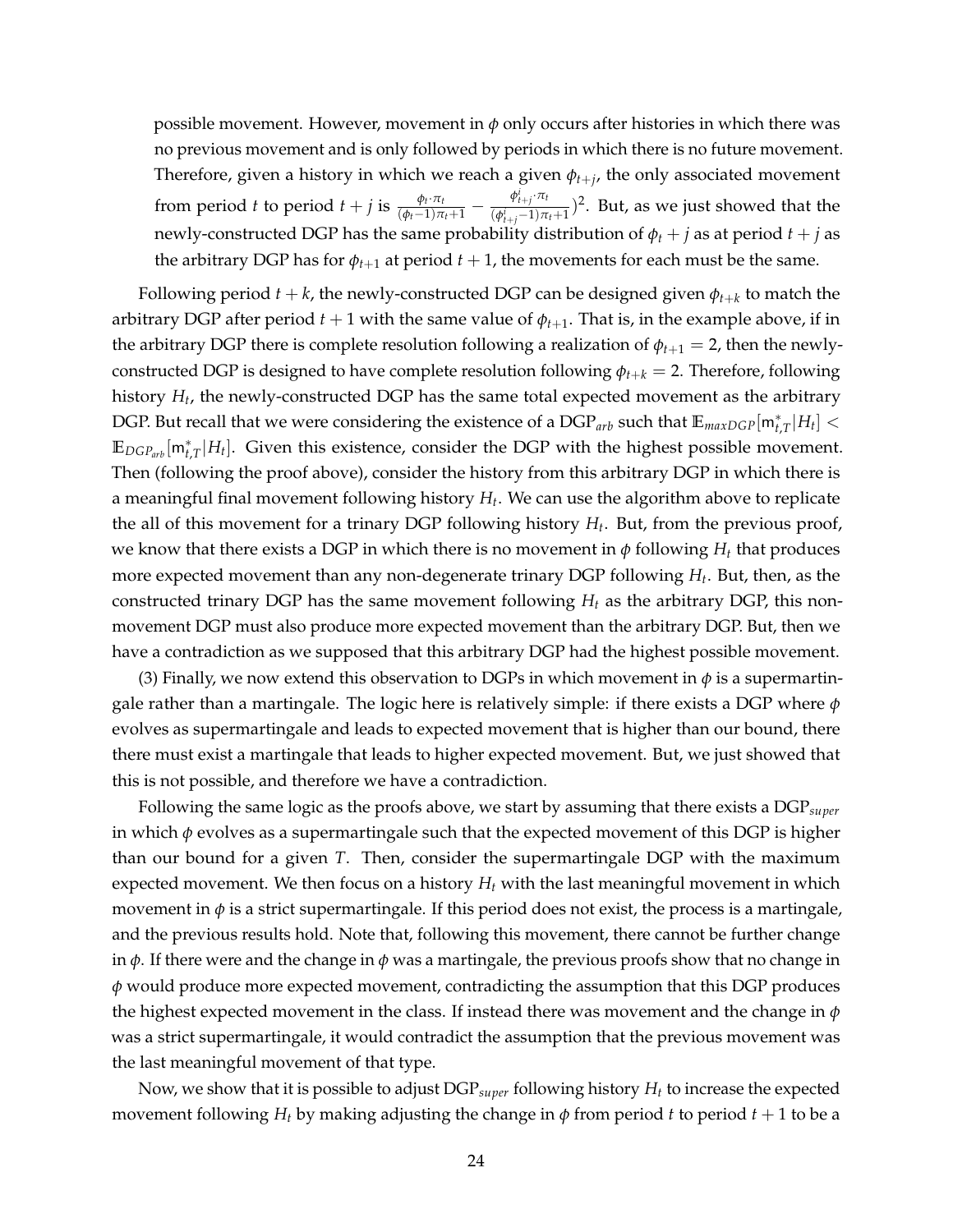martingale rather than a supermartingale. Then, as we have previously shown that a martingale cannot have more movement than our bound, it must be that a supermartingale can also not have more movement.

To show this, we first show that any upward movement from  $\phi_t$  to  $\phi_{t+1} > \phi_t$  always leads to more total movement following history  $H_t$  than any downward movement from  $\phi_t$  to  $\phi_{t+1} < \phi_t$ . To see this, consider the total expected movement from  $H_t$  onward given a change from  $\phi_t$  to  $\phi_{t+1}$ . Following above, this is:

$$
\mathbb{E}[m_{t,T}^*|H_t, \phi_t, \phi_{t+1}] = (\frac{\phi_t \cdot \pi_t}{(\phi_t - 1)\pi_t + 1} - \frac{\phi_{t+1} \cdot \pi_t}{(\phi_{t+1} - 1)\pi_t + 1})^2 + (1 - \pi_t) \cdot \frac{\phi_{t+1} \cdot \pi_t}{(\phi_{t+1} - 1)\pi_t + 1}.
$$

Our claim is that this is higher if  $\phi_{t+1} > \phi_t$  than if  $\phi_{t+1} < \phi_t$ . To see this, it is useful to compare the above with movement if  $\phi_{t+1} = \phi_t$ . In this case:

$$
\mathbb{E}[m_{t,T}^*|H_t, \phi_t = \phi_{t+1}] = (1 - \pi_t) \cdot \frac{\phi_t \cdot \pi_t}{(\phi_t - 1)\pi_t + 1}
$$

.

Subtracting the two and simplifying (and writing  $\pi = \pi_t$  for simplicity) yields:

$$
\mathbb{E}[m_{t,T}^*|H_t, \phi_t, \phi_{t+1}] - \mathbb{E}[m_{t,T}^*|H_t, \phi_t = \phi_{t+1}]
$$
  
= 
$$
\frac{(\pi - 1)^2 \cdot \pi \cdot (1 + \pi \cdot (2 + \pi \cdot (\phi_t - 1)) \cdot (\phi_{t+1} - 1)) \cdot (\phi_t - \phi_{t+1})}{(1 + \pi(\phi - 1))^2 \cdot (1 + \pi(\phi_{t+1} - 1))^2}.
$$

As with the equation in part (a), while this is a complicated expression, it is easy to see that every component is weakly positive (as  $0 < \pi < 1$  because the  $\phi$  movement is meaningful and  $\phi \geq 1$ ), except for  $(\phi_t - \phi_{t+1})$ . Therefore, this equation is positive if  $\phi_{t+1} < \phi_t$  and negative if  $\phi_{t+1} > \phi_t$ . But then it must be that  $\mathbb{E}[\mathsf{m}_{t,T}^{*}|H_t, \phi_t, \phi_{t+1}]$  is greater if  $\phi_{t+1} > \phi_t$  than if  $\phi_{t+1} < \phi_t$ .

In this case, we can adjust the evolution of  $\phi$  following history  $H_t$  — which was assumed to be a supermartingale — to be a martingale by taking a probability from downward change in *ϕ* and shifting it to an upward change in *ϕ*. Specifically, if *ϕ<sup>t</sup>* is a strict supermartingale at *H<sup>t</sup>* , there must be at least some probability on a realization of  $\phi_{t+1} < \phi$ . Consider the lowest possible realization of  $\phi_{t+1}^L$  with associated probability  $q^L$ . There are two possibilities. First, there is some value  $φ_{t+1}^H > φ$  such shifting the probability  $q^L$  from  $φ_{t+1}^L$  to  $φ_{t+1}^H$  makes  $φ$  a martingale. Second, there is some  $q^H < q^L$  such that shifting  $q^H$  from  $φ_{t+1}^L$  to  $φ_{t+1}^H$  makes  $φ$  a martingale. In either case, we are shifting probability from  $\phi^L_{t+1}<\phi_t$  to  $\phi^H_{t+1}>\phi_t.$  But, as just proven above, it must be that  $\mathbb{E}[\mathsf{m}_{t,T}^*|H_t,\phi_t,\phi_{t+1}]$  is greater if  $\phi_{t+1} > \phi_t$  than if  $\phi_{t+1} < \phi_t$ . But then the total movement of the change from  $\phi$  at  $H_t$  must increase.

This implies that there exists a martingale process of  $\phi$  at  $H_t$  that has higher expected movement than the proposed strict supermartingale process of  $\phi$  at  $H_t$ . This contradicts the assumption that the strict supermartingale process has the highest movement in the class of supermartingale processes (which includes a martingale process), and we have a contradiction, completing the proof.  $\Box$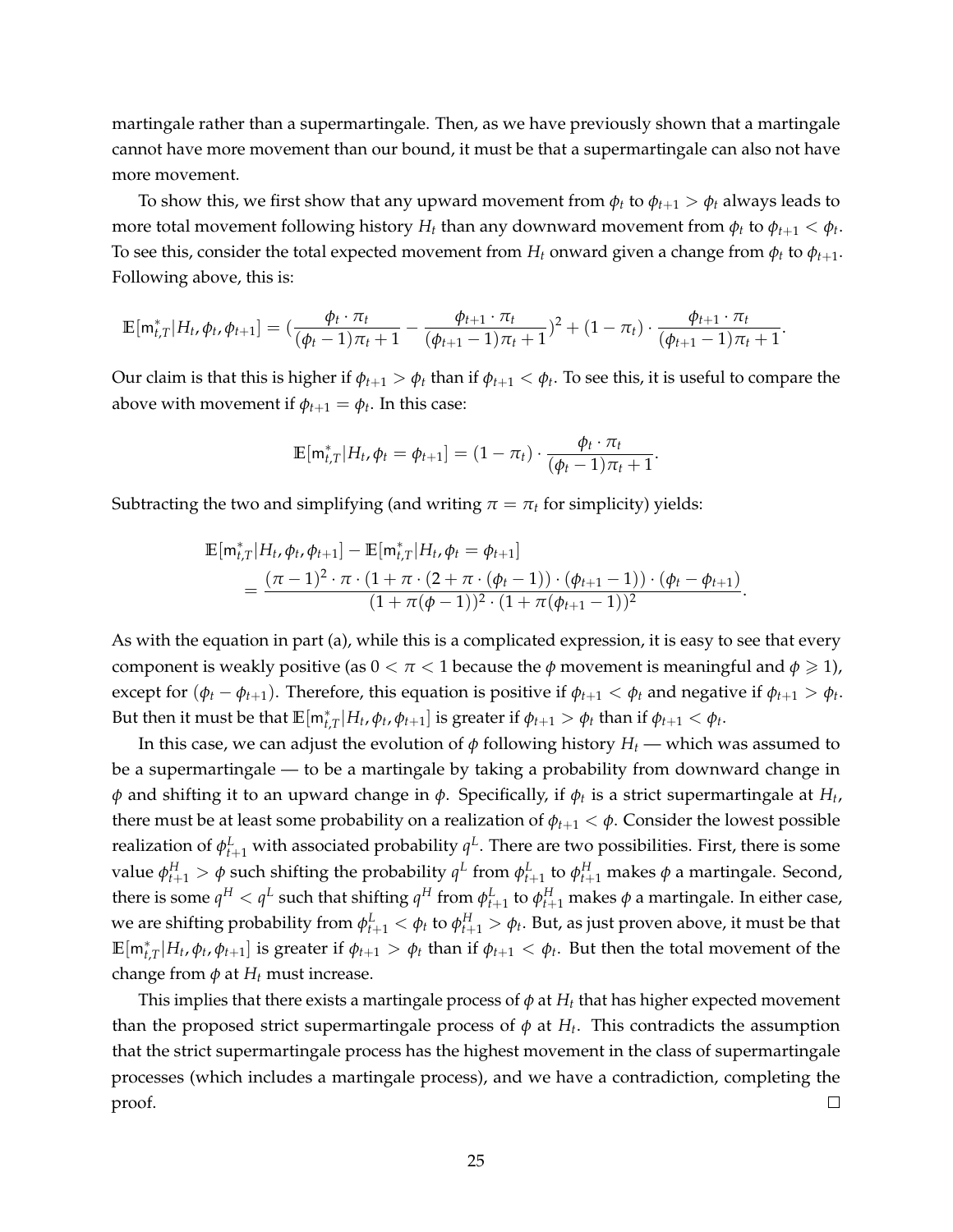## <span id="page-26-0"></span>**B. Additional Material**

#### <span id="page-26-1"></span>**B.1 Risk-Neutral Beliefs and Discount Rates**

We again work in the context of the example in Section 2 for simplicity of exposition. The price of the terminal consumption claim is given in equilibrium in by  $P_t(C_T) = \mathbb{E}_t\Big[ \beta_t^{T-t}$  $U'(C_T)$  $\left[\frac{U'(C_T)}{U'(C_t)} C_T\right]$ , where  $\beta_t$  is now the agent's (possibly time-varying) time discount factor. Defining the gross return  $R_{t,T}^C \equiv \frac{C_T}{P_t(C)}$  $\frac{C_T}{P_t(C_T)}$ , rearranging this equation for  $P_t(C_T)$  yields

<span id="page-26-2"></span>
$$
\mathbb{E}_{t}[R_{t,T}^{C}] = \frac{1 - \text{Cov}_{t}\left(\beta_{t}^{T-t} \frac{U'(C_{T})}{U'(C_{T})}, C_{T}\right)}{\mathbb{E}_{t}\left[\beta_{t}^{T-t} \frac{U'(C_{T})}{U'(C_{T})}\right]}
$$
\n
$$
= \frac{\frac{U'(C_{t})}{\beta_{t}^{T-t}} - \text{Cov}_{t}(U'(C_{T}), C_{T})}{\mathbb{E}_{t}[U'(C_{T})]}, \tag{B.1}
$$

as usual. For full concreteness, we can write  $\mathbb{E}_t[U'(C_T)]=\pi_tU'(C_{\text{low}})+(1-\pi_t)U'(C_{\text{high}})$  in our two-state example, and  $Cov_t(U'(C_T), C_T)$  can be similarly rewritten as a function of  $\pi_t$ ,  $C_T$ , and *U*′ (*CT*). This decomposition makes clear that intertemporal discount-rate variation can arise from four sources:

- 1. Changes in the time discount factor  $\beta_t$ .
- 2. Changes in contemporaneous marginal utility  $U'(C_t)$ .
- 3. Changes in the relative probability *π<sup>t</sup>* .
- 4. Changes in state-contingent terminal consumption *C<sup>i</sup>* and/or state-contingent marginal utility  $U'(C_i)$ .

Our framework thus allows for discount-rate variation arising from the first three sources, but not the last one. One might not consider this to be particularly restrictive in the context of this example; in theory, we can *define* the states such that the realization of the state fully determines consumption and marginal utility. But when taken to the data, we define states by the return on the market index, in which case this does become more restrictive. (We in fact slightly relax these assumptions and allow for independent consumption-growth or marginal-utility shocks for a given return state; Section 3.2 more fully discusses the models covered by our assumptions.)

Now consider a simple example in which a deterministic consumption stream for *t* < *T* is given by  $(C_0, C_1, C_2, C_3, \ldots, C_{T-1}) = (1, 1/2, 1, 1/2, \ldots)$  but  $\pi_t$  is constant at  $\pi_t = \pi_0 = 0.5$  for  $t < T$ . Assume for simplicity that  $\beta = 1$ . Because the mapping between  $\pi_t$  and  $\pi_t^*$  is one-to-one for a given  $\phi$  as in equation (10), measured risk-neutral beliefs would be constant for  $t < T$  in this case: risk-neutral beliefs are invariant to changes in the risk-free rate arising from proportional changes to Arrow-Debreu state prices across the two states, as can be seen in equations (5) and (9), and all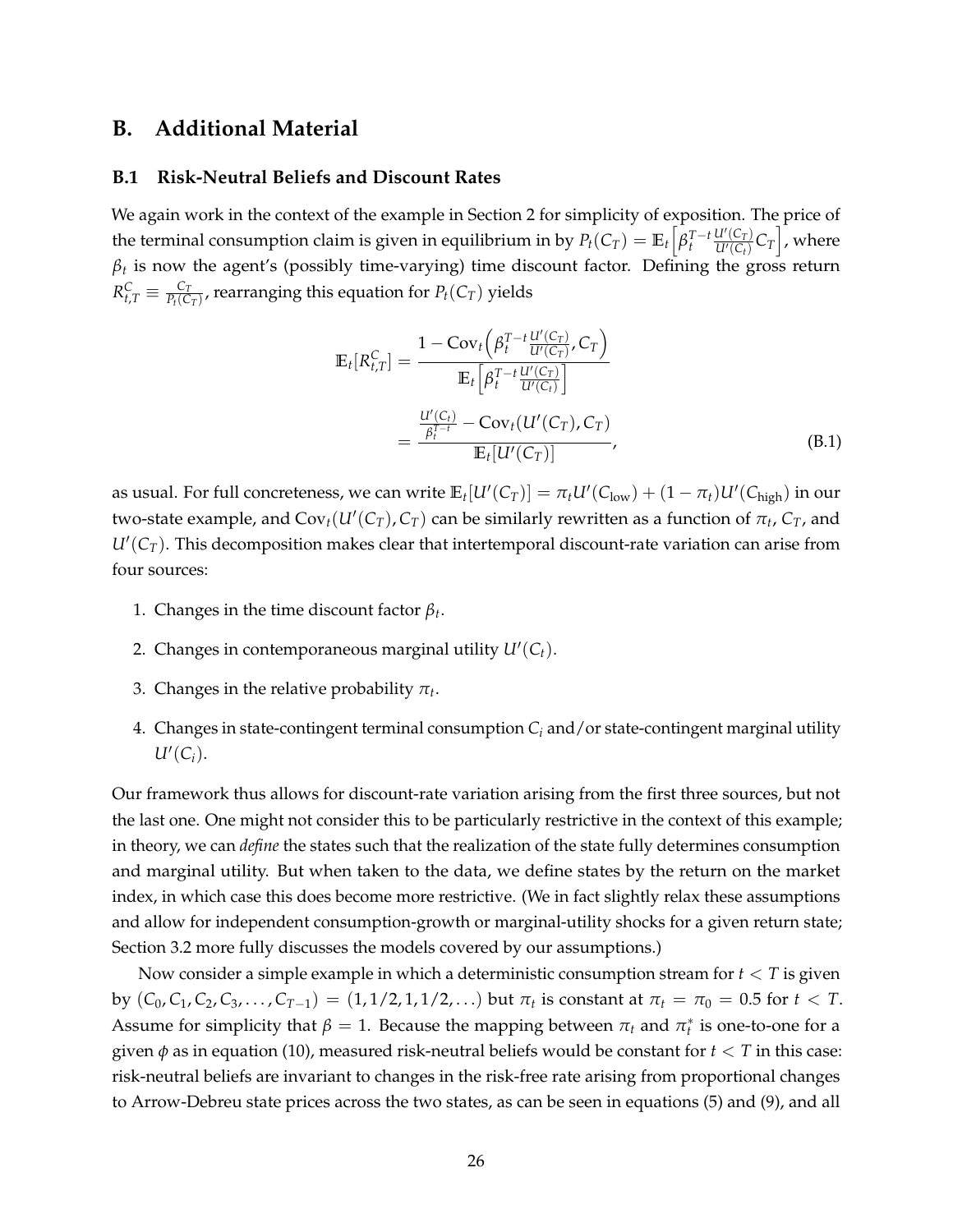discount-rate changes for the consumption claim are in fact driven by the risk-free rate in this case. The gross  $(T - t)$ -period risk-free rate with  $\beta = 1$  is  $R_{t,T}^f = \frac{U'(C_t)}{\mathbb{E}_t[U'(C_t)}$  $\frac{u(c)}{\mathbb{E}_t[U'(C_i)]}$  in equilibrium; we can thus rewrite [\(B.1\)](#page-26-2) as

<span id="page-27-1"></span>
$$
\mathbb{E}_t[R_{t,T}^C] = R_{t,T}^f - \frac{\text{Cov}_t(U'(C_T), C_T)}{\mathbb{E}_t[U'(C_T)]},
$$
\n(B.2)

and the second term is constant for *t* < *T* under the current assumptions. But we need not restrict ourselves to settings in which all discount-rate variation arises due to changes in the risk-free rate. For example, with  $\pi_0 = 0.3$ ,  $C_t = \overline{C} = 1$  for  $t < T$  and  $\pi_1 = 0$  or 0.6 with equal probability, has no equity premium at  $t = 1$  if  $\pi_1 = 0$  since pricing is risk-neutral in this case (given that there is no risk); meanwhile, if  $\pi_1 = 0.6$ , then  $\mathbb{E}_1[R_{1,T}^C] > R_1^f$  $\int_{1,T}^{1}$  since the second term in [\(B.2\)](#page-27-1) is positive. So the framework is capable of achieving identification in cases in which both the risk-free rate and risk premia are time-varying.

More generally, this example shows that the framework can handle cases in which an object that can be intuitively thought of as the quantity of aggregate risk is time-varying. As in [Hansen](#page-36-7) [and Jagannathan](#page-36-7) [\(1991\)](#page-36-7), the conditional risk premium on any asset depends on the conditional volatility of the stochastic discount factor, which in this case is given for the horizon  $T - t$  by  $\text{Var}_t(\beta^{T-t}U'(C_T)/U'(C_t))$ ; we could rewrite [\(B.2\)](#page-27-1) in terms of this value if desired. In the current example, this value is again equal to 0 at  $t = 1$  if  $\pi_1 = 0$ , while it is positive if  $\pi_1 = 0.6$ . Further, while relative risk aversion (and thus the aggregate "price" of risk) is constant in the current example, nothing about the example restricts utility to take this form; we could, e.g., specify exponential utility and thus obtain time-varying relative risk aversion, and the analysis in Section 2.3 and here would nonetheless apply as well with slight modification.

Further, as discussed in Section 3.2, our framework in fact allows for much more general variation in discount rates; for example, permanent changes to the SDF are admissible, which (as discussed there) greatly broadens the scope of allowable variation relative to the constant-discountrates framework.

## <span id="page-27-0"></span>**B.2 Simulations for the Relationship of RN Prior and DGP with** △

As noted in Section 2.3, we run numerical simulations of a large number of DGPs and priors in order to understand the precise impact of the RN prior and DGP on  $\triangle$  (and therefore  $\mathbb{E}[X^*]$  for a given  $\phi$ ).

In particular, we consider the entire class of history-independent binary signal DGPs with a prior  $\pi_0^*$  where  $s_t \in \{l, h\}$  and  $\mathbb{P}[s_t = h | \theta = 1]$  and (assumed lower)  $\mathbb{P}[s_t = h | \theta = 0]$  are constant over *t*. These signal distributions imply likelihood ratios for the signals of  $L_h \equiv \frac{\mathbb{P}[s_t=h|\theta=1]}{\mathbb{P}[s_t=h|\theta=0]} > 1$  and  $L_l \equiv \frac{\mathbb{P}[s_t=l|\theta=0]}{\mathbb{P}[s_t=l|\theta=1]} > 1$ . The simulations then allow the mapping of three variables  $L_h$ ,  $L_l$ , and  $\pi_0^*$  into a numerically estimated  $\triangle$ . We find:

CONCLUSIONS OF NUMERICAL SIMULATIONS:

1. When  $\pi_0^*$  is low,  $\triangle > 0$  is very unlikely: the percentage of DGPs with positive  $\triangle$  given a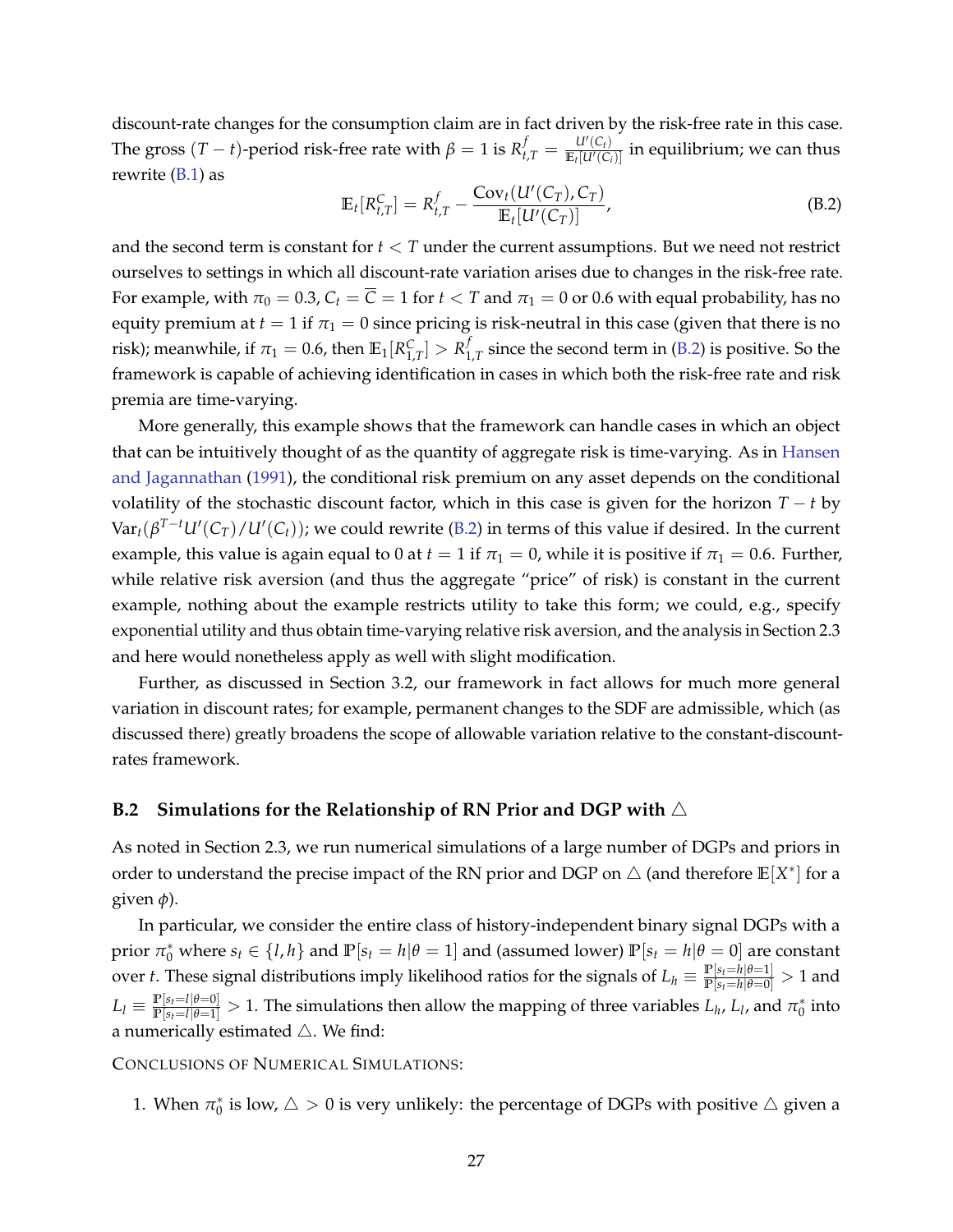$\pi_0^* < .25$  is 2%. For  $\pi_0^* < .5$ , it is 11%.

- 2. When  $\pi_0^*$  is low, the only DGPs in which  $\triangle > 0$  are very asymmetric and extreme. For example, when  $\pi_0^* = .25$ ,  $\triangle > 0$  only occurs if  $\mathbb{P}[s_t = h | \theta = 1] > .95$  and  $L_l > 2 \cdot L_h$ .
- 3. The converse is true when  $\pi_0^*$  is high:  $\triangle < 0$  is rare and only occurs given a very asymmetric and extreme DGP.
- 4. For symmetric DGPs ( $L_h = L_l$ ),  $\triangle \leq 0$  when  $\pi_0^* \leq \frac{1}{\geq}$  .5.
- 5. Holding the DGP constant,  $\triangle$  rises with  $\pi_0^*$ .
- 6. Holding all else constant, as  $L_h$  rises and the size of upward updates rises,  $\triangle$  falls. As  $L_l$  rises and the size of upward-updates rises,  $\triangle$  rises.

In order to present the results visually in a simple graph, we reduce the dimensionality of the mapping by focusing on the *likelihood ratio*  $\frac{L_h}{L_l}$  rather than  $L_h$  and  $L_l$  individually (although this compression leads to a slightly messier graph). In particular, while the impact of both *L<sup>h</sup>* and *L<sup>l</sup>* on  $\triangle$  appears monotonic, the impact of  $\frac{L_h}{L_l}$  is only monotonic on average. For example, there are many combinations of  $L_h$  and  $L_l$  in which  $\frac{L_h}{L_l} = 1$  but each combination leads to a different  $\triangle$ . [Figure A.1](#page-39-0) is a contour plot with the RN prior on the *x*-axis, with the *y*-axis stacking all of the DGP combinations in order of the likelihood ratio, and the contour colors showing the approximate value of  $\triangle$  (darker colors corresponding to higher values) for each prior and DGP (with the dotted line highlighting the points at which  $\Delta = 0$ ). For example, drawing a vertical line at a prior of  $\pi^*_0 = .25$  suggests that a large portion of DGPs produce a  $\triangle < 0$  and the only DGPs that produce  $\triangle$  > 0 have extreme likelihood ratios.

We briefly note that these conclusions shows up in Table 1. For the first DGP, the RN prior is .5 and the signals are symmetric. Symmetry then requires that  $\mathbb{E}[X^*|\theta = 0] = \mathbb{E}[X^*|\theta = 1]$  and  $\triangle = 0$ , with Proposition 2 then implying that  $\mathbb{E}[X^*] = 0$ . For the second DGP, the signals are such that updating sizes are asymmetric: updates upwards are large, whereas updates downward are small. Consequently, the expected movement given a state of 1 is large (.405) compared that given a state of 0 (.095), such that △ is negative (−.31). Proposition 2 then implies that **E**[*X* ∗ ] will also be negative. The opposite occurs in the third DGP, which is asymmetric in the opposite way and therefore leads to the opposite  $\triangle = -0.31$ .

### <span id="page-28-0"></span>**B.3 Description of [Gabaix](#page-36-0) [\(2012\)](#page-36-0) Rare Disasters Model for Example 2**

Assume a representative agent with CRRA consumption utility, and assume that log consumption  $c_t \equiv \log(C_t)$  and log dividends  $d_t \equiv \log(D_t)$  evolve respectively according to

$$
c_{t+1} = c_t + g_c + \varepsilon_{t+1}^c + \log(B_{t+1}) \mathbb{1} \{ \text{disaster}_{t+1} \},
$$
  

$$
d_{t+1} = d_t + g_d + \varepsilon_{t+1}^d + \log(F_{t+1}) \mathbb{1} \{ \text{disaster}_{t+1} \},
$$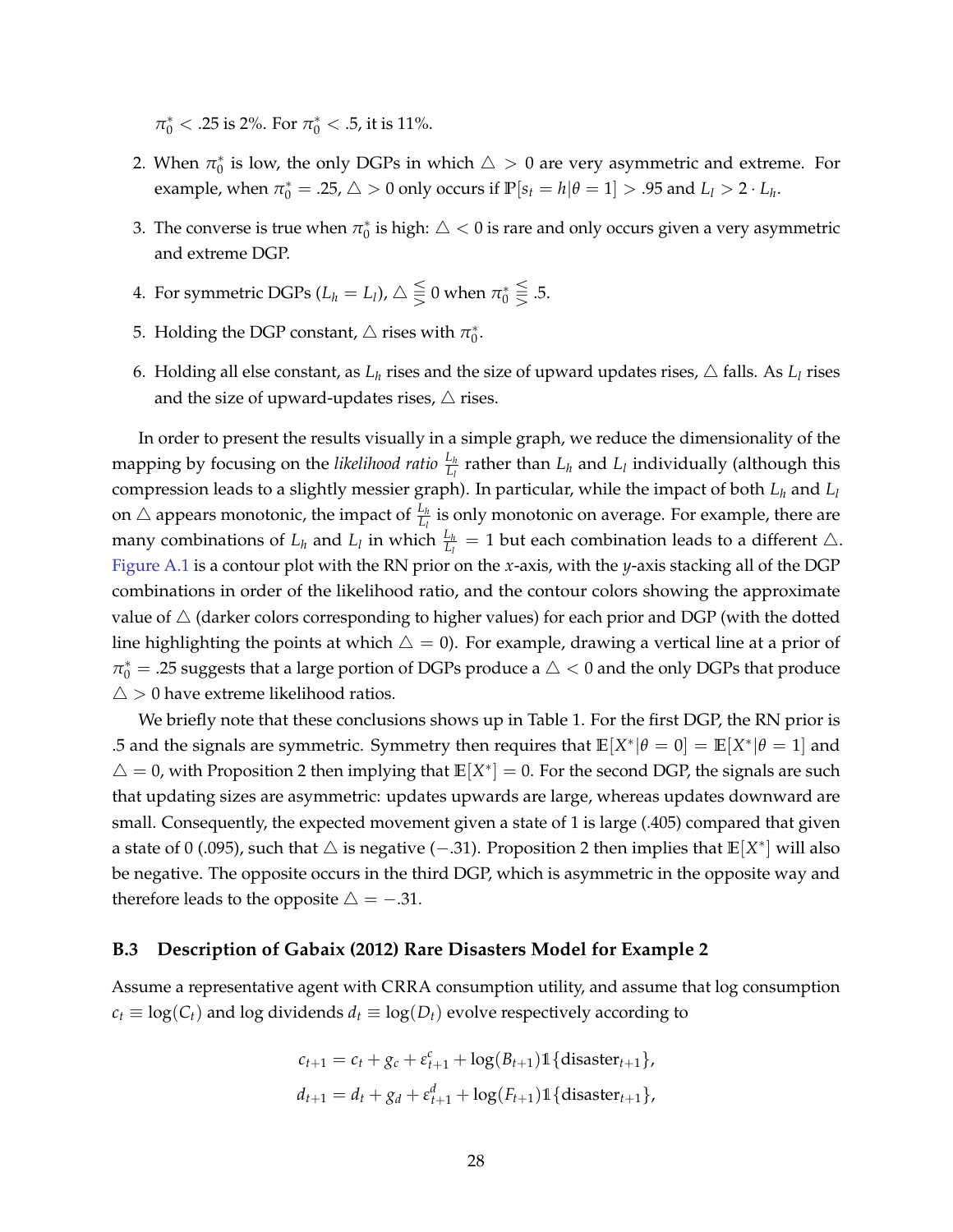where  $(\varepsilon_{t+1}^c, \varepsilon_{t+1}^d)'$  is i.i.d. bivariate normal with mean zero and arbitrary covariance and is indepen-dent of all disaster-related variables,<sup>[3](#page-29-2)</sup> and  $B_{t+1}$  and  $F_{t+1}$  are arbitrarily correlated random variables with support [0, 1] (or some discretization thereof) that affect consumption and dividends respectively in the case of a disaster in period *t* + 1, which occurs with probability *p<sup>t</sup>* . Define *resilience H*<sub>t</sub> according to  $H_t = p_t \mathbb{E}_t [B_{t+1}^{-\gamma}]$  $\int_{t+1}^{-\gamma} F_{t+1} - 1 \mid \mathbb{1} \{\text{disaster}_{t+1}\}\mid$ , write  $H_t = H_* + \widehat{H}_t$ , and assume that the variable part follows

$$
\widehat{H}_{t+1} = \frac{1 + H_*}{1 + H_t} e^{-\phi_H} \widehat{H}_t + \varepsilon_{t+1}^H,
$$

where  $\mathbb{E}_t[\varepsilon_{t+1}^H]=0$  and this shock is independent from all other shocks. Then the statements in Example 2 follow.

### <span id="page-29-0"></span>**B.4 Description of [Campbell–Cochrane](#page-36-1) [\(1999\)](#page-36-1) Habit Formation Model for Example 3**

Assume a representative agent with utility  $\mathbb{E}_0 \{ \sum_{t=0}^{\infty} \beta^t [(C_t - H_t)^{1-\gamma} - 1] / (1 - \gamma) \}$ , where  $C_t$  is consumption and *H<sup>t</sup>* is the level of habit, taken as exogenous by the agent. Defining the *surplus*consumption ratio  $S_t^c \equiv (C_t - H_t)/H_t$ , assume that  $s_t^c \equiv \log(S_t^c)$ ,  $c_t \equiv \log(C_t)$ , and log dividends  $d_t \equiv \log(D_t)$  evolve respectively according to

$$
s_{t+1}^{c} = (1 - \phi)\bar{s}^{c} + \phi s_{t}^{c} + \lambda(s_{t}^{c})\varepsilon_{t+1},
$$
  
\n
$$
c_{t+1} = g + c_{t} + \varepsilon_{t+1},
$$
  
\n
$$
d_{t+1} = g + d_{t} + \eta_{t+1},
$$

 $\mathsf{where} \ \varepsilon_{t+1} \stackrel{\text{i.i.d.}}{\sim} \mathcal{N}(0,\sigma_{\varepsilon}^2) \ \text{(see footnote 3)}, \ \eta_{t+1} \stackrel{\text{i.i.d.}}{\sim} \mathcal{N}(0,\sigma_{\eta}^2) \text{, } \text{Corr}(\varepsilon_{t+1},\eta_{t+1}) = \rho, \text{and the sensitivity}$  $\mathsf{where} \ \varepsilon_{t+1} \stackrel{\text{i.i.d.}}{\sim} \mathcal{N}(0,\sigma_{\varepsilon}^2) \ \text{(see footnote 3)}, \ \eta_{t+1} \stackrel{\text{i.i.d.}}{\sim} \mathcal{N}(0,\sigma_{\eta}^2) \text{, } \text{Corr}(\varepsilon_{t+1},\eta_{t+1}) = \rho, \text{and the sensitivity}$  $\mathsf{where} \ \varepsilon_{t+1} \stackrel{\text{i.i.d.}}{\sim} \mathcal{N}(0,\sigma_{\varepsilon}^2) \ \text{(see footnote 3)}, \ \eta_{t+1} \stackrel{\text{i.i.d.}}{\sim} \mathcal{N}(0,\sigma_{\eta}^2) \text{, } \text{Corr}(\varepsilon_{t+1},\eta_{t+1}) = \rho, \text{and the sensitivity}$ *function*  $\lambda(s_t^c)$  is specified as

$$
\lambda(s_t^c) = \left[\frac{1}{\overline{S^c}}\sqrt{1 - 2(s_t^c - \overline{s}^c)} - 1\right]1\{s_t^c \leq s_{\max}^c\},\,
$$

where  $\overline{S}^c = \exp(\bar{s}^c) = \sigma_\varepsilon\sqrt{\gamma/(1-\phi)}$  is the assumed steady-state surplus-consumption ratio and  $s_{\text{max}}^c = \bar{s}^c + (1 - \bar{s}^c)^2/2$ . Then the statement in Example 3 follows.

#### <span id="page-29-1"></span>**B.5** Simulations for Submartingale  $\phi_t$

For simplicity, we consider the framework in Section 2, and we simulate a situation in which the person learns about *θ*, *U*′ (*CT*,1) and *U*′ (*CT*,1) via constant binary DGPs with different combinations of signal strengths. [Figure A.2](#page-40-0) plots distributions for **E**[m<sup>∗</sup> ] (rather than **E**[*X* ∗ ], since **E**[m<sup>∗</sup> ] in this case is what changes with the DGP) across these simulations.

First (using the very dark line), we consider the baseline situation in which  $\pi_0^* = .5$  and  $\phi_t = 3$ for all *t*. This produces a symmetric distribution around 0. Minus smoothing and simulation errors,

<span id="page-29-2"></span><sup>&</sup>lt;sup>3</sup>To be complete with respect to our discrete-state setting, we can assume  $(\epsilon_{t+1}^c, \epsilon_{t+1}^d)'$  is in fact an appropriately discretized normal distribution (e.g., a shifted binomial distribution).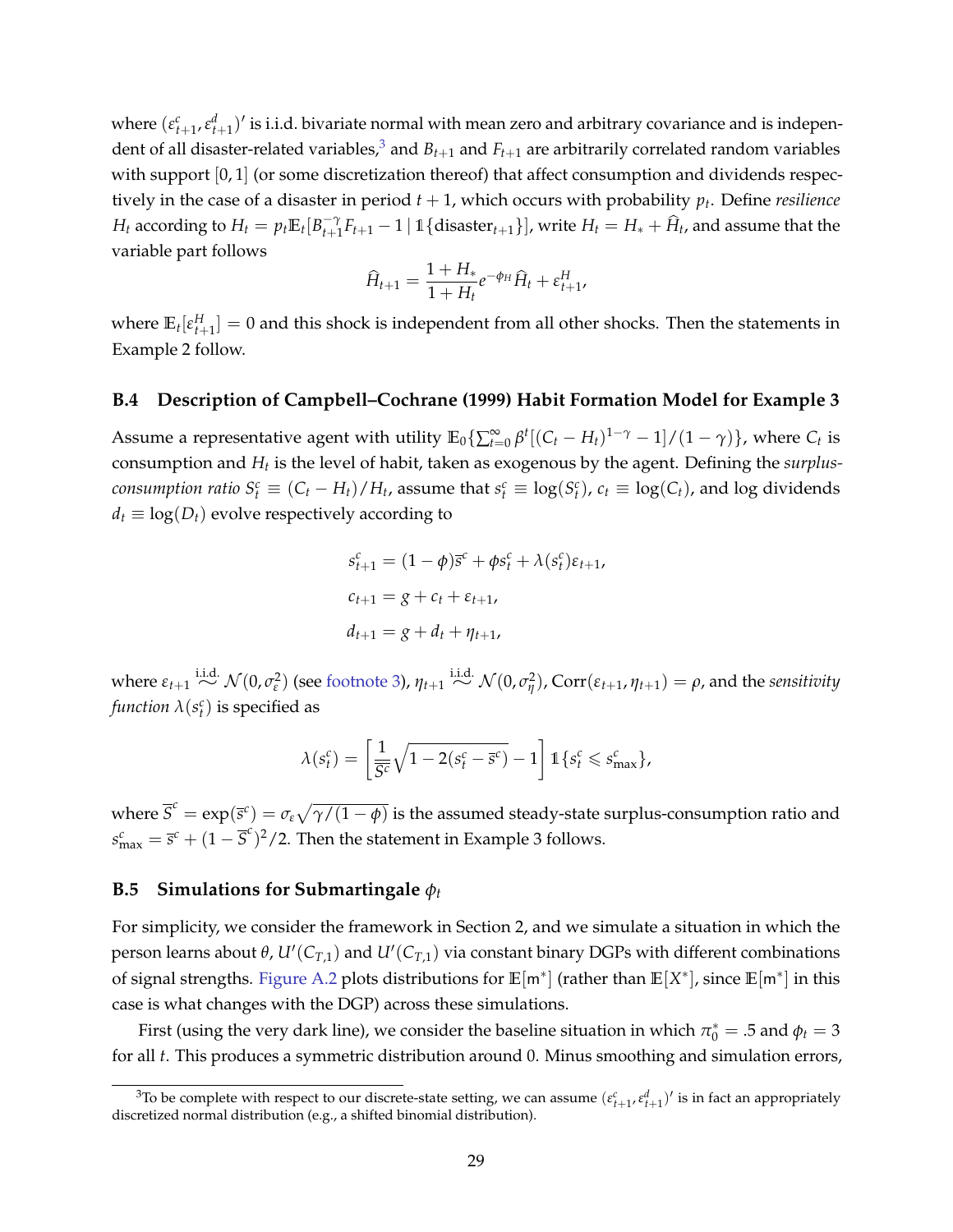$\mathbb{E}[X^*]$  never crosses .125 (the theoretical upper bound from Proposition 3 for  $\mathbb{E}[X^*]$  given  $\pi_0^* = .5$ and  $\phi_t = 3$ .)

Next, we allow additional uncertainty about  $U'(C_{T,1})$  and  $U'(C_{T,1})$  so that  $\phi_t$  also evolves over time. To start, consider the slightly lighter-dark set of distributions with the label "low *ϕ* uncertainty." In this case,  $U'(C_{T,1})$  is assumed to be 2.5 or 3.5 with equal probability and  $U'(C_{T,0})$ is 0.833 or 1.167 with equal probability, so that  $\phi_0 = 3$  but  $\phi_T$  can vary from 2.14 to 4.2 (with a coefficient of variance of 12%). Each line then represents a different **E**[*X*] distribution given a different set of DGPs that reveal information about *U*′ (*CT*,1) and *U*′ (*CT*,0). In this case, changing *ϕ* has virtually no impact on the **E**[*X* ∗ ] statistic regardless of how information is revealed about  $\phi$ : the average  $\mathbb{E}[X^*]$  rises by 0.0012, and the percentage of DGPs in which  $\mathbb{E}[X^*]$  rises above the bound of .375 rises by just .00007. Similarly, in the gray set of distributions with the label "medium  $\phi$  uncertainty,"  $U'(C_{T,1})$  is 2 or 4 and  $U'(C_{T,0})$  is 0.667 or 1.333, so that  $\phi_0 =$  3 but  $\phi_T$  can vary from 1.5 to 6 (with a coefficient of variance of 54%). Even given this large uncertainty about  $\phi_T$ ,  $\mathbb{E}[X^*]$ rises by 0.006 on average, and the percentage of DGPs above the bound rises by .0003. Finally, in the lightest-colored set of distributions with the label "high  $\phi$  uncertainty,"  $U'(C_{T,1})$  is 1.5 or 4.5 and  $U'(C_{T,0})$  is 0.5 or 1.5, so that  $\phi_0 = 3$  but  $\phi_T$  can vary from 1 to 9 (with a coefficient of variance of 100%). Given this extreme uncertainty about  $\phi_T$ , average  $\mathbb{E}[X^*]$  still only rises by 0.015, and the percentage of DGPs above the bound rises by .0012.

#### <span id="page-30-0"></span>**B.6 Solution Method and Simulations for Habit Formation Model**

See [Appendix B.4](#page-29-0) for a description of the model, and the calibrated parameters are identical to those used by [Campbell and Cochrane](#page-36-1) [\(1999,](#page-36-1) Table 1), converted to daily values, for the version of their model with imperfectly correlated consumption and dividends. We consider 90-day optionexpiration horizons (i.e.,  $T_i - 0_i = 90$ ), and after solving the model for the price-dividend ratio, we then solve for the joint distribution for returns (from *t* to *T<sup>i</sup>* ) and the SDF at every point in a gridded state space as of  $t = T_i - 1$ , then  $t = T_i - 2$ , and so on, as below.

The initial market index value is normalized to  $V_{0_i}^m = 1$ , and the joint CDF for the SDF realization and the return as a function of the current surplus-consumption state is then solved by iterating backwards from *T<sup>i</sup>* : after solving the model for the price-dividend ratio as a function of the surplus-consumption value, we then calculate the  $T_i - 1$  CDF for any possible surplusconsumption value by integrating over the distributions of shocks to consumption (and thus surplus consumption) and dividends at *T<sup>i</sup>* ; we then project this CDF onto an interpolating cubic spline over the three dimensions  $(S_{T_i-1}^c, M_{T_i}, \log(R_{T_i}^{m,e}))$  $T^{m,e}_{T_i}$ )); we then calculate the  $T_i - 2$  CDF by integrating over the distribution of shocks at  $T_i - 1$  *and* the projection solutions for the conditional distribution functions for  $(T_i - 1) \rightarrow T_i$  obtained in the previous step; and so on. These CDFs are then used for the model simulations.

We conduct 25,000 simulations, where each simulation runs from  $0_i$  to  $T_i$ , and for which the initial surplus-consumption state is drawn from its unconditional distribution. For each period in each simulation, we evaluate risk-neutral beliefs over return states at every point in the space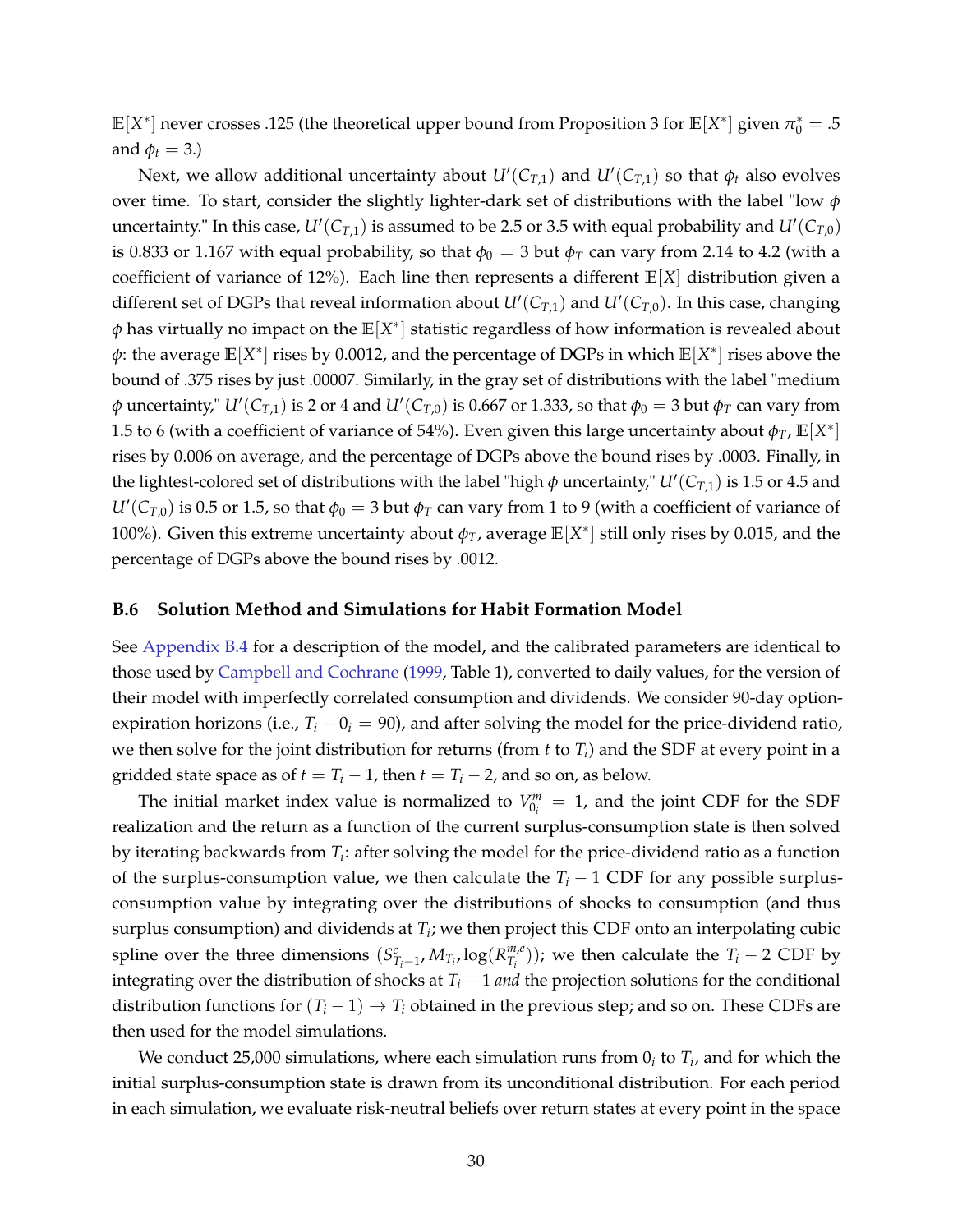$S_{\text{baseline}}$  as used above and use these to calculate the set of conditional risk-neutral beliefs  $\{\tilde{\pi}_{t,i,j}^*\}_i$ . Further, we store the associated set of expected SDF slopes {*ϕt*,*i*,*j*}*<sup>j</sup>* . We can thus calculate the true average values of these objects of interest,  $\overline{\phi}_{0_i,j}\equiv\mathbb{E}[\phi_{0_i,i,j}]$ , where  $\mathbb{E}[\cdot]$  denotes the expectation over all simulations *i* and we have fixed the state pair *j*. And using the risk-neutral beliefs series, we can naïvely apply our theoretical bound in Proposition 9 to obtain lower-bound estimates for those SDF slopes and compare those estimates to the true simulated values. Relative risk aversion for this model's representative agent does not match the definition used in Proposition 8, as this agent's utility does not depend only on terminal wealth (see [Campbell and Cochrane,](#page-36-1) [1999,](#page-36-1) Section IV.B), so we accordingly present estimates for the SDF slope rather than for relative risk aversion.

[Figure A.3](#page-41-0) presents these simulation results. The blue circles show the true simulated average values of the SDF slopes  $\phi_{0_i,j'}$  while the red triangles show the naïve lower-bound estimates of these values using our theoretical bound on the simulated risk-neutral beliefs data. Considering the first question posed at the outset of this subsection, it is clear in both cases that these SDF-slope values are far below those obtained from our empirical estimates above, so the model does not replicate the observed variation in risk-neutral beliefs even with the violation of CTI. We can understand the validity of the theoretical bound for the interior states by way of Proposition 11, which shows that the bounds hold approximately for violations of CTI for which the *ϕt*,*i*,*<sup>j</sup>* process is close to a martingale. In our simulations, the values  $|\mathbb{E}[\phi_{t+1,i,j} - \phi_{t,i,j}]|$  for different state pairs *j* range from a minimum of 0.00002 to a maximum of 0.00011, which is not large enough to invalidate the theoretical bounds.

#### <span id="page-31-0"></span>**B.7 Data Cleaning and Measurement of Risk-Neutral Distribution**

Before detailing measurement of the risk-neutral distribution, we note that we must collect additional data in order to follow the procedure below. In particular, in order to obtain the ex post return state for each option expiration date *T<sup>i</sup>* (and thereby assign probability 1 to that state on date *T<sup>i</sup>* , so that our streams are resolving), we need S&P 500 index prices used as option settlement values. Our first step in this exercise is therefore to obtain end-of-day index prices (which we take as well from OptionMetrics). But the settlement value for many S&P 500 options in fact reflects the opening (rather than closing) price on the expiration date; for example, the payoff for the traditional monthly S&P 500 option contract expiring on the third Friday of each month depends on the opening S&P index value on that third Friday morning, while the payoff for the more recently introduced end-of-month option contract depends on the closing S&P index value on the last business day of the month.<sup>[4](#page-31-1)</sup> To obtain the ex-post return state for A.M.-settled options, we hand-collect the option settlement values for these expiration dates from the Chicago Board Options Exchange (CBOE) website, which posts these values.

In addition, in order to measure the risk-neutral distribution *and* to measure realized excess index returns, we need risk-free zero-coupon yields *R f*  $\mathcal{F}_{t,T_i}$  for  $t = 0_i, \ldots, T_i - 1$ . To obtain these,

<span id="page-31-1"></span><sup>&</sup>lt;sup>4</sup>See [http://www.cboe.com/](http://www.cboe.com/spx)SPX for further detail. For our dataset, the majority (roughly  $2/3$ ) of option expiration dates correspond to A.M.-settled options.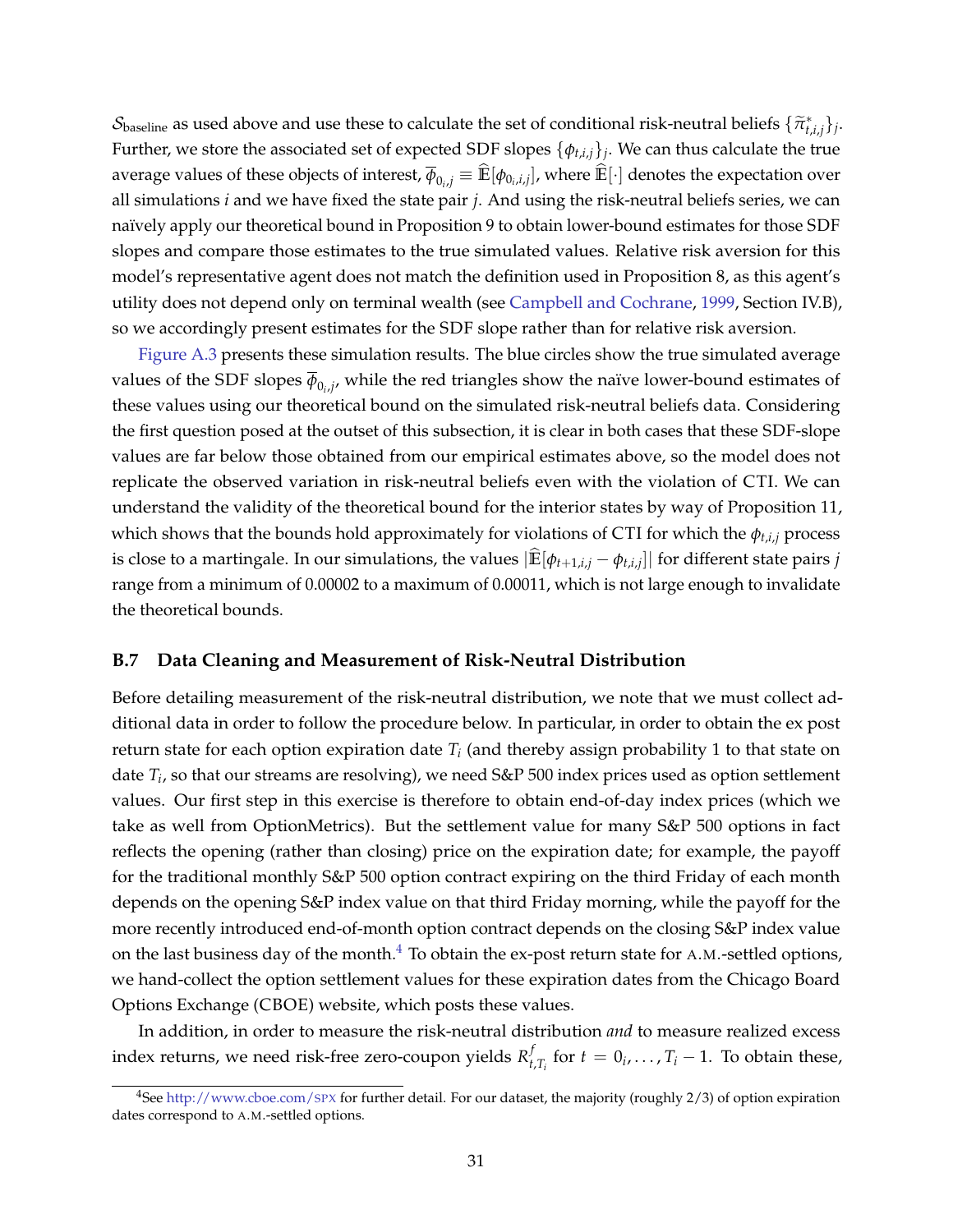we follow [van Binsbergen, Diamond, and Grotteria](#page-36-8) [\(2022\)](#page-36-8) and obtain the relevant yield directly from the cross-section of option prices by applying the put-call parity relationship. We apply their "Estimator 2," which obtains *R f*  $t_{t,T_i} = \beta^{-1/T}$  from Theil–Sen (robust median) estimation of  $q_{t,i,K}^{m,put}-q_{t,i,K}^{m,call}=\alpha+\beta K+\varepsilon_{t,i,K}.$  This provides a very close fit to the option cross-sections (see [van](#page-36-8) [Binsbergen, Diamond, and Grotteria,](#page-36-8) [2022,](#page-36-8) for details) and thus produces a risk-free rate consistent with observed option prices, as is necessary to correctly back out the risk-neutral distribution.

Finally, for both the OptionMetrics end-of-day and CBOE intraday data, we apply standard filters (e.g., [Christoffersen, Heston, and Jacobs,](#page-36-9) [2013;](#page-36-9) [Constantinides, Jackwerth, and Savov,](#page-36-10) [2013;](#page-36-10) [Martin,](#page-37-0) [2017\)](#page-37-0) to the raw option-price data before estimating risk-neutral distributions. We drop any options with bid or ask price of zero (or less than zero), with uncomputable [Black–Scholes](#page-36-11) implied volatility or with implied volatility of greater than 100 percent, with more than one year to maturity, or (for call options) with mid prices greater than the price of the underlying; we drop any option cross-section (i.e., the full set of prices for the pair  $(t, T_i)$ ) with no trading volume on date *t*, with fewer than three listed prices across different strikes, or for which there are fewer than three strikes for which both call and put prices are available (as is necessary to calculate the forward price and risk-free rate); and after transforming the data to a risk-neutral distribution as below, we keep only conditional RN belief observations  $\tilde{\pi}_{t,i,j}^*$  for which the non-conditional beliefs satisfy  $\pi_t^*(R_{T_i}^m = \theta_j) + \pi_t^*(R_{T_i}^m = \theta_{j+1}) \geqslant 5\%$ . Our bounds can be calculated using data of arbitrary frequency, so we calculate  $X^*_{i,j}$  using changes in RN beliefs over whatever set of trading days are left in the sample after this filtering procedure.

As introduced in Section 5.1, we measure the risk-neutral distribution for returns by applying the following steps to the remaining observed option prices (for which we use mid prices), following [Malz](#page-37-1) [\(2014\)](#page-37-1):

- <span id="page-32-0"></span>1. Transform the collections of call- and put-price cross-sections (for example, for call options on date *t* for expiration date  $T_i$ , this set is  $\{q_{t,i,K}^m\}_{K \in \mathcal{K}}$  into [Black–Scholes](#page-36-11) implied volatilities.
- <span id="page-32-1"></span>2. Discard the implied volatility values for in-the-money calls and puts, so that the remaining steps use data from only out-of-the-money put and call prices (as, e.g., in [Martin,](#page-37-0) [2017\)](#page-37-0). Moneyness is measured relative to the at-the-money-forward price, measured (again following [Martin,](#page-37-0) [2017\)](#page-37-0) as the strike *K* at which  $q_{t,i,K}^{m,\text{put}} = q_{t,i,K}^{m,\text{call}}$ *t*,*i*,*K* .
- <span id="page-32-2"></span>3. Fit a cubic spline to interpolate a smooth function between the points in the resulting impliedvolatility schedule for each trading date–expiration date pair. The spline is *clamped*: its boundary conditions are that the slope of the spline at the minimum and maximum values of the knot points  $K$  is equal to 0; further, to extrapolate outside of the range of observed knot points, set the implied volatilities for those unobserved strikes equal to the implied volatility for the closest observed strike (i.e., maintain a slope of 0 for the implied-volatility schedule outside the observed range).
- <span id="page-32-3"></span>4. Evaluate this spline at 1,901 strike prices, for S&P index values ranging from 200 to 4,000 (so that the evaluation strike prices are  $K = 200, 202, \ldots, 4000$ , to obtain a set of implied-volatility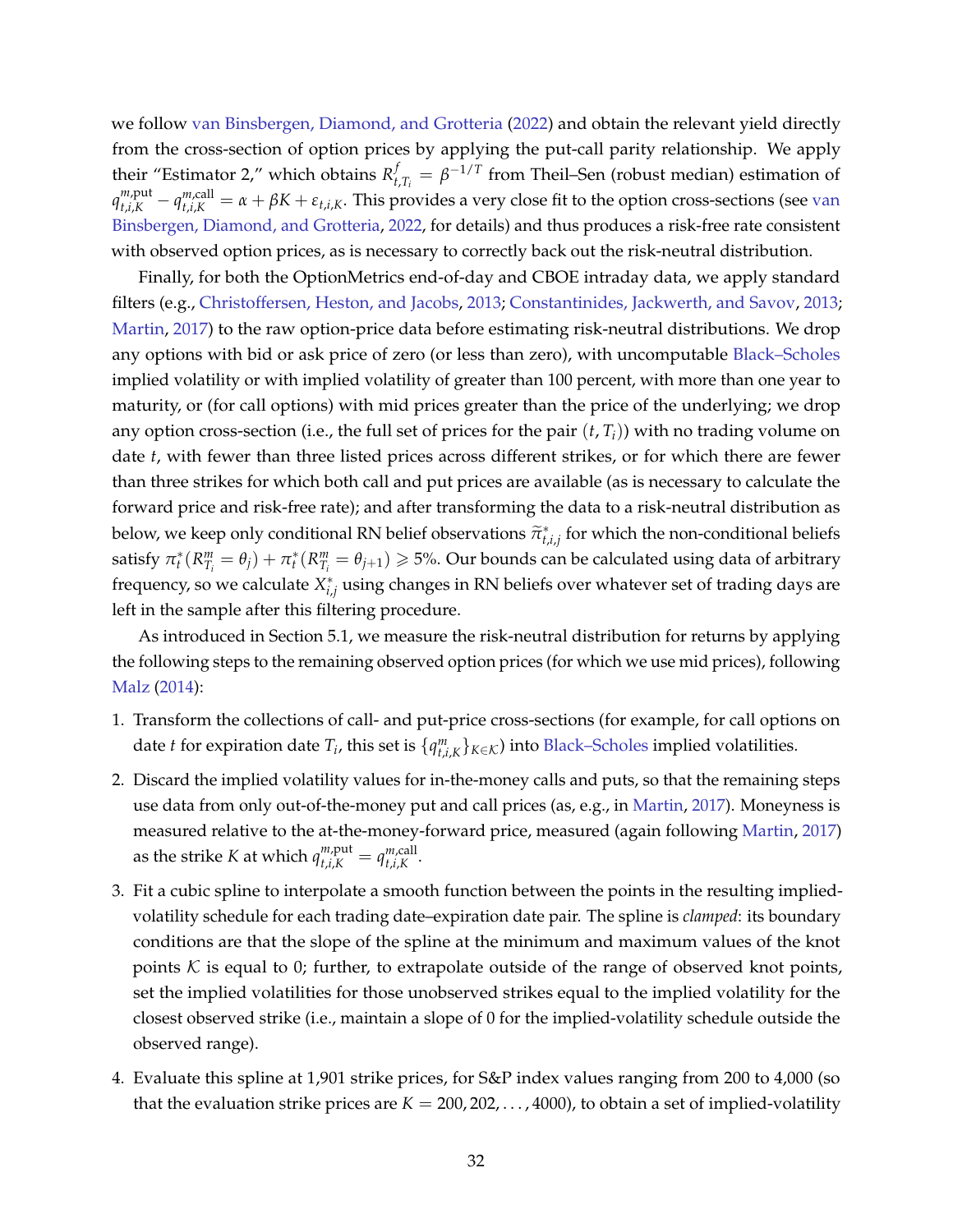values across this fine grid of possible strike prices for each  $(t, T_i)$  pair.<sup>[5](#page-33-0)</sup>

- <span id="page-33-3"></span>5. Invert the resulting smoothed 1,901-point implied-volatility schedule for each  $(t, T_i)$  pair to transform these values back into call prices, and denote this fitted call-price schedule as  $\{\hat{q}^m_{t,i,K}\}_{K \in \{200, 202, ..., 4000\}}$ .
- <span id="page-33-4"></span>6. Calculate the risk-neutral CDF for the date- $T_i$  index value at strike price *K* using  $\mathbb{P}_t^*(V_{T_i}^m < K)$  =  $1 + R_t^f$  $\int_{t,T_i}^{t}(\hat{q}^m_{t,i,K}-\hat{q}^m_{t,i,K-2})/2$ . (See the [proof](#page-7-0) of equation (22) in [Appendix A.2](#page-7-0) for a derivation of this result; the index-value distance between the two adjacent strikes is equal to 2 given that we evaluate the spline at intervals of two index points.)
- 7. Defining  $V_{i,j,\text{max}}^m$  and  $V_{i,j,\text{min}}^m$  to be the date- $T_i$  index values corresponding to the upper and lower bounds, respectively, of the bin defining return state  $\theta_j$ , we then calculate the risk-neutral probability that return state  $\theta_j$  will be realized at date  $T_i$ , referred to with slight notational abuse as  $\mathbb{P}_t^*(\theta_j)$ , as

$$
\mathbb{P}_t^*(\theta_j) = \mathbb{P}_t^*(V_{T_i}^m < V_{i,j,\max}^m) - \mathbb{P}_t^*(V_{T_i}^m < V_{i,j,\min}^m),
$$

where the CDF values are taken from the previous step using linear interpolation between whichever two strike values  $K \in \{200, 202, \ldots, 4000\}$  are nearest to  $V^m_{i,j,\max}$  and  $V^m_{i,j,\min}$ , respectively.

Steps [1](#page-32-0) and [2](#page-32-1) represent the only point of distinction between our procedure and that of [Malz,](#page-37-1) who assumes access to a single implied-volatility schedule without considering put or call prices directly; our procedure is accordingly essentially identical to his. Note that we transform the option prices into [Black–Scholes](#page-36-11) implied volatilities simply for purposes of fitting the cubic spline and then transform these implied volatilities back into call prices before calculating risk-neutral beliefs, so this procedure does *not* require the [Black–Scholes](#page-36-11) model to be correct.[7](#page-33-2) The clamped cubic spline proposed by [Malz](#page-37-1) [\(2014\)](#page-37-1), and used in step [3](#page-32-2) above, is chosen to ensure that the call-price schedule obtained in step [5](#page-33-3) is decreasing and convex with respect to the strike price outside the range of observable strike prices, as required under the restriction of no arbitrage. Violations of these restrictions *inside* the range of observable strikes, as observed infrequently in the data, generate negative implied risk-neutral probabilities; in any case that this occurs, we set the associated risk-neutral probability to 0.

As noted in step [3,](#page-32-2) the clamped spline is an *interpolating* spline, as it is restricted to pass through all the observed data points so that the fitted-value set  $\{\hat{q}^m_{t,i,K}\}$  contains the original values  $\{q^m_{t,i,K}\}$ . Some alternative methods for measuring risk-neutral beliefs use smoothing splines that are not constrained to exhibit such interpolating behavior. To check the robustness of our results to the

<span id="page-33-0"></span><sup>&</sup>lt;sup>5</sup>This set of ∼1,900 strike prices is on average about 20 times larger than the set of strikes for which there are prices in the data, as there is a mean of roughly 90 observed values in a typical set  $\{q_{t,i,K}^m\}_{K\in\mathcal{K}}$ .

<span id="page-33-1"></span><sup>&</sup>lt;sup>6</sup>That is, formally,  $V_{i,j,\min}^m=R_{0_i,T_i}^fV_{T_0}^m\exp(\theta_j-0.05)$  and  $V_{i,j,\max}^m=R_{0_i,T_i}^fV_{0_i}^m\exp(\theta_j).$  For example, for excess return state  $\theta_2$ , we have  $V_{i,j,\text{min}}^m = R_{0_i,T_i}^f V_{0_i}^m \exp(-0.2)$  and  $V_{i,j,\text{max}}^m = R_{0_i,T_i}^f V_{T_0}^m \exp(-0.15)$ .

<span id="page-33-2"></span><sup>&</sup>lt;sup>7</sup>We conduct this transformation following [Malz](#page-37-1) [\(2014\)](#page-37-1), as well as much of the related literature, which argues that these smoothing procedures tend to perform slightly better in implied-volatility space than in the option-price space given the convexity of option-price schedules; see [Malz](#page-37-2) [\(1997\)](#page-37-2) for a discussion.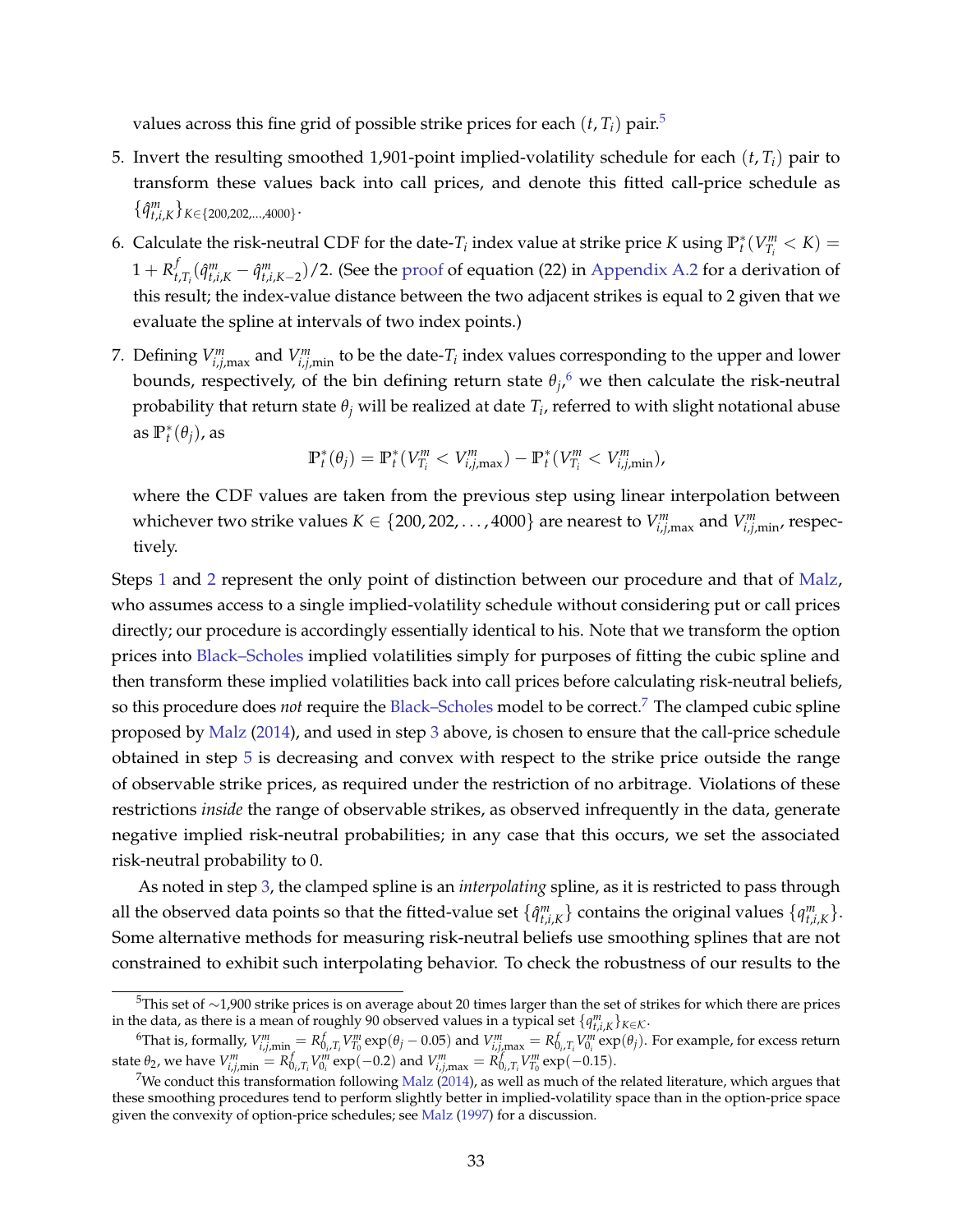choice of measurement technique, we have accordingly used one such alternative method proposed by [Bliss and Panigirtzoglou](#page-36-12) [\(2004\)](#page-36-12). Empirical results obtained using risk-neutral beliefs calculated in this alternative manner are unchanged as compared to the benchmark results in Section 5.4.

We have also conducted robustness tests with respect to the fineness of the grid on which we evaluate the spline in step [4](#page-32-3) and calculate the risk-neutral CDF in step [6,](#page-33-4) with results from these exercises also indistinguishable from the benchmark results.

# <span id="page-34-0"></span>**B.8 Matching Noise Variance Estimates to** *X* <sup>∗</sup> **Observations**

After estimating  $Var(\epsilon_t) = Var(\epsilon_{t,i,j})$  separately for each combination of trading day *t*, expiration date *T<sup>i</sup>* , and return state pair *j* in our intraday sample following Section 5.2, we must then match the noise estimates (which are obtained only for a subsample of days) to the observed excess movement observations in our original daily data. To do so, we take advantage of the fact that the best predictors of  $\text{Var}(\epsilon_{t,i,j})$  are (i) state pair *j* (we see more noise for tail states) and (ii) the observed RN belief of either  $\theta_j$  or  $\theta_{j+1}$  being realized,  $\Sigma^*_{t,i,j} \equiv \pi^*_t(R^m_{T_i} = \theta_j) + \pi^*_t(R^m_{T_i} = \theta_{j+1})$  (conditional beliefs are noisier when the underlying sum  $\Sigma_{t,i,j}^*$  is lower, as  $\Sigma_{t,i,j}^*$  enters into the denominator of  $\widetilde{\pi}_{t,i,j}^*$ ). We thus partition  $\Sigma^*_{t,i,j}$  into 5-percentage-point bins  $([0,0.05)$ ,  $[0.05,0.1]$ , . . .), and then calculate the average noise  $\widehat{\sigma}_{\epsilon,j,\Sigma} \equiv \widehat{\text{Var}}(\epsilon_{t,i,j})$  for each combination of state pair *j* and bin for  $\Sigma_{t,i,j}^*$ . We then match  $\hat{\sigma}_{\epsilon,j,\Sigma}$  to each observed one-day excess movement observation  $\hat{X}^*_{t,t+1,i,j}$  in our original end-of-day data, based on that observation's state *j* and total probability Σ ∗ *t*,*i*,*j* .

#### <span id="page-34-1"></span>**B.9 Details of Bootstrap Confidence Intervals**

Our block-bootstrap resampling procedure is described in Section 5.4, and we provide further details on how we construct our one-sided confidence intervals for Table 4 here. Fixing a given  $\overline{\phi}$ , denote the point estimate for  $e_i^{\text{main}}(\phi)$  by  $\hat{e}(\overline{\phi})$ . The null that  $e_i^{\text{main}}(\phi) = 0$  is rejected at the 5% level if  $2\hat{e}(\overline{\phi}) - e^*$  $\chi^{*}_{(0.95)}$  ( $\overline{\phi}$ ) > 0, where *e*<sup>\*</sup><sub>( $\phi$ </sub>  $\widetilde{\mathfrak{g}}_{(0.95)}(\overline{\phi})$  is the 95<sup>th</sup> percentile of the bootstrap distribution of  $e_i^{\text{main}}(\phi)$  statistics (i.e., it is rejected if it is outside of the one-sided 95% basic bootstrap CI for  $e_i^{\text{main}}(\phi)$ ). We conduct this procedure for all possible  $\overline{\phi}$  values, and we obtain  $\widehat{\phi}_{LB} = \min_{\overline{\phi}} s.t.$  $2\widehat{e}(\overline{\phi})-e^*_{(0)}$  $\overline{\overline{\phi}}(0.95)(\overline{\phi})\leqslant 0.$ 

A more straightforward procedure for conducting inference on  $\overline{\phi}$  would be to construct the basic bootstrap CI directly for  $\overline{\phi}$  (i.e.,  $\widehat{\phi}_{LB} = 2\widehat{\phi} - \phi_{(0)}^*$  $^*_{(0.95)}$ ). The challenge preventing us from doing so is that in nearly all cases, the 95<sup>th</sup> percentile of the bootstrap distribution for  $\hat{\phi}$  is  $\infty$ , given how large our point estimates are (and how much excess movement we observe in our data). This motivates our use of a test-inversion confidence interval using the residuals for different possible values of  $\overline{\phi}$ , which solves this problem. These CIs achieve asymptotic coverage of at least the nominal level under weak conditions (discussed further below), given the duality between testing and CI construction; see, e.g., [Carpenter](#page-36-13) [\(1999\)](#page-36-13). We find that our procedure performs quite well, with unbiased and symmetric bootstrap distributions around the full-sample point estimate.

We note that our bootstrap procedure fully preserves the groupings of return-state pairs (in-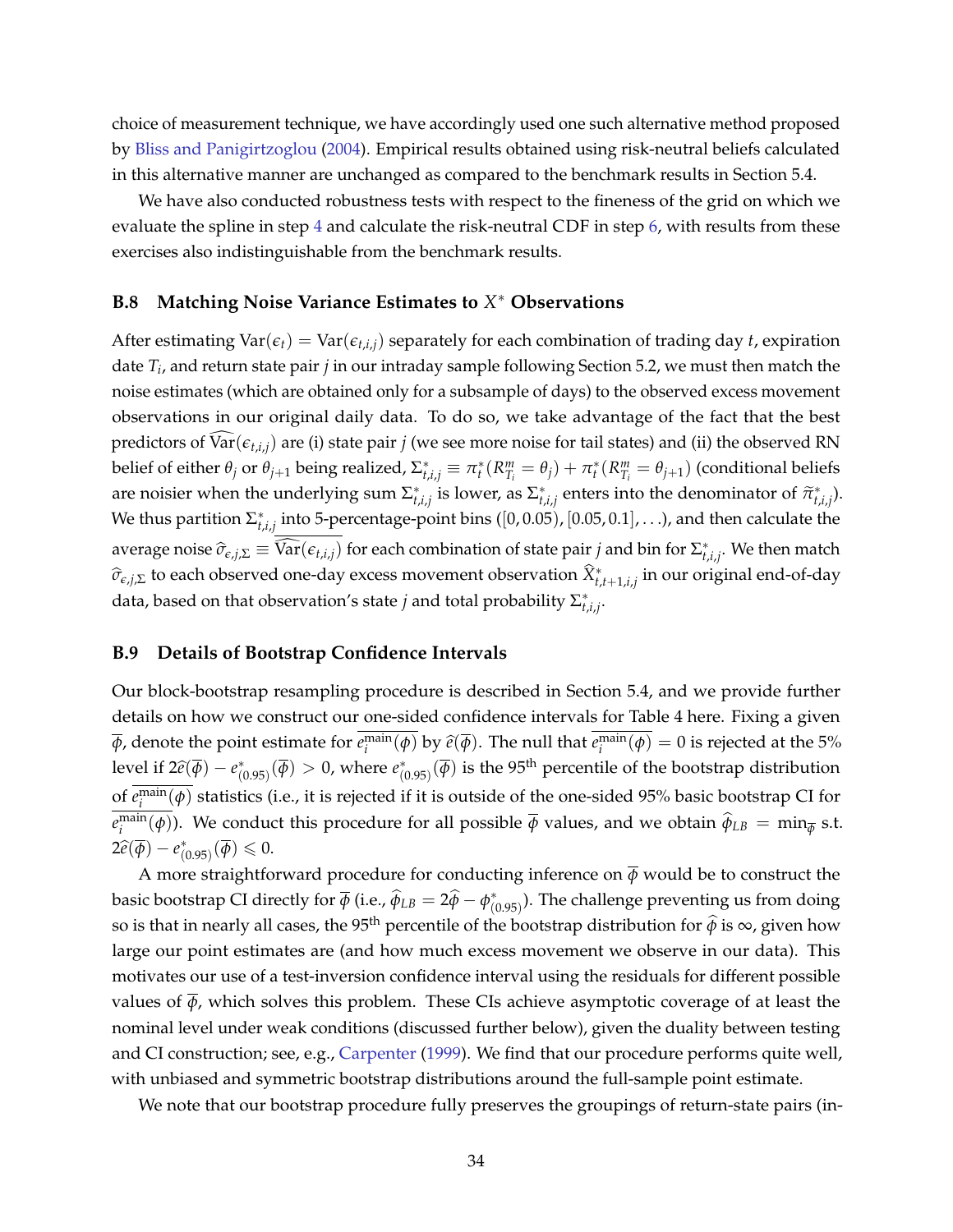dexed by  $j = 1, ..., J - 1$  for each set of observations indexed by *i* (corresponding to the option expiration date) within each block, as we split the observations into blocks only by time and not by return states. We do so in order to obtain valid inference for the aggregate value  $\overline{\phi}$ , which uses observations for state pairs  $(\theta_2, \theta_3), \ldots, (\theta_{J-2}, \theta_{J-1})$ , in the face of arbitrary dependence for the observations across those state pairs and a fixed number of return states *J* (whereas we assume  $N \to \infty$ , and further the number of blocks  $B \to \infty$  according to a sequence such that  $(T_N + 1)/B \to \infty$ ). In this way our procedure is in fact a *panel* (or *cluster*) *block bootstrap*; see, for example, [Palm, Smeekes,](#page-37-3) [and Urbain](#page-37-3) [\(2011\)](#page-37-3). [Lahiri](#page-36-14) [\(2003,](#page-36-14) Theorem 3.2) provides a weak condition on the strong mixing coefficient of the relevant stochastic process — in our case,  $\{(X_{i,j}^*, \tilde{\pi}_{0,i,j}^*, \{\widehat{\text{Var}}(\epsilon_{t,i,j})\})_{t,j}\}_i$  — under which the blocks are asymptotically independent and the bootstrap distribution estimator is consistent for the true distribution under the asymptotics above, so that our test-inversion confidence intervals have asymptotic coverage probability of at least 95% for the population parameters of interest in the presence of nearly arbitrary (stationary) autocorrelation and heteroskedasticity.<sup>[8](#page-35-1)</sup> This coverage rate may in fact be greater than 95% given that we are estimating lower bounds for the parameters of interest rather than the parameters themselves, and this motivates our use of one-sided rather than two-sided confidence intervals, as in Section 5.4.

#### <span id="page-35-0"></span>**B.10 Regressions for RN Excess Movement**

As discussed in Section 5.5, we consider reduced-form evidence on the macroeconomic and financial correlates of RN excess movement. [Table A.1](#page-38-0) shows the results of the regressions discussed in that section. The dependent variable is the quarterly average of noise-adjusted RN excess movement *X* ∗ *t*,*t*+1,*i*,*j* , where the average is calculated across all available expiration dates and interior state pairs for all trading days in a quarter. We aggregate to the quarterly level given the frequency of data available for the regressors we consider, and we use quarterly averages as well for any dependent variables with data available at a higher frequency. Aside from the constant and time trend, all variables (both dependent and independent) are normalized to have unit standard deviation for purposes of interpretation, and we present heteroskedasticity- and autocorrelation-robust standard errors using the equal-weighted periodogram estimator of the long-run variance; see [Lazarus,](#page-36-15) [Lewis, and Stock](#page-36-15) [\(2021\)](#page-36-15) for results on the optimality properties of this estimator.

Across all specifications — see columns  $(1)$ ,  $(4)$ , and  $(5)$ , in particular — the liquidity- and noise-related variables (bid-ask spreads and volume) have coefficients that are both economically and statistically small, which provides further evidence that factors specific to the option market (or mismeasurement of RN beliefs) are not driving our results. By contrast, excess movement has a significant positive relationship with the VIX in (2), as is intuitive. Lagged S&P 500 returns

<span id="page-35-1"></span> $8$ There are additional conditions required for the result of [Lahiri](#page-36-14) [\(2003,](#page-36-14) Theorem 3.2) to hold, but they will hold trivially in our context under the RE null given the boundedness of the relevant belief statistics. Our block bootstrap is a non-overlapping block bootstrap (NBB); others [\(Künsch,](#page-36-16) [1989;](#page-36-16) [Liu and Singh,](#page-37-4) [1992\)](#page-37-4) have proposed a *moving* block bootstrap (MBB) using overlapping blocks, among other alternatives. While the MBB has efficiency gains relative to the NBB [\(Hall, Horowitz, and Jing,](#page-36-17) [1995\)](#page-36-17), these are "likely to be very small in applications" [\(Horowitz,](#page-36-18) [2001,](#page-36-18) p. 3190), so we use the NBB for computational convenience.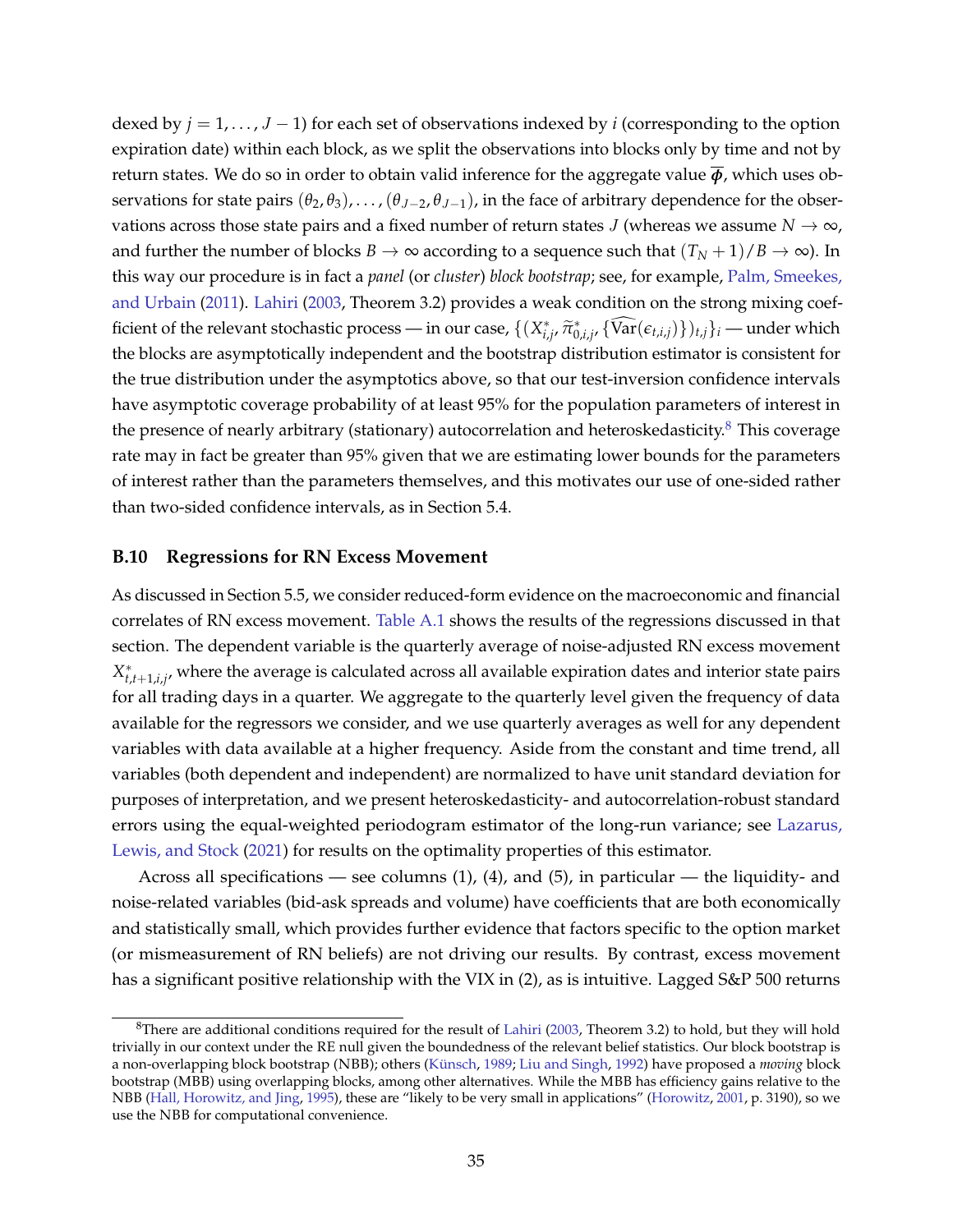and valuation ratios are also positively related to excess movement, depending on the particular specification. The  $R^2$  value for the regression with all right-hand-side variables included is 0.61, indicating that these statistics are capable of jointly accounting for a significant portion of the quarterly variation in excess movement.

# **Additional References**

- <span id="page-36-2"></span>AUGENBLICK, N. AND M. RABIN (2021): "Belief Movement, Uncertainty Reduction, and Rational Updating," *Quarterly Journal of Economics*, 136, 933–985.
- <span id="page-36-8"></span>VAN BINSBERGEN, J. H., W. F. DIAMOND, AND M. GROTTERIA (2022): "Risk-Free Interest Rates," *Journal of Financial Economics*, 143, 1–29.
- <span id="page-36-11"></span>BLACK, F. AND M. SCHOLES (1973): "The Pricing of Options and Corporate Liabilities," *Journal of Political Economy*, 81, 637.
- <span id="page-36-12"></span>BLISS, R. R. AND N. PANIGIRTZOGLOU (2004): "Option-Implied Risk Aversion Estimates," *Journal of Finance*, 59, 407–446.
- <span id="page-36-3"></span>BREEDEN, D. T. AND R. H. LITZENBERGER (1978): "Prices of State-Contingent Claims Implicit in Option Prices," *Journal of Business*, 51, 621–651.
- <span id="page-36-4"></span>BROWN, D. J. AND S. A. ROSS (1991): "Spanning, Valuation and Options," *Economic Theory*, 1, 3–12.
- <span id="page-36-6"></span>CAMPBELL, J. Y. (2018): *Financial Decisions and Markets: A Course in Asset Pricing*, Princeton: Princeton University Press.
- <span id="page-36-1"></span>CAMPBELL, J. Y. AND J. H. COCHRANE (1999): "By Force of Habit: A Consumption-Based Explanation of Aggregate Stock Market Behavior," *Journal of Political Economy*, 107, 205–251.
- <span id="page-36-13"></span>CARPENTER, J. (1999): "Test Inversion Bootstrap Confidence Intervals," *Journal of the Royal Statistical Society, Series B*, 61, 159–172.
- <span id="page-36-9"></span>CHRISTOFFERSEN, P., S. HESTON, AND K. JACOBS (2013): "Capturing Option Anomalies with a Variance-Dependent Pricing Kernel," *Review of Financial Studies*, 26, 1962–2006.
- <span id="page-36-10"></span>CONSTANTINIDES, G. M., J. C. JACKWERTH, AND A. SAVOV (2013): "The Puzzle of Index Option Returns," *Review of Asset Pricing Studies*, 3, 229–257.
- <span id="page-36-5"></span>EPSTEIN, L. G. AND S. E. ZIN (1989): "Substitution, Risk Aversion, and the Temporal Behavior of Consumption and Asset Returns: A Theoretical Framework," *Econometrica*, 57, 937–969.
- <span id="page-36-0"></span>GABAIX, X. (2012): "Variable Rare Disasters: An Exactly Solved Framework for Ten Puzzles in Macro-Finance," *Quarterly Journal of Economics*, 127, 645–700.
- <span id="page-36-17"></span>HALL, P., J. L. HOROWITZ, AND B.-Y. JING (1995): "On Blocking Rules for the Bootstrap with Dependent Data," *Biometrika*, 82, 561–574.
- <span id="page-36-7"></span>HANSEN, L. P. AND R. JAGANNATHAN (1991): "Implications of Security Market Data for Models of Dynamic Economies," *Journal of Political Economy*, 99, 225–262.
- <span id="page-36-18"></span>HOROWITZ, J. L. (2001): "The Bootstrap," in *Handbook of Econometrics*, ed. by J. J. Heckman and E. Leamer, Amsterdam: Elsevier, vol. 5, chap. 52, 3159–3228.
- <span id="page-36-16"></span>KÜNSCH, H. R. (1989): "The Jackknife and the Bootstrap for General Stationary Observations," *Annals of Statistics*, 17, 1217–1241.
- <span id="page-36-14"></span>LAHIRI, S. N. (2003): *Resampling Methods for Dependent Data*, New York: Springer.
- <span id="page-36-15"></span>LAZARUS, E., D. J. LEWIS, AND J. H. STOCK (2021): "The Size-Power Tradeoff in HAR Inference," *Econometrica*, 89, 2497–2516.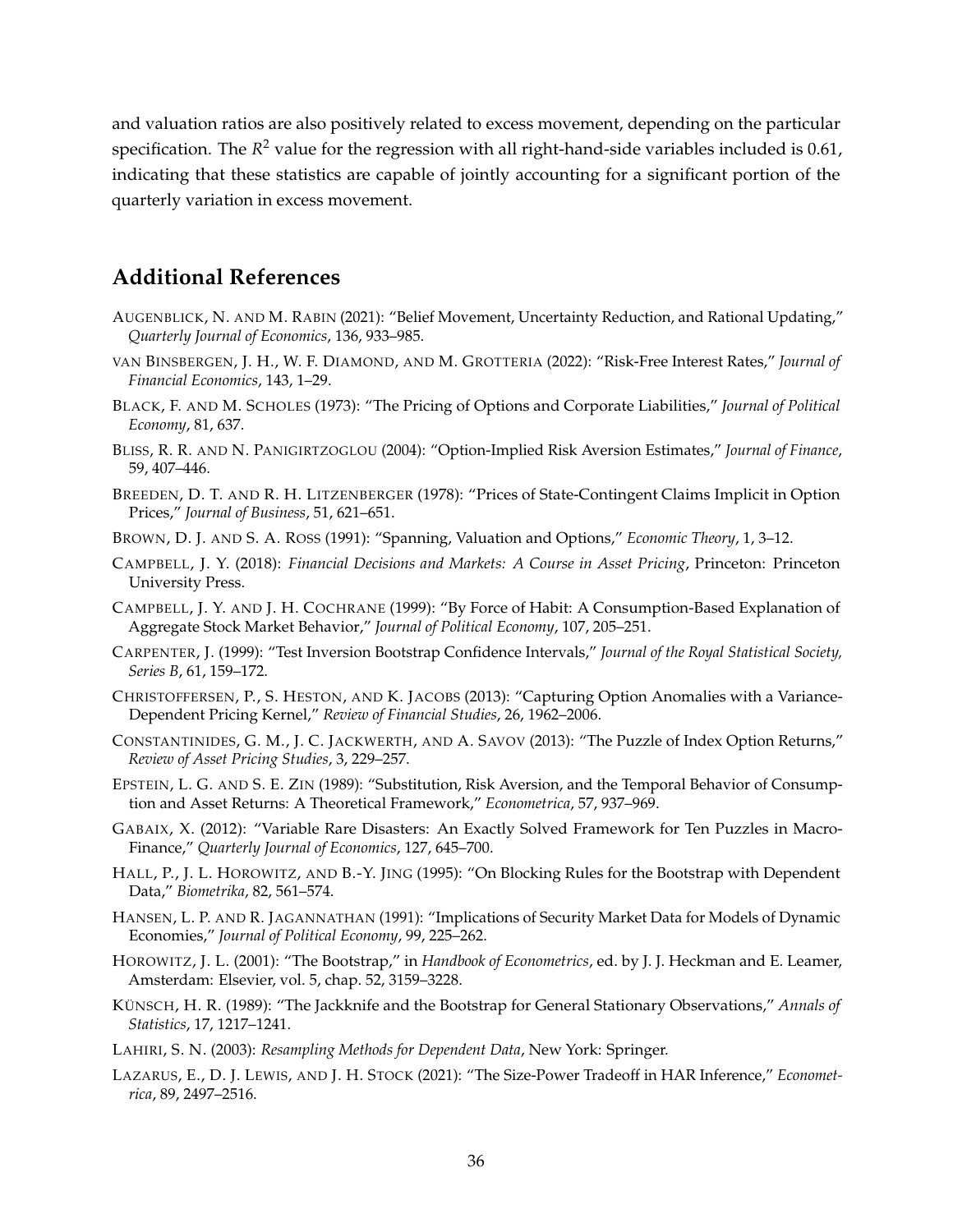- <span id="page-37-5"></span>LAZARUS, E., D. J. LEWIS, J. H. STOCK, AND M. W. WATSON (2018): "HAR Inference: Recommendations for Practice," *Journal of Business & Economic Statistics*, 36, 541–559.
- <span id="page-37-4"></span>LIU, R. AND K. SINGH (1992): "Moving Blocks Jackknife and Bootstrap Capture Weak Dependence," in *Exploring the Limits of the Bootstrap*, ed. by R. LePage and L. Billard, New York: Wiley, chap. 11, 225–248.
- <span id="page-37-2"></span><span id="page-37-1"></span>MALZ, A. M. (1997): "Option-Implied Probability Distributions and Currency Excess Returns," *Federal Reserve Bank of New York Staff Report No. 32*.
	- ——— (2014): "A Simple and Reliable Way to Compute Option-Based Risk-Neutral Distributions," *Federal Reserve Bank of New York Staff Report No. 677*.
- <span id="page-37-0"></span>MARTIN, I. (2017): "What Is the Expected Return on the Market?" *Quarterly Journal of Economics*, 132, 367–433.
- <span id="page-37-3"></span>PALM, F. C., S. SMEEKES, AND J.-P. URBAIN (2011): "Cross-Sectional Dependence Robust Block Bootstrap Panel Unit Root Tests," *Journal of Econometrics*, 163, 85–104.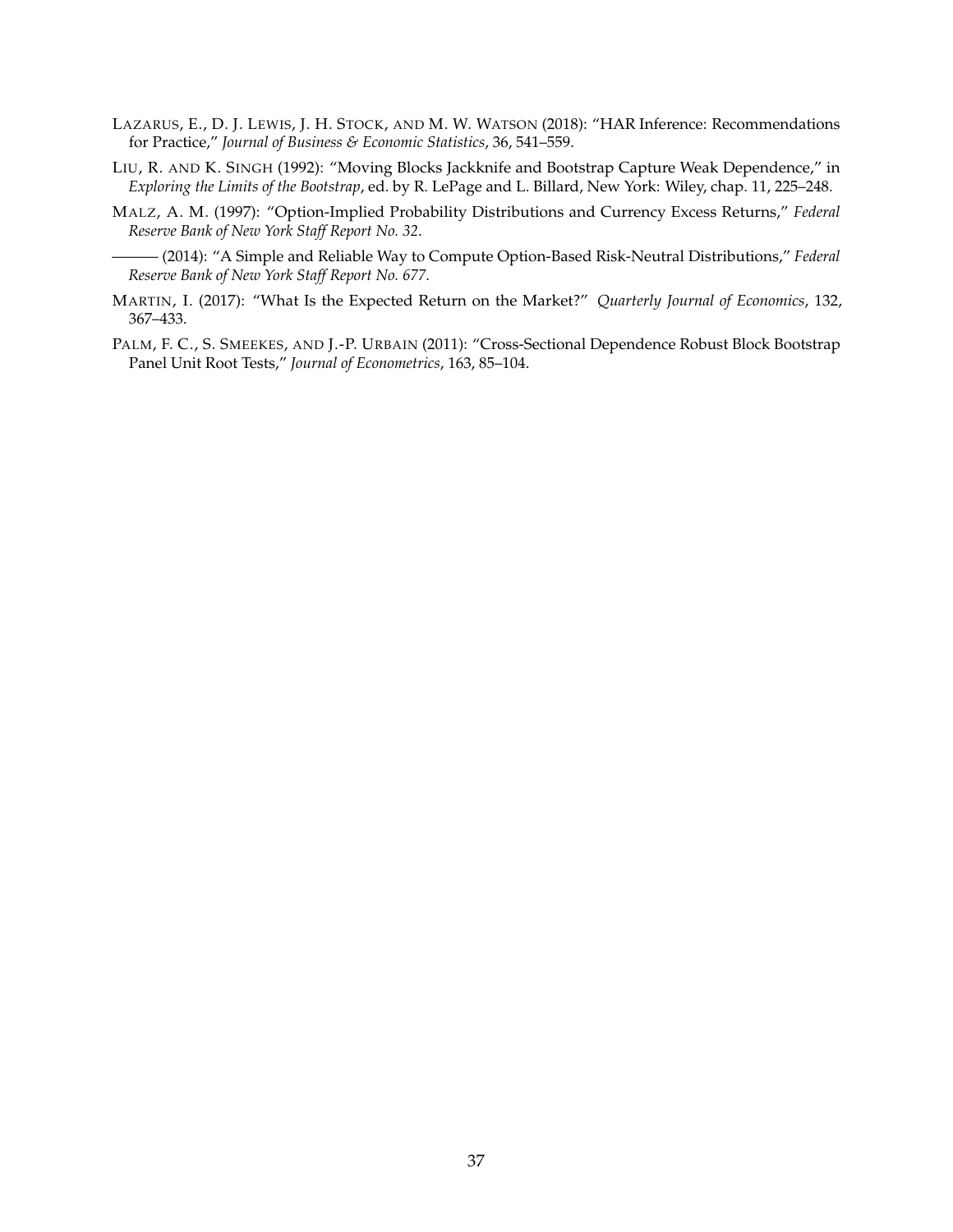# **Additional Tables and Figures**

<span id="page-38-0"></span>

|                                 | (1)            | (2)               | (3)            | (4)               | (5)               |
|---------------------------------|----------------|-------------------|----------------|-------------------|-------------------|
| Bid-Ask Spread                  | 0.22<br>[0.12] |                   |                | $-0.20$<br>[0.13] | $-0.26$<br>[0.15] |
| <b>Option Volume</b>            | 0.12<br>[0.07] |                   |                | 0.13<br>[0.07]    | 0.17<br>[0.09]    |
| VIX                             |                | 0.55<br>[0.16]    |                | 0.84<br>[0.17]    | 0.91<br>$[0.18]$  |
| Baker–Bloom–Davis Uncertainty   |                | $-0.36$<br>[0.15] |                | 0.08<br>[0.13]    | 0.05<br>[0.12]    |
| 12-Month S&P Return             |                |                   | 0.03<br>[0.09] | 0.50<br>[0.12]    | 0.50<br>[0.12]    |
| Price to 10-Year Earnings Ratio |                |                   | 0.40<br>[0.11] | 0.34<br>[0.11]    | 0.38<br>[0.12]    |
| Time                            |                |                   |                |                   | 0.00<br>[0.00]    |
| $R^2$<br>N                      | 0.09<br>88     | 0.26<br>88        | 0.18<br>88     | 0.60<br>88        | 0.61<br>88        |

**Table A.1: Regressions for Quarterly Average of RN Excess Movement**

*Notes:* Dependent variable in all regressions is the empirical average  $\widehat{\mathbb{E}}[X^*_{t,t+1,i,j}]$  calculated across all available expiration dates and interior state pairs, using all trading dates *t* within each given quarter. Regressors are correspondingly quarterly averages of each relevant series. All variables (dependent and independent, aside from time trend) are normalized to have unit standard deviation. Constant is included in each regression. Heteroskedasticity- and autocorrelation-robust standard errors are in parentheses, calculated using the equal-weighted periodogram orthonormal series estimator for the long-run variance with 8 degrees of freedom, following the formula recommended in [Lazarus, Lewis, Stock, and Watson](#page-37-5) [\(2018\)](#page-37-5).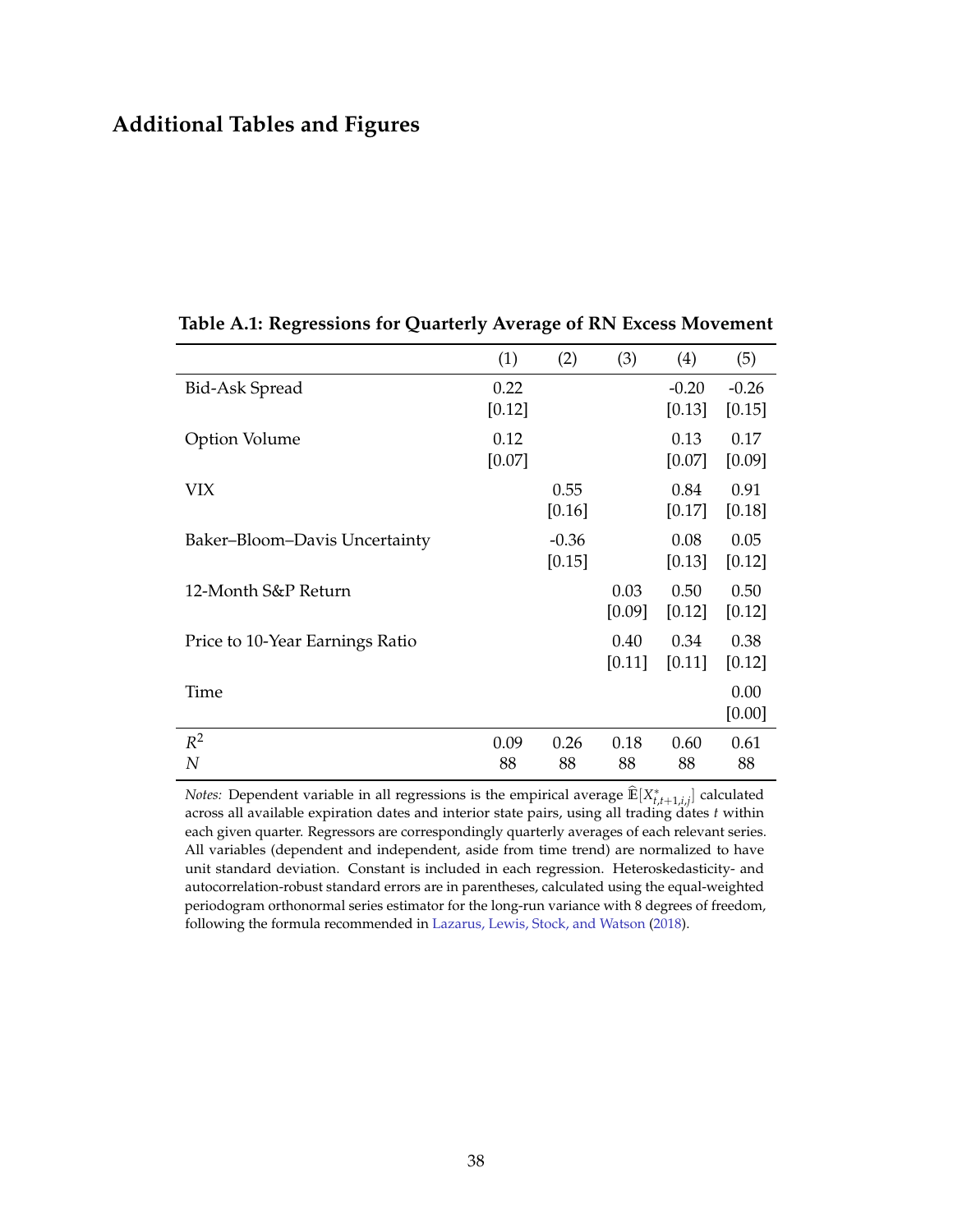<span id="page-39-0"></span>

**Figure A.1: Contour Plot: Simulations for** △ **by DGP and** *π* ∗ 0

*Note:* See text in [Appendix B.2](#page-27-0) for description of simulations.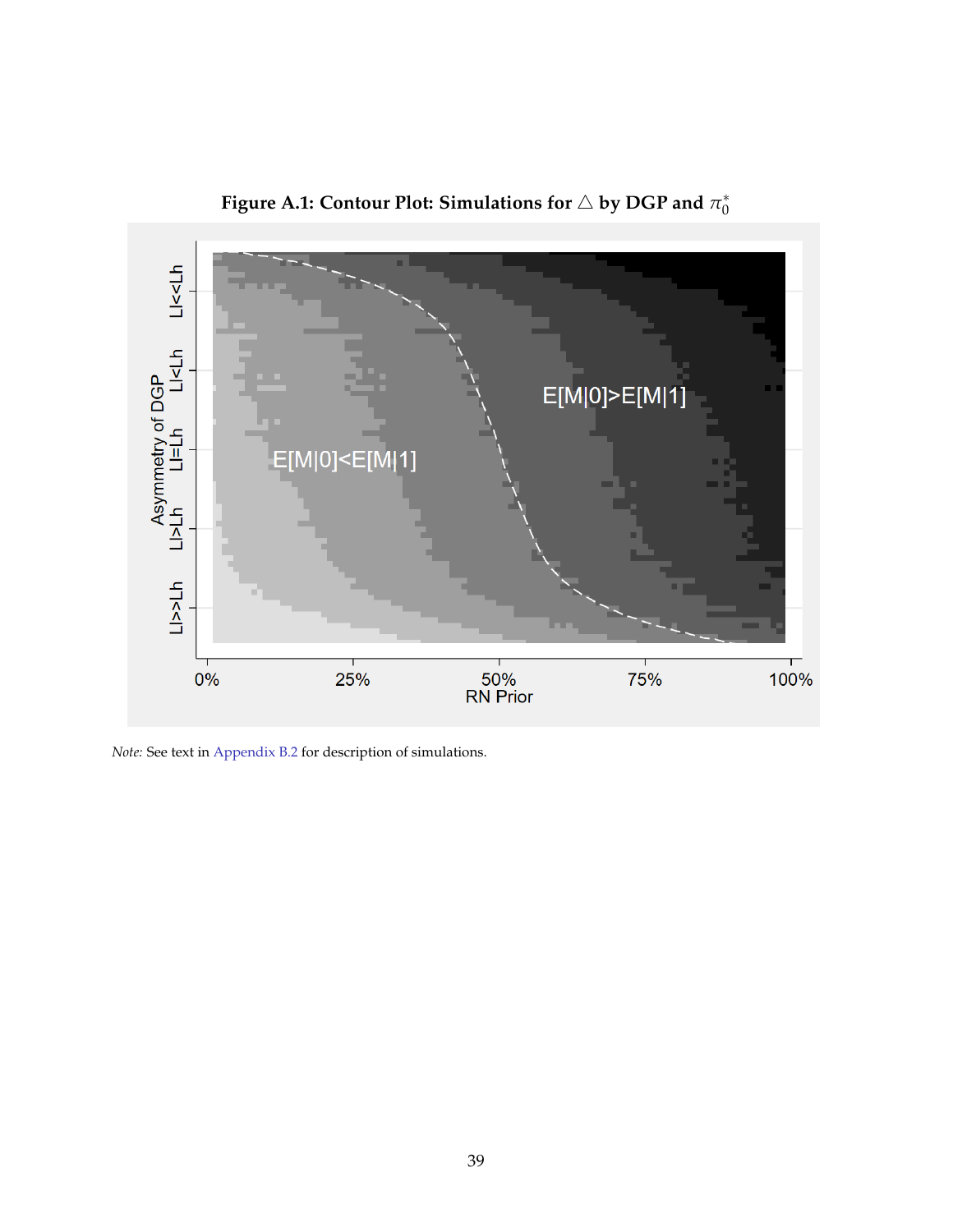<span id="page-40-0"></span>

**Figure A.2: RN Belief Movement Distributions with Time-Varying** *ϕ<sup>t</sup>*

*Note:* See text in [Appendix B.5](#page-29-1) for description of simulations.